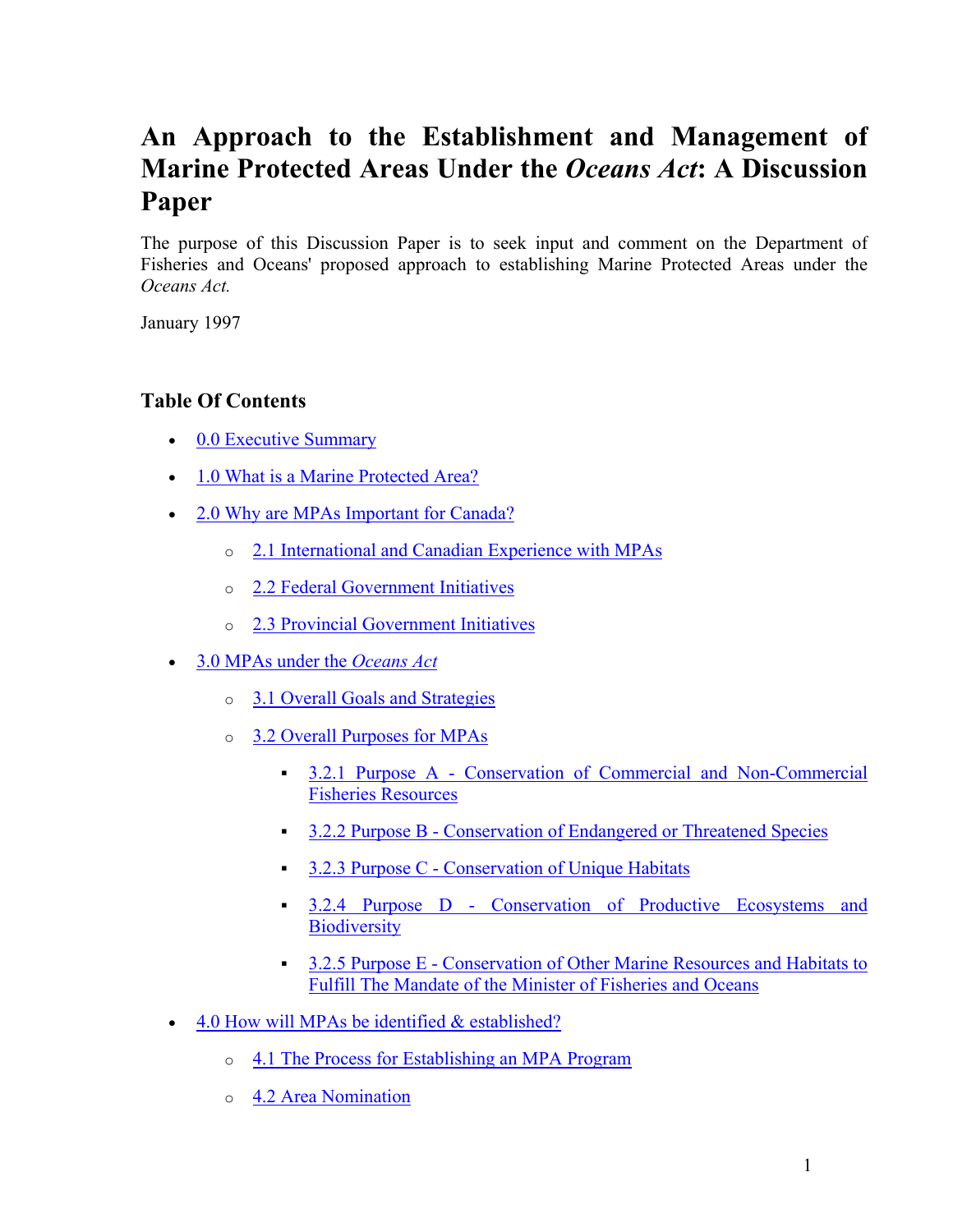- o [4.3 Area Evaluation and Selection](http://www.dfo-mpo.gc.ca/canwaters-eauxcan/infocentre/publications/docs/discussion_e.asp)
- o [4.4 Development of an Area Management Plan](http://www.dfo-mpo.gc.ca/canwaters-eauxcan/infocentre/publications/docs/discussion_e.asp)
- o [4.5 Area Establishment](http://www.dfo-mpo.gc.ca/canwaters-eauxcan/infocentre/publications/docs/discussion_e.asp)
- o [4.6 Area Management](http://www.dfo-mpo.gc.ca/canwaters-eauxcan/infocentre/publications/docs/discussion_e.asp)
- [5.0 How will MPAs be managed?](http://www.dfo-mpo.gc.ca/canwaters-eauxcan/infocentre/publications/docs/discussion_e.asp)
	- o [5.1 Need for Effective Partnering](http://www.dfo-mpo.gc.ca/canwaters-eauxcan/infocentre/publications/docs/discussion_e.asp)
	- o [5.2 Coastal Communities and Non-Government Conservation Organizations](http://www.dfo-mpo.gc.ca/canwaters-eauxcan/infocentre/publications/docs/discussion_e.asp)
	- o [5.3 Fishing Interests](http://www.dfo-mpo.gc.ca/canwaters-eauxcan/infocentre/publications/docs/discussion_e.asp)
	- o [5.4 Aboriginal Organizations](http://www.dfo-mpo.gc.ca/canwaters-eauxcan/infocentre/publications/docs/discussion_e.asp)
	- o [5.5 Ocean Industries](http://www.dfo-mpo.gc.ca/canwaters-eauxcan/infocentre/publications/docs/discussion_e.asp)
	- o [5.6 Provinces and Municipal Governments](http://www.dfo-mpo.gc.ca/canwaters-eauxcan/infocentre/publications/docs/discussion_e.asp)
	- o [5.7 Federal Departments](http://www.dfo-mpo.gc.ca/canwaters-eauxcan/infocentre/publications/docs/discussion_e.asp)
	- o [5.8 International](http://www.dfo-mpo.gc.ca/canwaters-eauxcan/infocentre/publications/docs/discussion_e.asp)
	- o [5.9 Addressing Information Requirements](http://www.dfo-mpo.gc.ca/canwaters-eauxcan/infocentre/publications/docs/discussion_e.asp)
	- o [5.10 Awareness and Education](http://www.dfo-mpo.gc.ca/canwaters-eauxcan/infocentre/publications/docs/discussion_e.asp)
- [6.0 The Next Step Your Comments](http://www.dfo-mpo.gc.ca/canwaters-eauxcan/infocentre/publications/docs/discussion_e.asp)
- [7.0 Contacts on Marine Protected Areas](http://www.dfo-mpo.gc.ca/canwaters-eauxcan/infocentre/publications/docs/discussion_e.asp)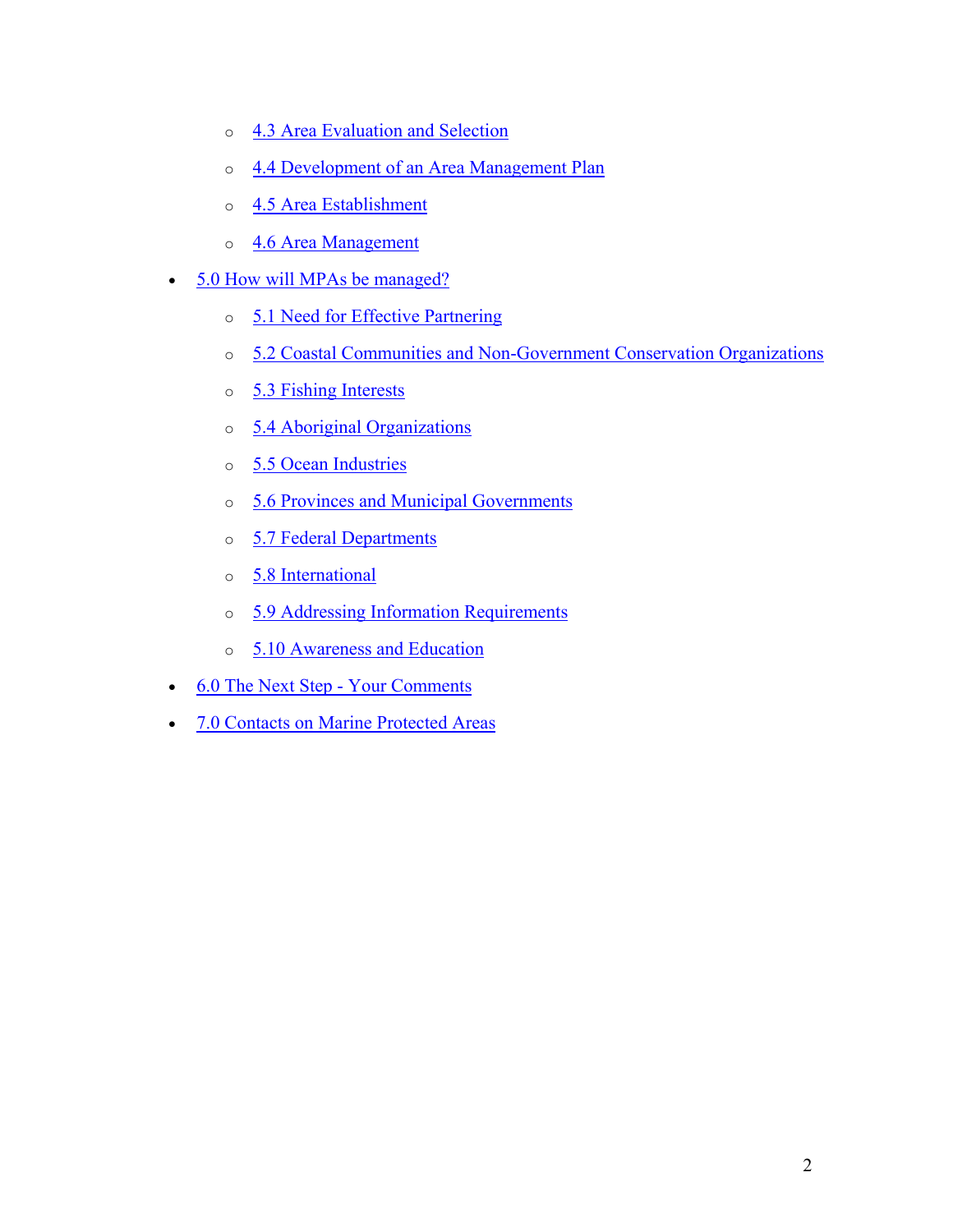## **Executive Summary**

## **An Approach to the Establishment and Management of Marine Protected Areas under the** *Oceans Act*

#### **Rationale**

Canada's marine resources form an essential part of our economic and cultural heritage, and conserving these resources is a responsibility shared by all Canadians. To help meet this national obligation, the Department of Fisheries and Oceans (DFO), under the authority of the *Oceans Act*, has begun work on a Marine Protected Areas (MPAs) Program. We believe that this paper, by serving as a basis for preliminary discussion and comment, will help to secure the public consensus and cooperation required to make this program an effective means of sustaining the rich diversity of marine life in Canada.

#### **Description: the Marine Protected Area**

According to Canada's *Oceans Act* , a marine protected area is:

"An area of the sea that forms part of the internal waters of Canada, the territorial sea of Canada or the exclusive economic zone of Canada and has been designated under this section [35.(1)] for special protection..."

Possible examples of MPAs include:

- Genetic "seed banks"
- "Rare species" habitats
- Polynyas
- Estuary zones
- Tidal flats
- Kelp forests
- Offshore banks
- Deep-sea vents
- Sea mounts
- Salt marshes
- Marine mammal habitat
- Permanent or seasonal upwelling or mixing areas
- Spawning and nursery areas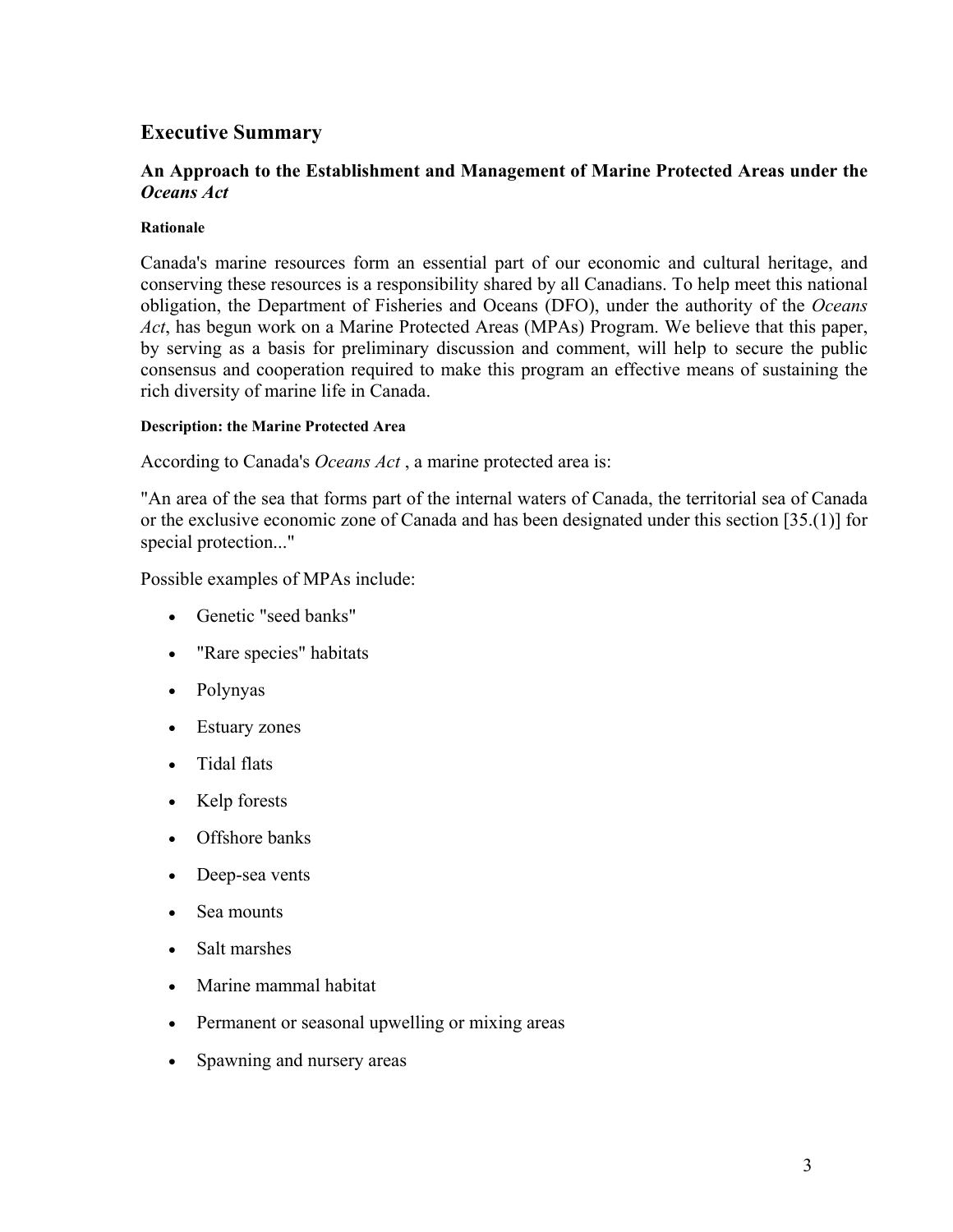#### **Scope of Authority**

The *Oceans Act* authorizes the Government of Canada to establish a "national system of marine protected areas", and to make regulations that allow MPAs to be designated, zoned, and closed to certain activities.

#### **Focus of Protection**

Under the *Oceans Act* , an area can be designated as an MPA to conserve and protect one or more of the following:

- Commercial and non-commercial fishery resources, including marine mammals, and their habitats
- Endangered or threatened marine species and their habitats
- Unique habitats
- Marine areas of high biodiversity or biological productivity
- Any other marine resource or habitat as is necessary to fulfill the mandate of the Minister

#### **Program Development**

The process for developing an MPA Program and individual MPAs will include the steps of area identification, area evaluation and selection, area establishment, and area management.

DFO recognizes that a successful MPA Program will require flexibility enough to allow each MPA to be managed according to its particular needs, as well as coordination of human activities and marine conservation objectives.

#### **Need for Public Action**

DFO is now committed to resolving two crucial questions:

1) How to go about establishing a workable MPA Program?

2) How to manage MPAs so as to achieve the goals set forth in the *Oceans Act*?

DFO is well equipped to provide the science required for a thorough and intelligent consideration of these questions. Science alone, however, cannot produce complete answers. To mount a program that serves both our environment and our citizens, DFO needs the cooperation and practical experience of the Canadian public. In this partnering initiative lies the future of one of our most vital resources. We encourage you to make your ideas available to us without delay.

#### **For more information contact:**

#### **Written Comments/ Questions/ Ideas:**

Please write to: Marine Protected Areas, Department of Fisheries and Oceans, 200 Kent Street, Ottawa, Ontario K1A 0E6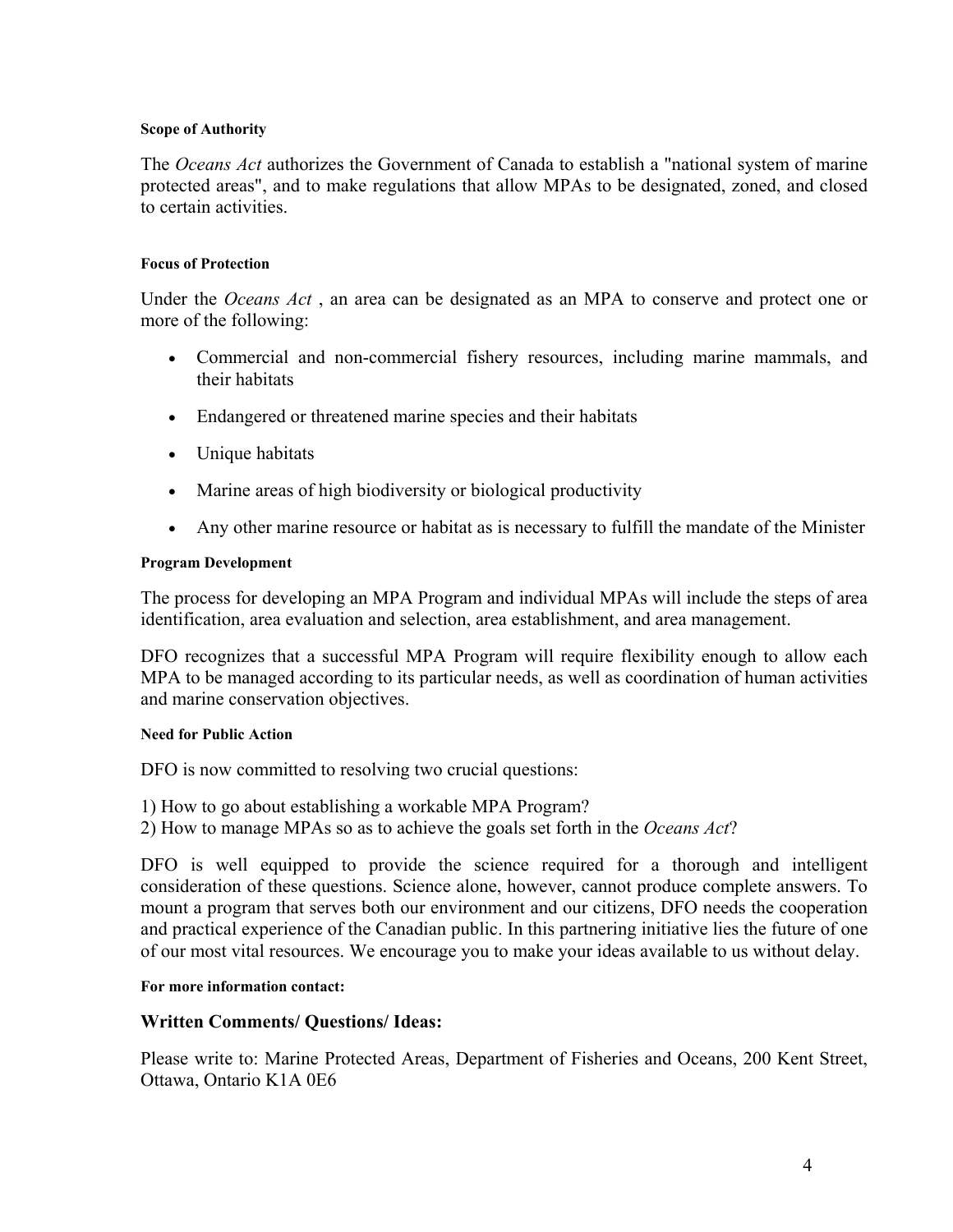Or you may look to the inside of the back cover on the Discussion Paper to find the Marine Protected Areas contact closest to you or e-mail DFO at  $mpa(\omega)$ dfo-mpo.gc.ca.

## **1. What is a Marine Protected Area?**

*Marine Protected Area* (MPA) is a term used, in slightly different senses, throughout the world. The International Union for the Conservation of Nature (IUCN), for example, defines an MPA as:

"Any area of intertidal or subtidal terrain, together with its overlying water and associated flora, fauna, historical and cultural features, which has been reserved by law or other effective means to protect part or all of the enclosed environment."<sup>1</sup>

More to our purpose, Canada's *Oceans Act* (Section 35: see Appendix A) states:

#### **Section 35**

*(1) A marine protected area is an area of sea that forms part of the internal waters of Canada, the territorial sea of Canada or the exclusive economic zone of Canada; and has been designated under this section for special protection for one or more of the following purposes:*

*(a) conservation and protection of commercial and non-commercial fisheries resources, including marine mammals and their habitats; (b) conservation and protection of endangered or threatened marine species, and their habitats; (c) conservation and protection of unique habitats; (d) conservation and protection of marine areas of high biodiversity or biological productivity; (e) conservation and protection of any other marine resource or habitat as is necessary to fulfill the mandate of the Minister of Fisheries and Oceans.*

*(2) For the purposes of integrated management plans, referred to in sections 31 and 32, the Minister of Fisheries and Oceans will lead and coordinate the development and implementation of a national system of Marine Protected Areas on behalf of the Government of Canada.*

*(3) The Governor in Council, on the recommendation of the Minister of Fisheries and Oceans, may make regulations:*

*(a) establishing marine protected areas, subject to paragraph 35(1); and (b) prescribing measures which may include but not be limited to:*

*(i) the zoning of marine protected areas; (ii) the prohibition of classes of activities within marine protected areas; (iii) any other matter consistent with the purpose of the designation.*

The diversity of the Canadian ocean environment suggests that each MPA will be unique. Some examples of areas that might be protected as an MPA include: breeding areas, spawning areas, nursery areas, genetic 'seed banks', 'rare species' habitats, polynyas, estuary zones, tidal flats, kelp forests, offshore banks, permanent or seasonal upwelling or mixing areas, deep sea vents, sea mounts, salt marshes, or marine mammal habitat.

The *Oceans Act* allows for the establishment of zones within MPAs and for the prohibition of classes of activities. The level of human activities allowed will vary with the area, will depend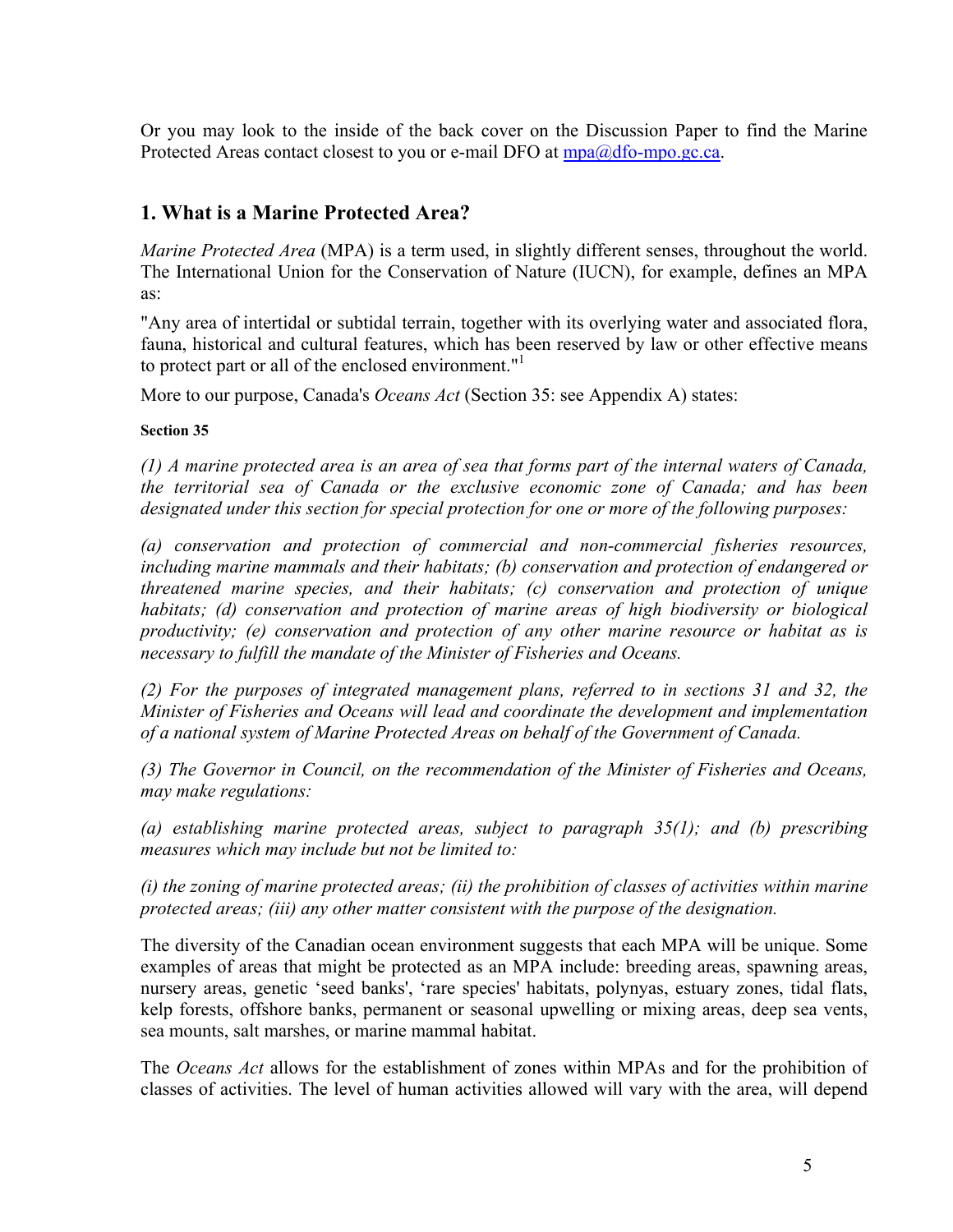on the purpose of the MPA in question, and will be decided in consultation with local resource users. Levels of protection can vary from a strict 'no take' area, where access is severely limited, to areas where controlled use or resource harvesting is allowed. Zoning could also be temporal; that is, seasonal restrictions could apply. The zoning approach allows for flexibility in planning for an MPA, and recognizes the need to coordinate human activities and marine conservation objectives.

The *Oceans Act* authorizes the Minister of Fisheries and Oceans to work collaboratively with interested Canadians to develop and pursue a national strategy for the management of estuary, coastal and marine ecosystems. Therefore, DFO has been made responsible for untangling the overlapping and complex jurisdictional arrangements; establishing coordination among inland, coastal and marine management regimes; and establishing roles and processes for public and stakeholder involvement in marine and coastal management. The concepts of 'leading' and 'facilitating' mean a process of convening all interested persons, organizations, and agencies in a cooperative process.

The Oceans Management Strategy (OMS), Part II of the *Oceans Act* , identifies three complementary initiatives that will be part of a national strategy for managing Canada's oceans. These legislated initiatives include Marine Protected Areas, Integrated Management of activities in estuaries, coastal waters and marine waters, and Marine Environmental Quality. The OMS will provide the basis for incorporating MPAs into a broader national planning framework for the coastal zone. At the same time, stakeholders will participate in developing the overall vision of MPAs for Canada.

The *Oceans Act* states that the national strategy will be based on the principles of sustainable development, integrated management, and precautionary approaches. Consequently the application of these principles will be an integral part of developing and implementing the MPA Program. Appendix B provides a more detailed discussion of these principles, and others as they apply to ocean management in general, and MPAs in particular.

## **2. Why are MPAs important for Canada?**

Marine protected areas are an important tool for conserving Canada's oceanic heritage. Our coastline stretches 244,000 km along the Atlantic, Pacific and Arctic Oceans, making it the longest coastline of any country in the world. Eight of Canada's provinces and territories are coastal. The oceans have influenced our history, our culture and our nation's identity, and have been important to aboriginal people for thousands of years.

The richness of Canada's ocean has enormous potential to benefit both present and future generations. Marine and coastal areas are important for fishing, recreation and tourism, transportation, subsistence, and mineral production. Canada's continental shelf, covering  $3,700,000 \text{ km}^2$ , is the second largest in the world, and represents approximately one percent of the surface area of the world's oceans. Coastal and marine ecosystems extend from Arctic waters to temperate estuaries to large offshore marine ecosystems. These ecosystems are host to a remarkable diversity of species, from commercial fish to marine mammals to a variety of invertebrate species and plants.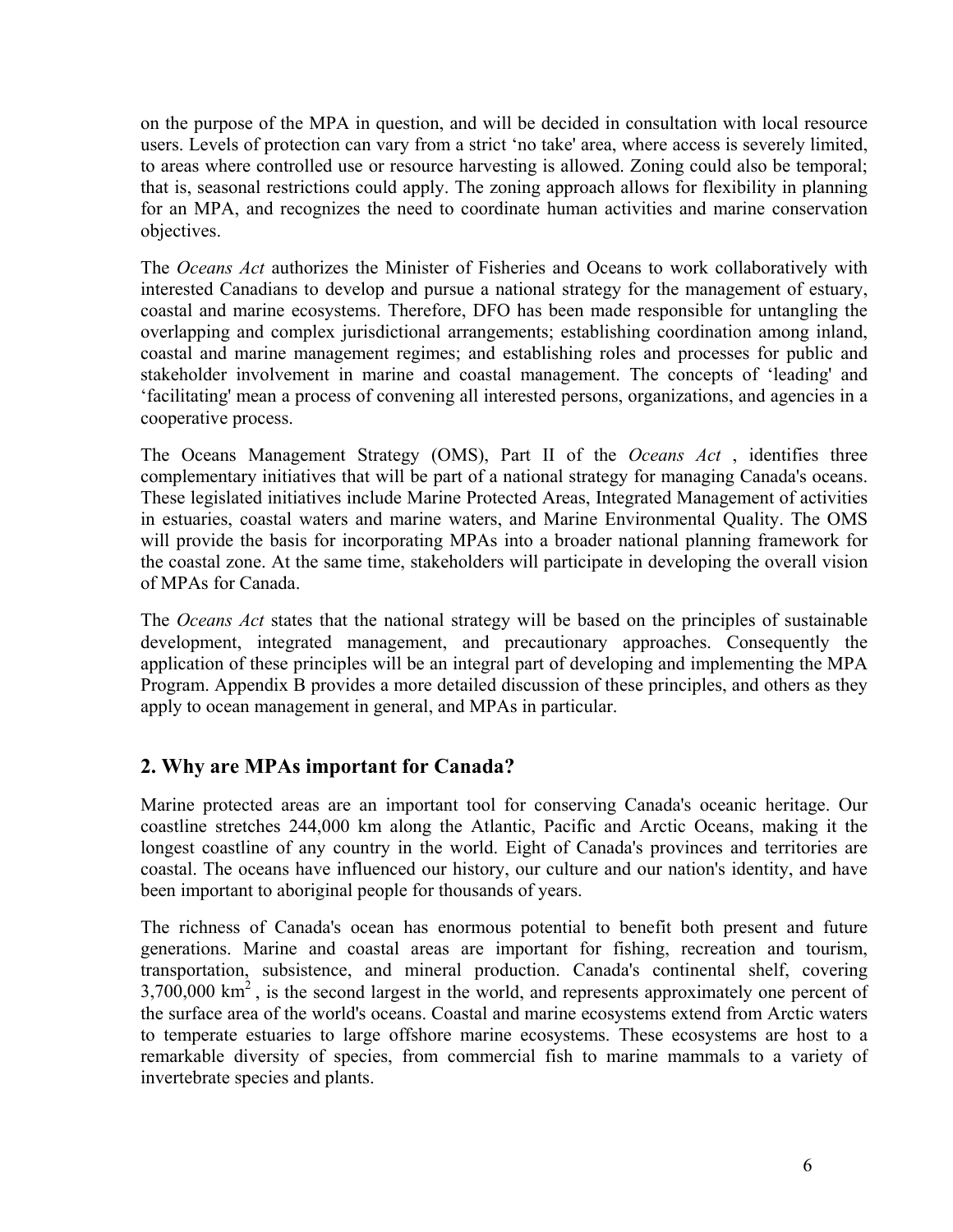In the past, Canada did not have adequate long-term protection for its ocean environment and resources. Commercial fish stocks have seriously declined in some areas, greatly affecting coastal communities and regional economies. Sensitive habitats are being modified by a wide variety of activities, both inshore and offshore. Ocean waters in some areas are seriously polluted, and persistent organic pollutants are accumulating in pristine environments. As a result, the biodiversity and ecological integrity of the marine system is being threatened. Canada is facing decisions it has not had to face in the past. The nation needs action now - an MPA program is a decisive step in the right direction.

## **2.1 International and Canadian Experience with MPAs**

MPAs are not a new concept. The first MPAs were established approximately sixty years ago, and currently there are almost 1,300 marine protected areas around the world. MPAs have been established by a growing number of countries and have been actively promoted by a variety of organizations such as the United Nations Environment Program, IUCN, World Wildlife Fund, and UNESCO. The world leader in establishing marine protected areas is Australia with 303 MPAs, including the Great Barrier Reef Marine Park, the largest MPA in the world.

MPAs have been established for a wide variety of purposes: for helping to preserve important fisheries, for protecting historical and cultural resources, for conducting scientific research, for preserving natural communities and freeing them from exploitation, and for establishing parks for diving. By learning from the experiences of the international community, Canada can facilitate the implementation of its own MPA program, in terms of both the management of MPAs and the process of working alongside affected stakeholders.

Canada is gaining experience in protecting the marine environment. Some examples of current formal marine protection initiatives are: the ratification and implementation of the Convention on Biological Diversity, the Federal Policy on Wetland Conservation, implementation of the Ramsar Convention, the Pacific Coast Joint Venture, the Fraser River Estuary Management Program, the Atlantic Coastal Action Program, the Community-Based Coastal Management Project, the Gulf of Maine Council, and policy development in the Canadian Arctic Environmental Strategy. Canada also participates with seven other Arctic nations in the implementation of the International Arctic Environmental Protection Strategy. Moreover, Canada is signatory to a range of international conventions concerning the protection of the marine environment.

Federal and provincial agencies have developed, or are developing, MPA programs to provide additional conservation measures of important coastal and ocean areas and resources. These efforts are discussed below.

## **2.2 Federal Government Initiatives**

Currently, the Federal government has two formal marine protected area programs. These are administered by Canadian Heritage (Parks Canada) and by Environment Canada. The protected areas designated by each agency serve somewhat different purposes, but each has conservation of the marine environment as a central focus. Appendix C describes the programs in greater detail.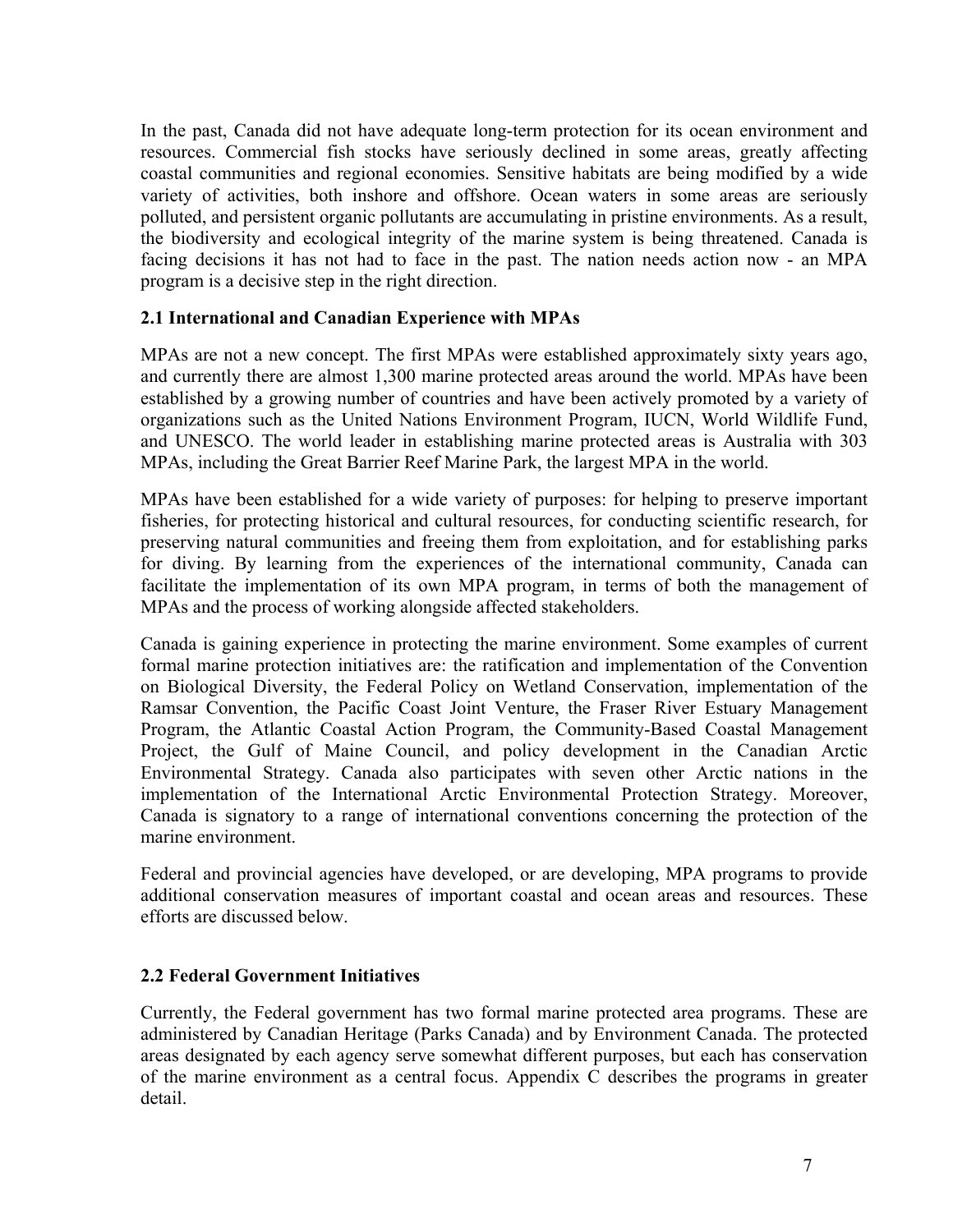Canadian Heritage is developing a system of protected areas that represent each of Canada's 29 marine natural regions.<sup>2</sup> The Canadian Heritage National Marine Conservation Areas (NMCA) Program is in the process of establishing a number of NMCAs including Gwaii Haanas (3050  $\text{km}^2$ ) on the Pacific Coast and Saguenay - St. Lawrence (1138 km<sup>2</sup>) located at the confluence of the Saguenay River and the St. Lawrence Estuary.

Environment Canada has three designations available for protecting ocean and land areas to conserve significant habitats and wildlife resources.<sup>3</sup> All three designations have a focus on habitat for migratory birds. These protected areas include National Wildlife Areas, Migratory Bird Sanctuaries and, more recently, the development of Marine Wildlife Areas. All told, they protect over 2.9 million hectares of critical wildlife habitat in coastal, estuary, and marine areas.

The *Oceans Act* will establish a third federal program for marine protected areas. These will be administered by DFO, which already has experience in establishing protected areas, including the recent designation of three Whale Sanctuaries off Nova Scotia. In addition, a number of area closures to fishing activity have been established in order to protect spawning and juvenile concentrations of commercial fish species.

The three federal programs have distinct but complementary purposes. It is incumbent on the federal agencies to coordinate their approach and to take advantage of shared objectives and resources, despite the fact that the three programs are in different stages of development. This coordination will ensure efficiency in establishing protected areas that are complementary, and will also maximize protection of our oceans.

## **2.3 Provincial Government Initiatives**

Provincial governments have established a number of coastal and marine protected areas under legislation designed to create provincial parks, ecological areas, and wildlife management areas. In the Canadian context, British Columbia has been the most active in the establishment of MPAs. British Columbia has two pieces of legislation that are used to create MPAs—either the Park Act (designating provincial parks) or the Ecological Reserves Act (designating ecological reserves), both of which are primarily for recreation purposes. The first marine protected areas established by British Columbia, dates back to 1957. Today, British Columbia manages 53 provincial parks and recreation areas and 11 ecological reserves with marine components, totaling about  $1,400 \text{ km}^2$ . This program in British Columbia will be a valuable contribution to the development of a national system of marine protected areas. Furthermore, British Columbia recently established the Marine Protected Areas Strategy, a joint federal-provincial initiative that addresses the need to develop a range of MPAs with multi-stakeholder involvement.

On the east coast, the Province of Prince Edward Island is developing an interagency Marine Conservation Areas Strategy that will also be a valuable addition to the protection of marine resources.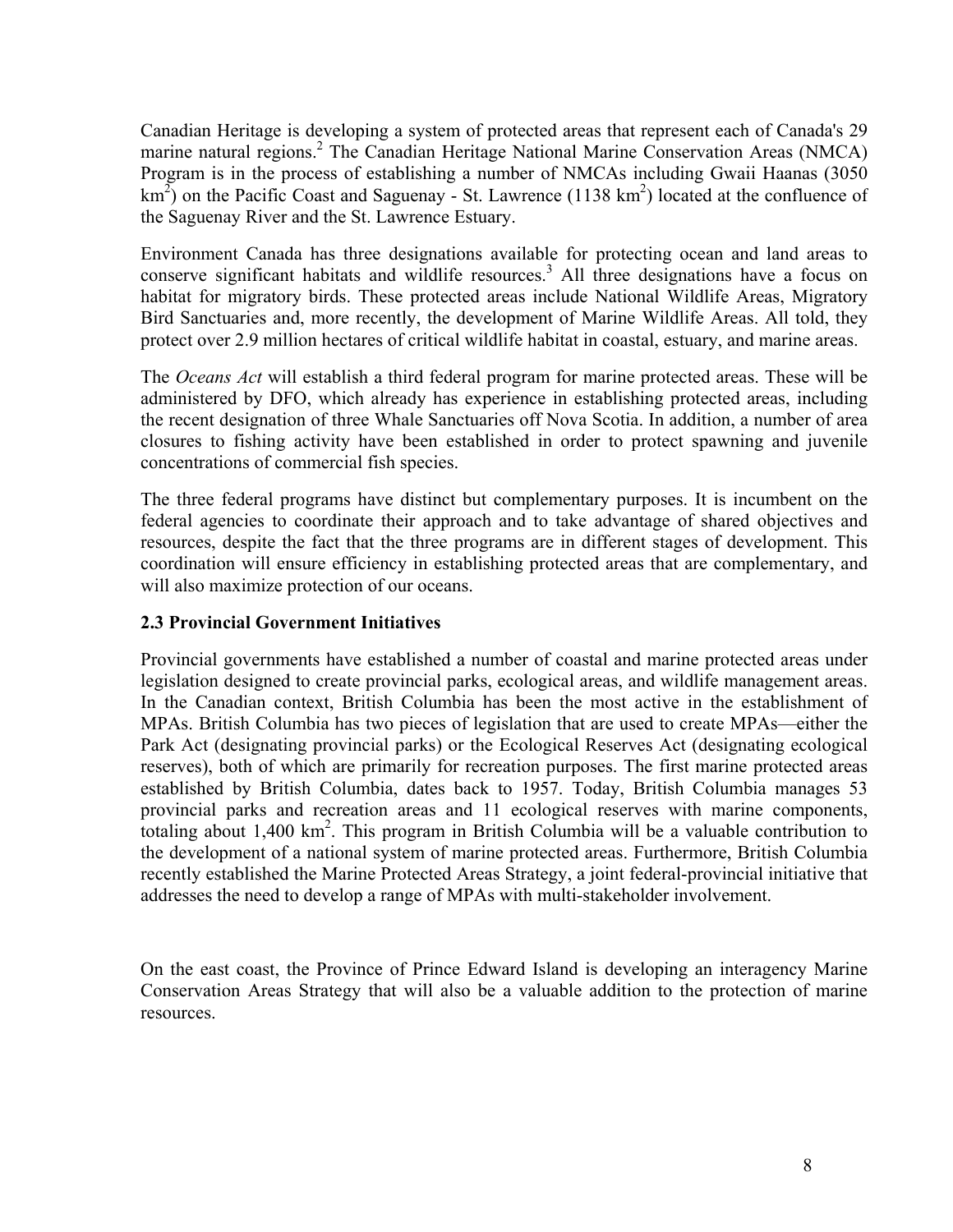## **3.0 MPAS under the** *Oceans Act*

## **3.1 Overall Goals and Strategies**

The *Oceans Act* designates DFO to lead and facilitate the development of a planning framework for the oceans. The process of development will include goals and strategies to guide the management of ocean resources. At present, goals and strategies relate primarily to individual sectors such as fisheries, transportation, mineral resources, wildlife, and other resources. Without coordination and consistency among these goals, conflicts are inevitable. The development of this planning framework will guide the MPA Program and will consequently assist in the conservation of ocean resources and habitats.

The *Oceans Act* states a number of conservation goals that bear on the development of an MPA Program. A key goal in DFO's approach to MPAs is to establish a network of unique MPAs that will reflect the diversity of our oceans. Another key and related goal is to develop an MPA program complementary to those established by Canadian Heritage and by Environment Canada. The work of creating and assessing MPAs and MPA Programs has already begun in some areas. The implementation of the *Oceans Act* will help to strengthen and focus DFO's commitment.

Some of the proposed work that DFO will conduct to meet its commitment includes the following (see Sections 5.0 and 6.0):

- Conduct consultations and develop partnering arrangements with interested stakeholders
- Coordinate amongst all federal MPA programs
- Establish procedures for accepting nominations for proposed MPAs
- Identify possible priority sites
- Conduct regional overviews of resources and develop criteria for the selection of candidate sites and the MPA network
- Establish "pilot" MPAs for further assessment
- Develop national guidelines and strategies which further develop criteria and provides direction for the development of MPA management plans
- Establish a public information and education program

#### **3.2 Overall Purposes for MPAs**

The broad purposes for MPAs are presented in the text of the*Oceans Act*, section 35(1). These purposes are discussed in more detail in the following pages.

#### **3.2.1 Purpose A - Conservation of Commercial and Non-Commercial Fisheries Resources**

The relationship between fisheries and MPAs is of prime importance. Canada, as a coastal nation, depends heavily on the oceans and their resources, both for commercial commodities and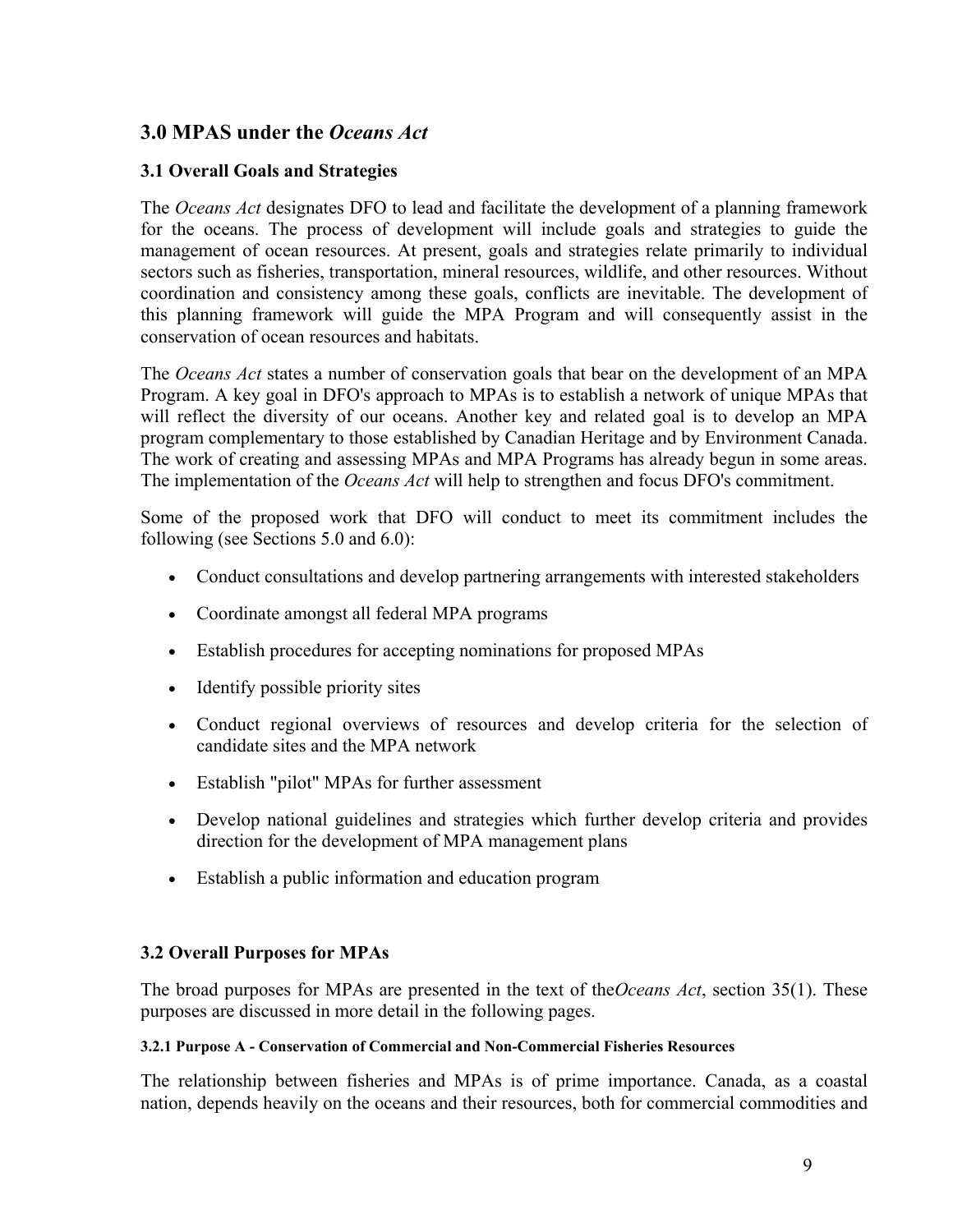for cultural reasons. In 1994, 165,000 people were employed in the fishing industry in Canada. Families depend on these workers for food, shelter, and income. Healthy communities depend on the families. It is no small tragedy, then, when a fishery is closed because of depleted stocks. Aboriginal communities also have strong cultural ties to the marine resources, and their commercial interest is expanding as a result of land claim agreements and the Aboriginal Fisheries Strategy. Recreational fishers and tourists (eco-tourism industry) also enjoy the fisheries resources and make a contribution to the economy of coastal communities. MPAs can help preserve and restore the marine environment while ensuring that these activities will continue.

The relationship of DFO, fisheries, and MPAs is one that deserves much attention. Fisheries regulation and management were traditionally the primary focus and expertise of DFO. With MPAs, fisheries science, management, and regulation have a new focus—one that will require working cooperatively with coastal communities to help in the future management and understanding of our valuable and dynamic fisheries. Consequently, the *Oceans Act* identifies as one of its purposes the need to conserve commercial and non-commercial fisheries. How the MPA Program affects the current fisheries management regime is of critical importance, but, it should be stressed, this does not limit or minimize the value of the other four purposes for MPAs that are listed in the *Oceans Act*.

#### **The Role of MPAs as a Fisheries Management Tool**

There is growing experience, internationally, in the use of MPAs to protect and sustain fisheries resources. Protected areas, or "marine refuges", may be used in combination with existing management techniques to accomplish a variety of fisheries management objectives. Currently, the regulation of fishing activity can be related to the level of harvest, closures, or gear use. As some major stocks decline and fisheries management becomes more complex, it is important to employ new and innovative approaches, and to continually ask ourselves if there are more effective means available.

MPAs are an effective way of incorporating precautionary and ecosystem approaches into fisheries management. Reduced fishing pressure, in an MPA with fisheries closures, may result in the increased abundance, size, weight and diversity of fisheries resources. Such closures could also be an effective means of protecting fisheries resources for future use. Moreover, MPAs can protect critical habitats from disturbances that would otherwise affect fish production. History shows that many traditional fisheries have enjoyed natural refuges in offshore locations that prevented overfishing. However, new technologies, increased market value, lack of effective restrictions, and expansion of the offshore fishery has lead to the exploitation of these natural refuges. The restoration of some of these refuges through use of MPAs could help contribute to the sustainability of these fisheries.

Protected areas for fisheries management can vary in many ways, depending on the purpose and type of MPA created. The size, location, and activities permitted within a fisheries-oriented MPA will be jointly determined, taking into account the management objectives, current fishing activities, the health of the stock, and input from the area stakeholders. In cases where an MPA involves a fishing closure, fishers may have to forgo access to some of their original fishing territory. Such closures may ultimately result in an increase in harvestable fish in waters outside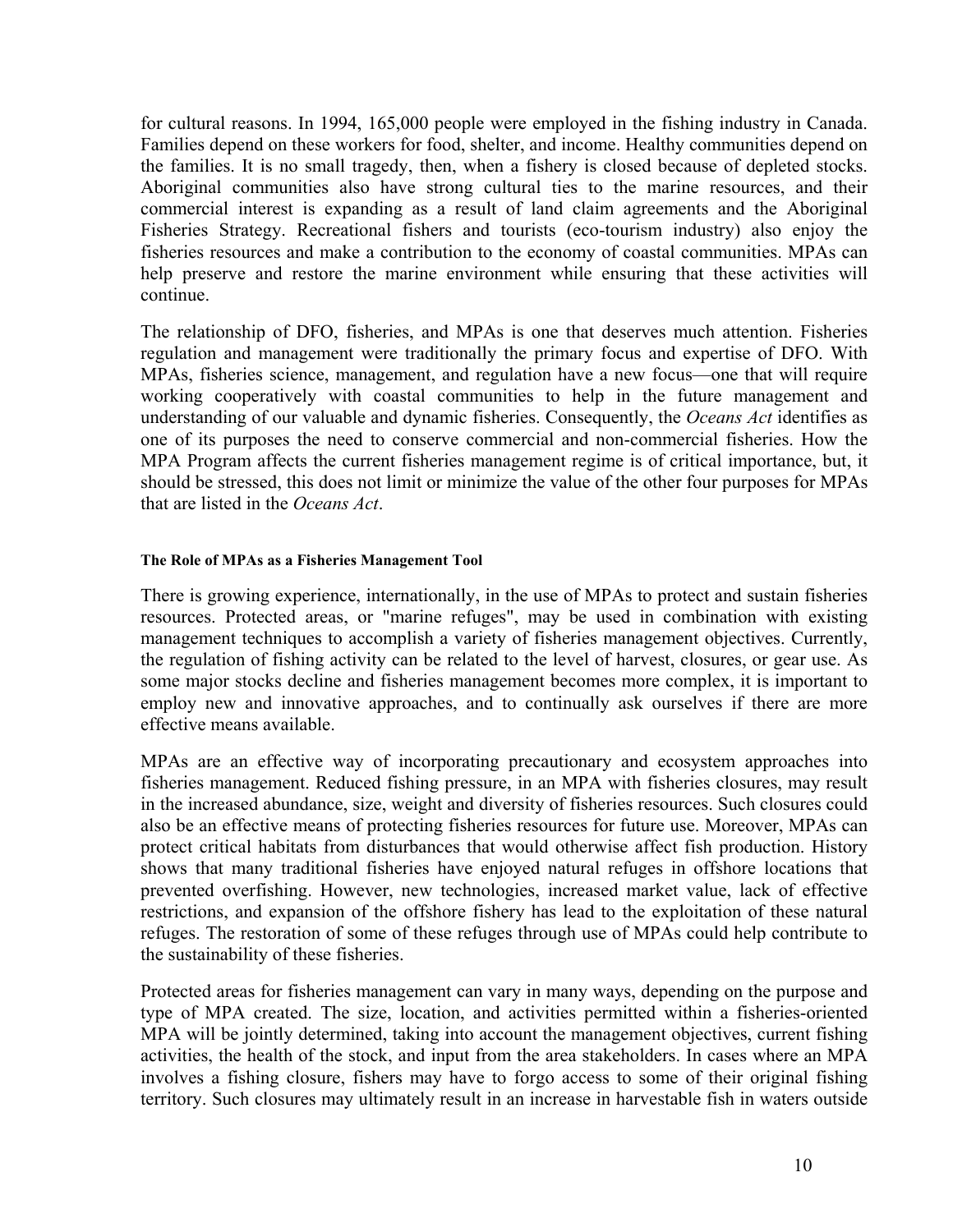the MPA. The input from, and partnering arrangements with, fishing stakeholders and coastal communities will be critical in establishing such areas.

Some of the more prominent uses and goals of fisheries-oriented MPAs are listed below.

#### **Adult Recruitment**

An MPA could operate as a haven or 'feeder area', producing adult fish and large juveniles that will naturally migrate into unprotected areas, thereby replenishing fishery stocks.<sup>4</sup> Moreover, it has been demonstrated that MPAs are better at supporting more dense populations of larger individuals.<sup>5</sup> Therefore, MPAs may help maintain the number of adult spawners in an area.<sup>6</sup>

#### **Recovery of Depleted Stocks**

The same principles and goals as above apply to the recovery of depleted fish stocks. An MPA can also provide protection of these stocks and habitats during the rebuilding phase of certain fisheries. Key, in this scenario, is establishing an MPA early enough to be of value. If the target population is too small at the time of establishing the MPA, the goal of being a 'feeder area' will not be met.

#### **Life Stage Protection**

MPAs can be designated to protect fish and their habitats during sensitive or vulnerable life stages, such as critical spawning or nursery areas. Spawning concentrations of fish are particularly vulnerable to over-harvest and need to be protected from over-fishing and other pressures. As well, an MPA would allow more plentiful and often larger and older fish to produce a greater number of eggs with a better survival rate. Protection of relatively sedentary species, such as scallops or lobsters, has a strong potential to enhance the production of populations outside the refuge area, through the increased export of larval recruits.

Critical nursery areas need to be protected from pressures that affect the survival of juvenile populations. Again, this helps replenish fisheries outside the refuge, by increasing the populations through the export of juveniles.

Spawning and juvenile habitat closures, many of which are seasonal, are currently used for managing select fisheries in Atlantic Canada. For example, off Nova Scotia, a harvest closure on Browns Bank protects concentrations of berried female lobsters and contributes significantly to regional egg production.<sup>7</sup> An MPA may enhance the capabilities of such sites through broader protection during the specified season. For example, it can regulate not only 'no take' during the closed season but it can restrict other activities that may be detrimental to the berried females and young.

#### **Genetic Diversity**

Well-designed MPAs can protect critical breeding stocks, maintain the genetic diversity of stocks, and can help preserve the population and age structures of target species. Consequently, MPAs can act as 'genetic reservoirs' for conserving the genetic diversity of adjacent stocks. MPAs can be useful in protecting smaller and unique sub-populations, which are particularly vulnerable to fishing and habitat alteration pressures.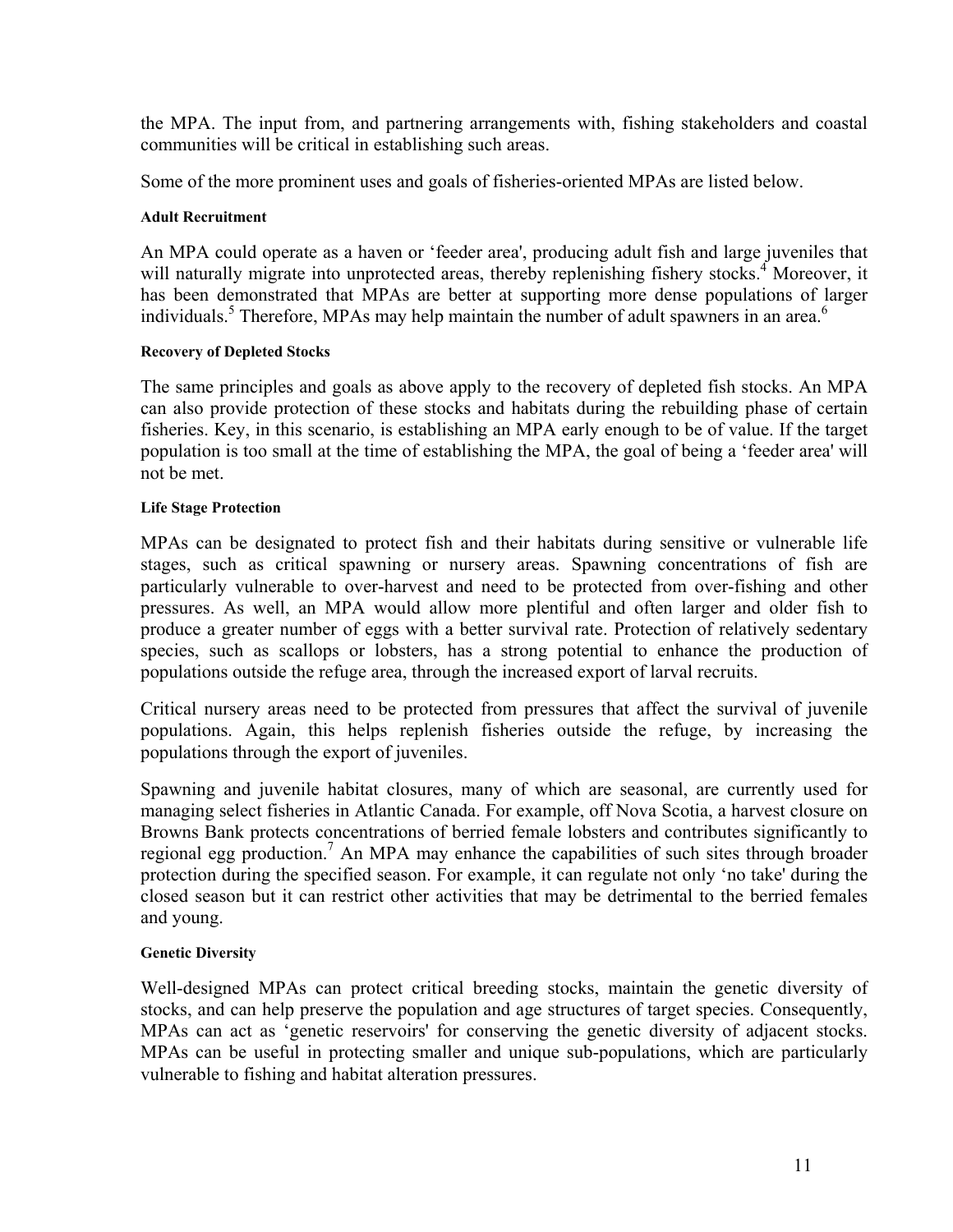#### **Hedge Against Uncertainty**

One of the most important uses of an MPA as a tool for fisheries management is to provide a hedge or "insurance" against unexpected events or activities such as climate change. In essence, it provides a direct means of applying principles and objectives common to the precautionary approach and to sustainable development. This is of great need today, for in many cases our understanding of the dynamics of fisheries resources and the marine ecosystem is limited.

#### **3.2.2 Purpose B - Conservation of Endangered or Threatened Species**

MPAs can be an important tool for preserving endangered and threatened species and their associated habitats.

The MPAs for threatened or endangered species are different from those established for the conservation and protection of commercial and non-commercial species. They target the protection of an endangered species or the community that supports the endangered species, and do not have the central goal of enhancing harvests elsewhere. MPAs designed for endangered species protection must provide enough suitable habitat and space to maintain the ecosystems and the genetic pools that support viable populations of threatened species. The success of these MPAs is dependent upon the appropriate and complementary use of adjacent lands and water.

The Committee on the Status of Endangered Wildlife in Canada (COSEWIC) identifies the following as endangered, threatened, or vulnerable in the marine environment:

17 fish species, 15 marine mammal populations, and one species of turtle. Four species of fish are extinct or extirpated (locally extinct), as well as two marine mammal populations. In addition, endangered and threatened species in need of protection can include those considered key to ecosystem functioning and valuable from an economic or ethical perspective.

The role of MPAs in protecting these species is described below.

#### **Loss of a Key Species**

MPAs can assist in maintaining or re-establishing key species by protecting them from activities that affect their populations. Current understanding of marine and coastal ecosystems often makes it difficult to anticipate the effects of the loss of a single species on the functioning of an ecosystem.

The disappearance of a 'keystone species' can alter and disrupt the functioning of an entire ecosystem. The history of the sea otter is a good example. As the populations of sea otters declined because of trapping, their prey, the sea urchin, exploded in numbers. Sea urchin food kelp—disappeared, leaving 'sea urchin' barrens, a dramatically diminished habitat. In recent decades, re-introduction of the sea otter by conservation agencies to these 'sea urchin' barrens has brought about a reversing of the ecological processes and a return of the kelp. With them came other algal species, crustaceans, squid, fish, and other organisms.<sup>8</sup>

In this case, the blind exploitation of sea otters drastically changed ecosystems along the Pacific Coast. The damage was done before scientists and fur managers were aware of the key role of the sea otter. Remote natural 'refuges' offered protection that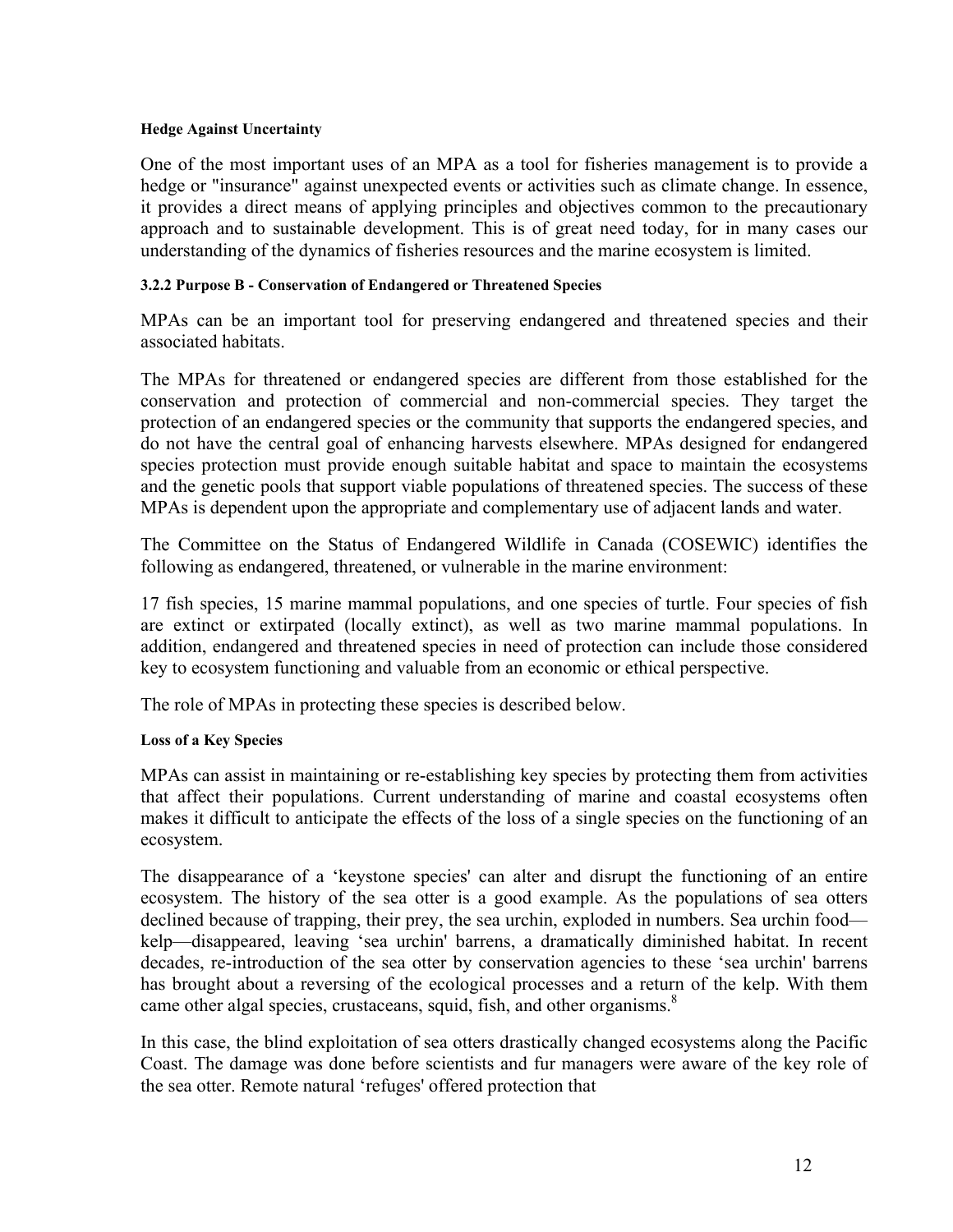ensured the survival of the sea otter and the opportunity to re-introduce them to their former ranges.

#### **Loss of Valuable Species**

MPAs can help protect species that have an economic value. The loss of certain species could lead to serious economic losses in the future. There are a number of activities that could adversely effect the gene pool in the flora and fauna of the oceans. Oceans contain the raw material that could provide new sources of food, fibre and medicines, and that could contribute to scientific and industrial innovations. In pharmaceuticals, for example, species that were relatively unknown or thought to be weeds have emerged as potential sources of miracle drugs. The ecological adaptability of this genetic 'raw material' also depends on the genetic capability, contained within species, to respond and adapt to changing conditions. If a fish species declines due to global environmental changes, will another be able to replace it? We cannot know in advance which species are likely to be important. For example, species such as sea urchins, sea cucumbers, rock crabs and Jonah crabs were once thought to be of no commercial value, but have developed into locally significant fisheries. MPAs provide the opportunity to address this issue and protect valued resources.

#### **Loss of Intangible Values**

The loss of species and the destruction of biodiversity is ethically unacceptable to many people. Some concerned citizens believe that many species are 'priceless' and have intrinsic value because of their very existence. Studies show that, in considering habitat restoration, people place a higher value on the existence of a species than on its potential for use.<sup>9</sup> MPAs provide the opportunity to protect species and habitats that are considered valuable from these perspectives.

#### **Marine Mammals**

Marine mammals and their habitats are specifically identified in the *Oceans Act*as being worthy of special protection through the establishment of an MPA.

A wide variety of marine mammals are found in Canadian waters. These include whales (gray, bowhead, beluga, narwhal, minke, humpback, and killer whales as well as sperm, northern bottlenose, blue and right whales further offshore), porpoises, dolphins, seals, walrus, sea lions, and sea otters. Some of these species are listed as endangered, such as the beluga, bowhead, and right whale. Threatened species include the harbour porpoise, sea otter, humpback whale, and beluga (Hudson Bay population). Some species have been affected by past whaling or fur hunters, as well as present-day pollution, shipping collisions, fishing practices, and other human activities. Some marine mammal populations that were once exploited commercially and some that are traditionally used by aboriginal people are experiencing difficulty in recovering to viable or manageable levels.

Many marine mammals and their critical habitats can benefit from an MPA in order to limit the impact of detrimental activities. MPA design must focus on temporal and other special considerations related to calving and feeding grounds, which can change over time. Highly migratory species such as whales require national or even international networks of MPAs to protect them throughout their ranges.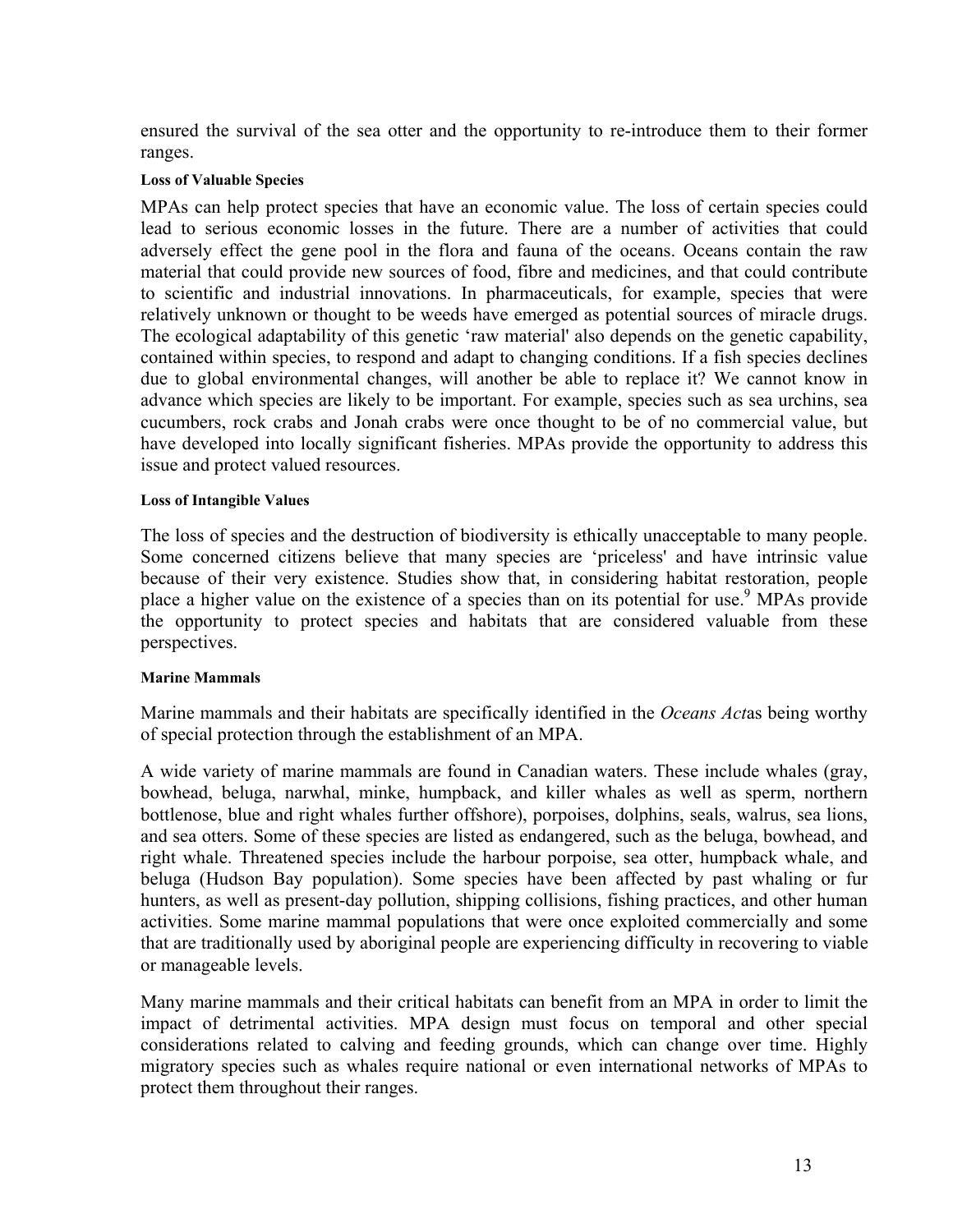#### **3.2.3 Purpose C - Conservation of Unique Habitats**

MPAs designated to protect unique habitats have several benefits. Unique habitats can be defined as 'centres of endemism', in which rare species are endemic to a single habitat area. In this case, protection of the area is a means of preventing the extinction of a species. However, endemism is generally believed to be rare because of the potential for long-range recruitment of many species, particularly free-swimming marine species.

Unique habitats can also be seen as having intrinsic or existence values—that is, they are especially valuable because they are unique. Many offshore benthic (bottom-dwelling) organisms, for example, are relatively restricted in their ranges. Some benthic communities are associated with specialized environments such as hydrothermal vents, isolated seamounts, and oceanic trenches or canyons. These unusual and isolated habitats result in confined ecological communities. The species endemic to these habitats may be at risk because of their limited means of dispersing to recolonize other areas.

#### **3.2.4 Purpose D - Conservation of Productive Ecosystems and Biodiversity**

MPAs can provide an important tool for protecting productive marine ecosystems and biodiversity. Many marine areas have a range of biota (the plant or animal life of a region) rivaling or exceeding that of tropical forests. The term "biodiversity" includes genetic, species, and ecological diversity, as well as the variety of responses to environmental change. Several scientists believe that coastal and marine zones are being rapidly depleted of their resources and diversity. Marine biodiversity can be adversely affected in several ways. Serious problems such as the introduction of exotic organisms, habitat alterations, overfishing, or increasing contamination can reduce the diversity and impair the operation of marine ecosystems. Consequently, the ability of the marine environment to support commercial activities is threatened.

A number of highly productive ecosystems can be identified as being in need of protection as an MPA. For example, many estuaries are highly productive, providing critical habitats for the life stages of a variety of fish and other species. Estuaries are under considerable stress throughout Canada, requiring greater levels of protection from both ocean and land-based activities. Similarly, upwelling and mixing areas typically have high productivity and support the life stages of a variety of fish, mammal, and other species. Upwelling occurs under specific conditions in coastal locations, such as the west coast of Vancouver Island, in the St. Lawrence Estuary (at the mouth of the Saguenay River), and on the Atlantic offshore. Other highly productive and diverse ecosystems include offshore banks, kelp forests, and deep sea features such as sea vents.

In order to protect highly productive ecosystems and areas of high biodiversity, an MPA typically needs to be large—encompassing a variety of critical ecosystem components. This presents a unique management challenge, since it is necessary to coordinate protection objectives with a variety of human activities. A wide variety of factors and influences affecting productivity and biodiversity need to be considered in the development of MPAs for this purpose. Often 'no take' areas or zones are required in order to ensure that critical ecosystem functions and key species and communities are maintained.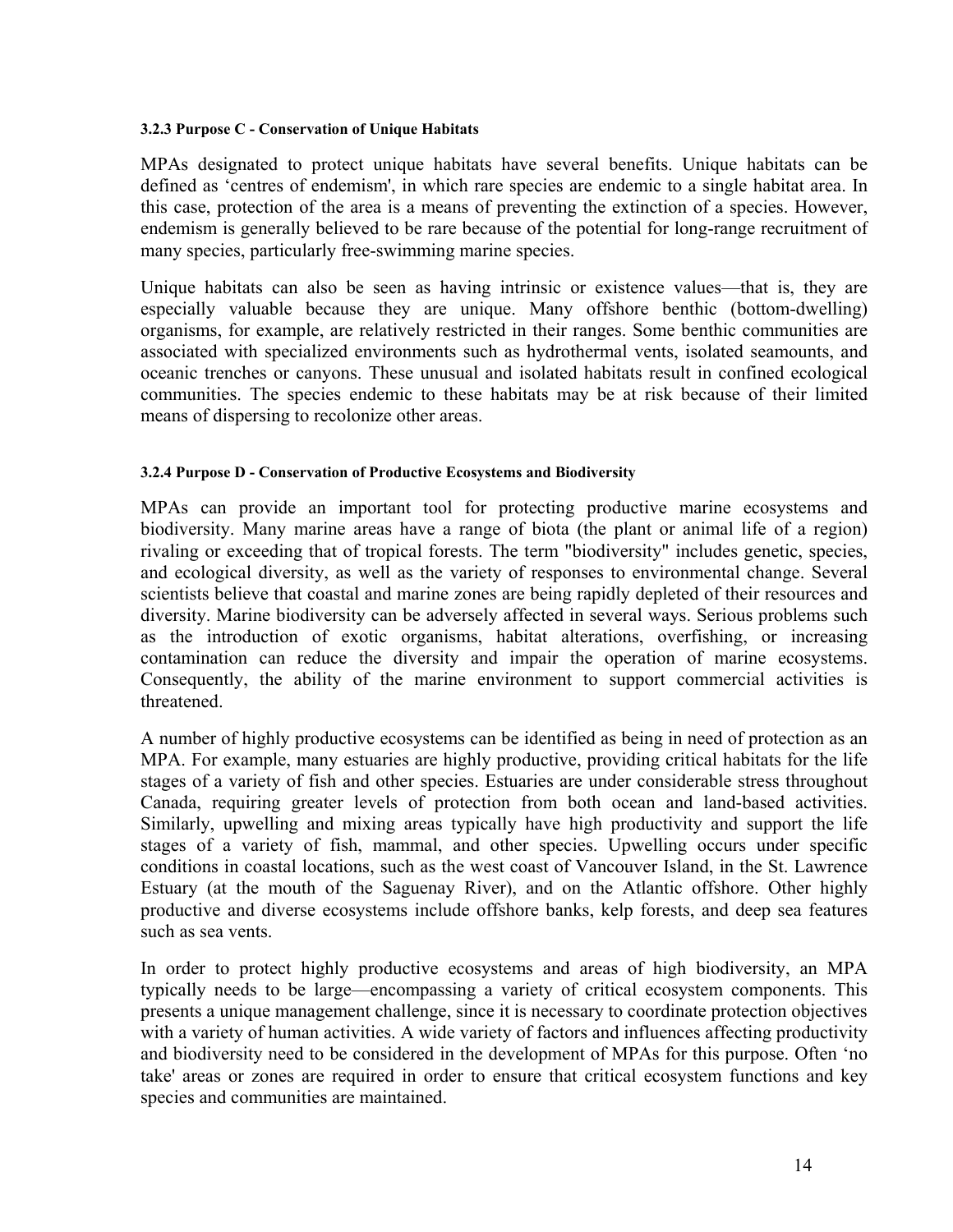#### **3.2.5 Purpose E - Conservation of Other Marine Resources and Habitats to Fulfill The Mandate of the Minister of Fisheries and Oceans**

The establishment of MPAs will provide a unique opportunity to help fulfill other mandates given to the Minister, including that of scientific research. The *Oceans Act* (sections 35 and 42) supports this by providing for MPAs to be established to protect marine resources or habitat necessary to fulfill the mandate of the Minister, including the area of marine science.

MPAs can provide a number of opportunities for scientific research because they can range from pristine areas to heavily utilized areas to recovering areas. They can provide opportunities for testing management approaches including those of conservation, restoration ecology, and monitoring. However, of utmost importance is the opportunity to study and compare relatively 'untouched' ecosystems with others that have been subject to human contact.

Scientific research within MPAs can further our understanding of how ecosystems function and how conservation strategies contribute to the recovery of marine species and ecosystems. Researchers can assess the effectiveness of MPAs and provide guidance in developing an MPA Program. This is particularly important because of the lack of information on different designs for MPAs (size, boundaries, use restrictions, types of biota, proximity to human activities).

Improved scientific knowledge will aid in coastal management, including fisheries management. It can address major gaps in our current understanding, reduce uncertainty, and provide a basis for adaptive management and future planning. There are a number of researchers within government, universities, and other institutions who have identified potential areas, and who can serve as important players in developing research-oriented MPAs.

## **4.0 How Will MPAs Be Identified & Established?**

Establishing the Department of Fisheries and Oceans' MPA Program will be a complex process of public consultation, information gathering, and building of collaborative arrangements with stakeholders. The process will take many years and will require a 'learn-by-doing' approach to program development—an approach that recognizes the need to act quickly on priority sites and issues, while at the same time developing and adjusting the overall MPA Program based on this experience.

At the national level, the overall MPA Program framework and strategy will be developed, defining its goals and standards for operation, creating collaborative arrangements, and the linking of global, national, and regional concerns. The MPA Program will be implemented at the regional level through activities such as the identification of candidate sites, consultation and creating collaborative arrangements with local user groups, governmental and non-government interests, and the establishment and management of individual MPAs.

DFO's MPA Program will consider the following in its development:

• that MPAs must be seen as an important means of marine conservation—a means suitable to a national strategy for ocean management and fisheries management as well as provincial and community-based conservation strategies;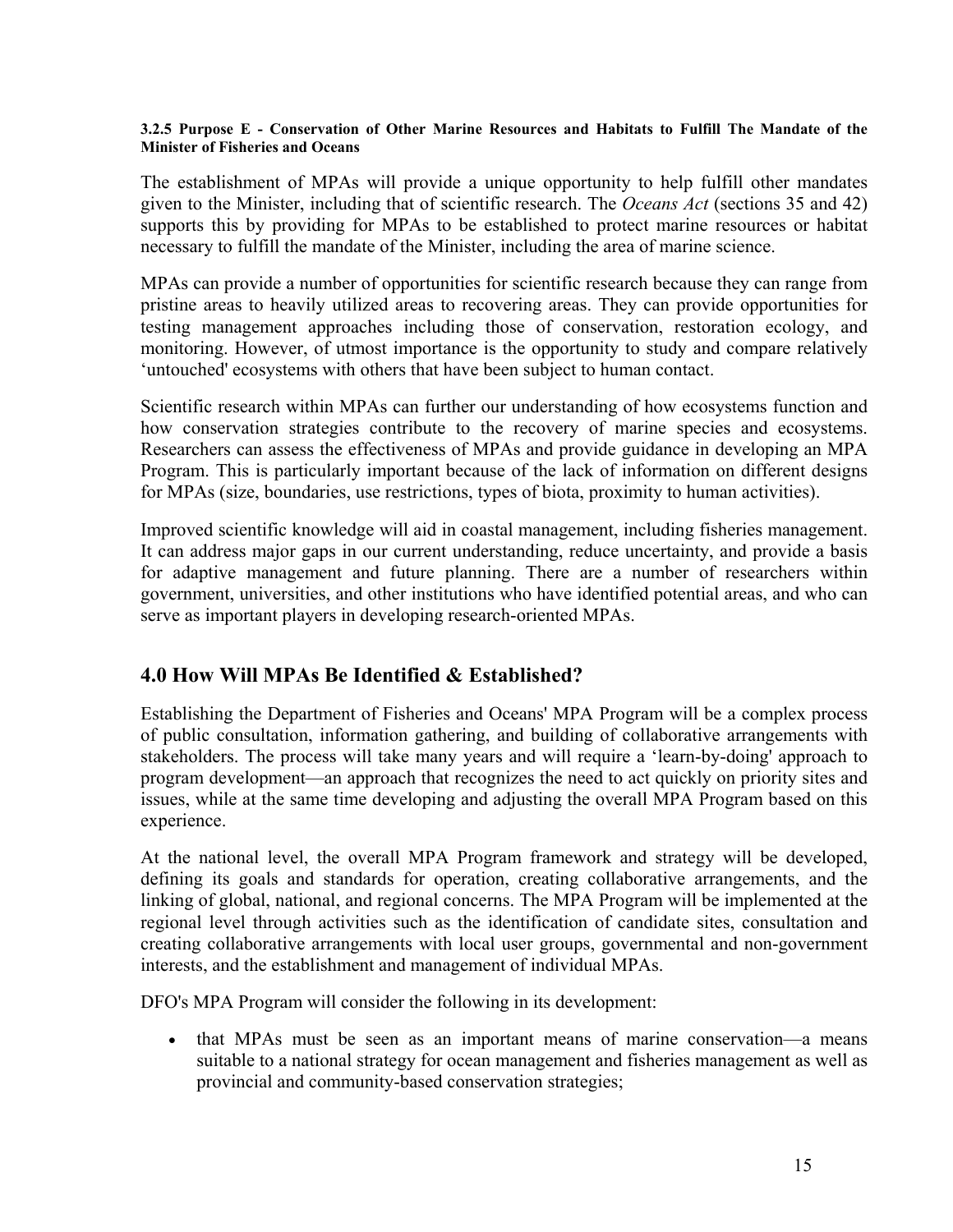- that the MPA program must be adaptable to and determined by regional and local circumstances and issues;
- that the process of completing a system of MPAs, as well as establishing individual candidate sites, may require many years; and,
- that monitoring will need to be established to determine if the program is meeting its goals, and to take advantage of the lessons learned.

A number of principles of conservation, singularly or in combination, will guide the development of the MPA Program. Discussed further in Appendix B, these include the following: ecosystem based approach, sustainable development, precautionary approach, adaptive management, integrated management, regional flexibility, consultation, and partnering.

## **4.1 The Process for Establishing an MPA Program**

The development of marine protected area programs around the world, and in Canada, indicates that there are a number of relatively standard stages in a typical process. Potential marine protected areas are identified, evaluated, selected, established, and managed. The process suggested below, and represented in Figure 1, is based on that experience.<sup>10</sup> The process for the MPA Program is not necessarily linear. Each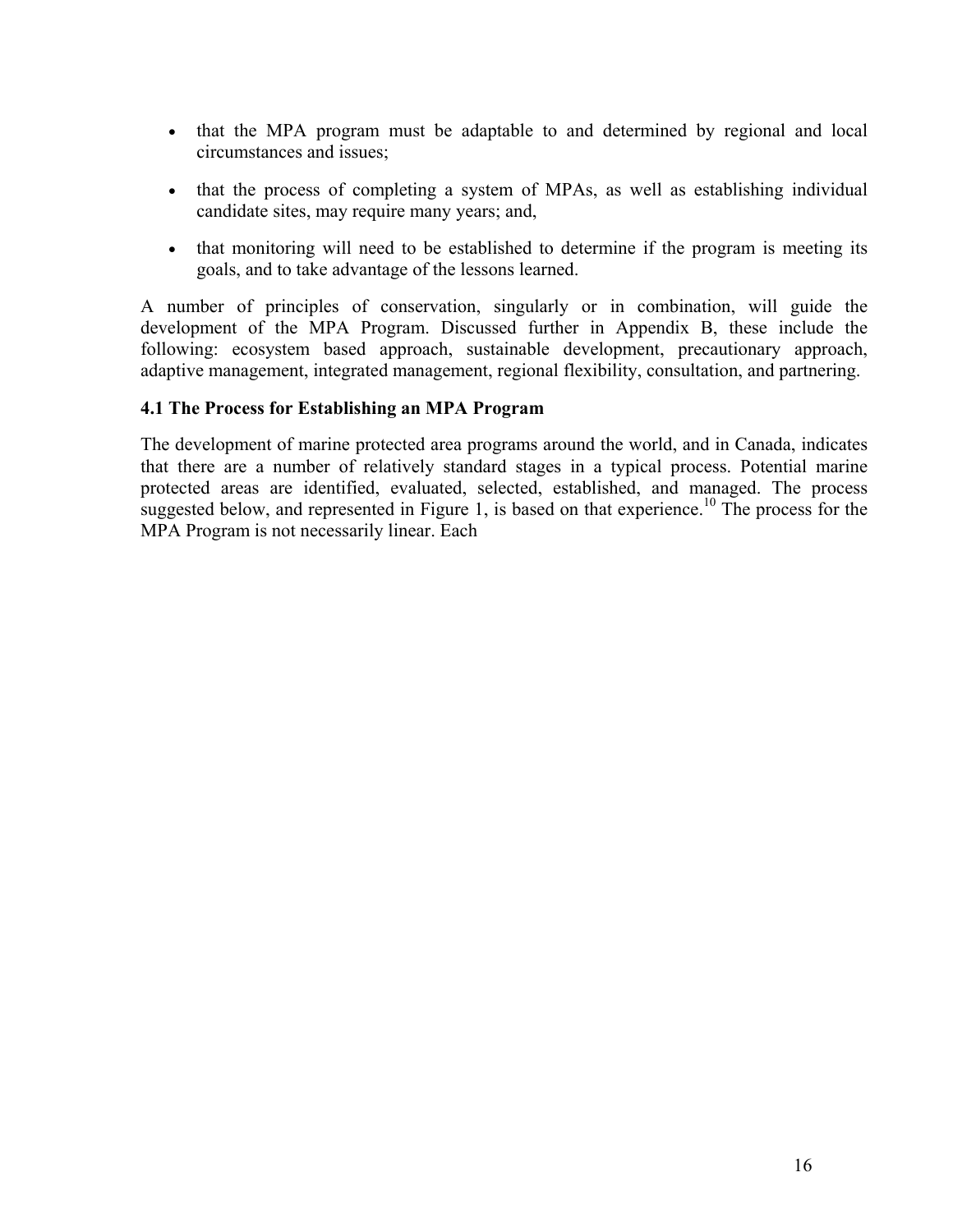



stage may be conducted on a continuous basis, and stages are often carried out simultaneously.

## **4.2 Area Nomination**

There is a balance to be sought between the need to act on critical areas immediately and the need to be systematic in looking at an overall MPA network. The judgment of government staff and users in discussions has been that we do not need to wait for full network systems plans to identify some of the known high priority areas. Indeed, waiting for such plans can delay overdue action. Typically, certain important areas are designated in advance of a systems plan. The best approach is to begin consideration of priority areas while at the same time proceeding on a systematic basis, conducting overviews of marine regions to identify candidate MPAs.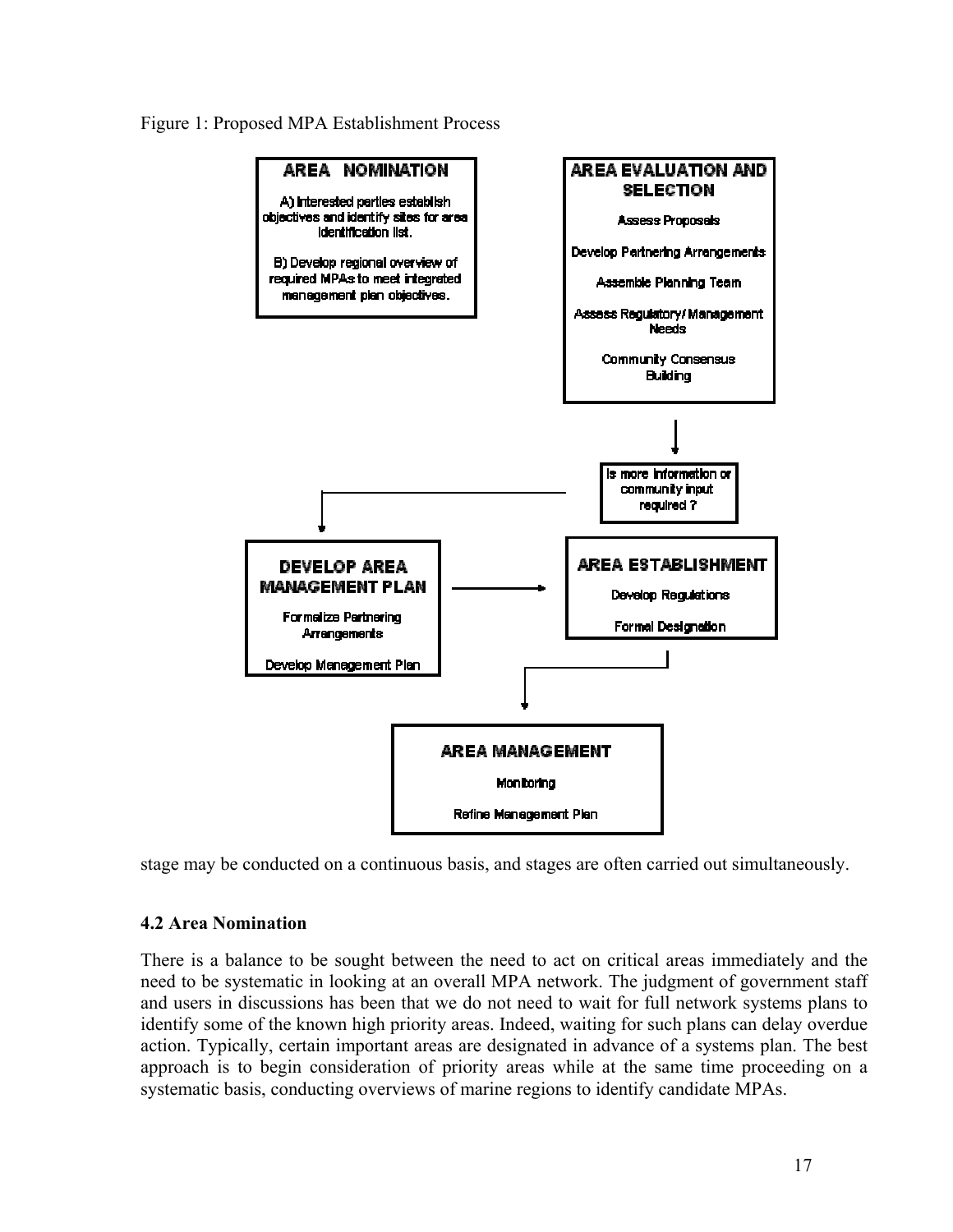Two complementary processes are being proposed to nominate areas in need of protection as an MPA: i) Nomination by Interested Groups, and ii) Regional Overviews.

#### **Nomination by Interested Groups**

The MPA program will accept nominations of areas for designation as MPAs. This route provides a unique opportunity for interested groups to nominate areas for consideration, including those from local resource users, government agencies, industry, non-government organizations (NGOs), research institutions, and private sector organizations. If, for example, a local lobster fisher committee wishes to pursue establishment of an MPA for protection of a lobster nursery area, the nomination process would provide a channel for this purpose. Based on survey and workshop information, various interested groups in Canada have already identified potential MPAs. As well, candidate areas currently under some form of special protection could be identified in this process. As considerable support exists for some of these potential sites, a built-in constituency and potential collaborators exist in many areas.

#### **Regional Overviews**

Over the longer term, there is also a need for a systematic approach to identifying a network of MPAs that reflects all the purposes identified in the *Oceans Act*. The systematic development of an MPA network will be accomplished through regional overviews conducted by an interdisciplinary team. This is complementary to the nomination-by-interested-parties process, with selected sites added to the area identification list (see below). Moreover, the regional overview would identify knowledge gaps that require further research and inventory. Consultation with affected organizations and interested parties will be conducted to identify issues and concerns and to gather information on the valued components of marine systems. The regional overview will cumulate into a working database of MPA-related information, providing a centralized and organized means of assessing candidate sites.

#### **The MPA Proposal**

The nomination of an MPA should be accompanied by a stated purpose, objectives, and a proposed plan for management of the area, possibly termed the "preliminary MPA proposal". The proposal will be prepared through a cooperative process involving coastal communities, organizations, and government agencies. This proposal should be based on existing information and can provide the core elements of a draft management plan, should the site be selected. Appendix D provides an example of the typical information that might be expected for an MPA proposal.

#### **Area Identification List**

Nominated areas are placed on an area identification list (AIL), a working list of potential MPAs from which candidates are selected for further evaluation. Inclusion on the AIL is based on an evaluation of preliminary selection criteria, which will need to be defined.

An MPA Program will establish an AIL early on in the process. Those areas on the list will be considered for early establishment. There is already enough information to identify and justify certain priority areas for protection. In the case of unique habitats, offshore sea vents are an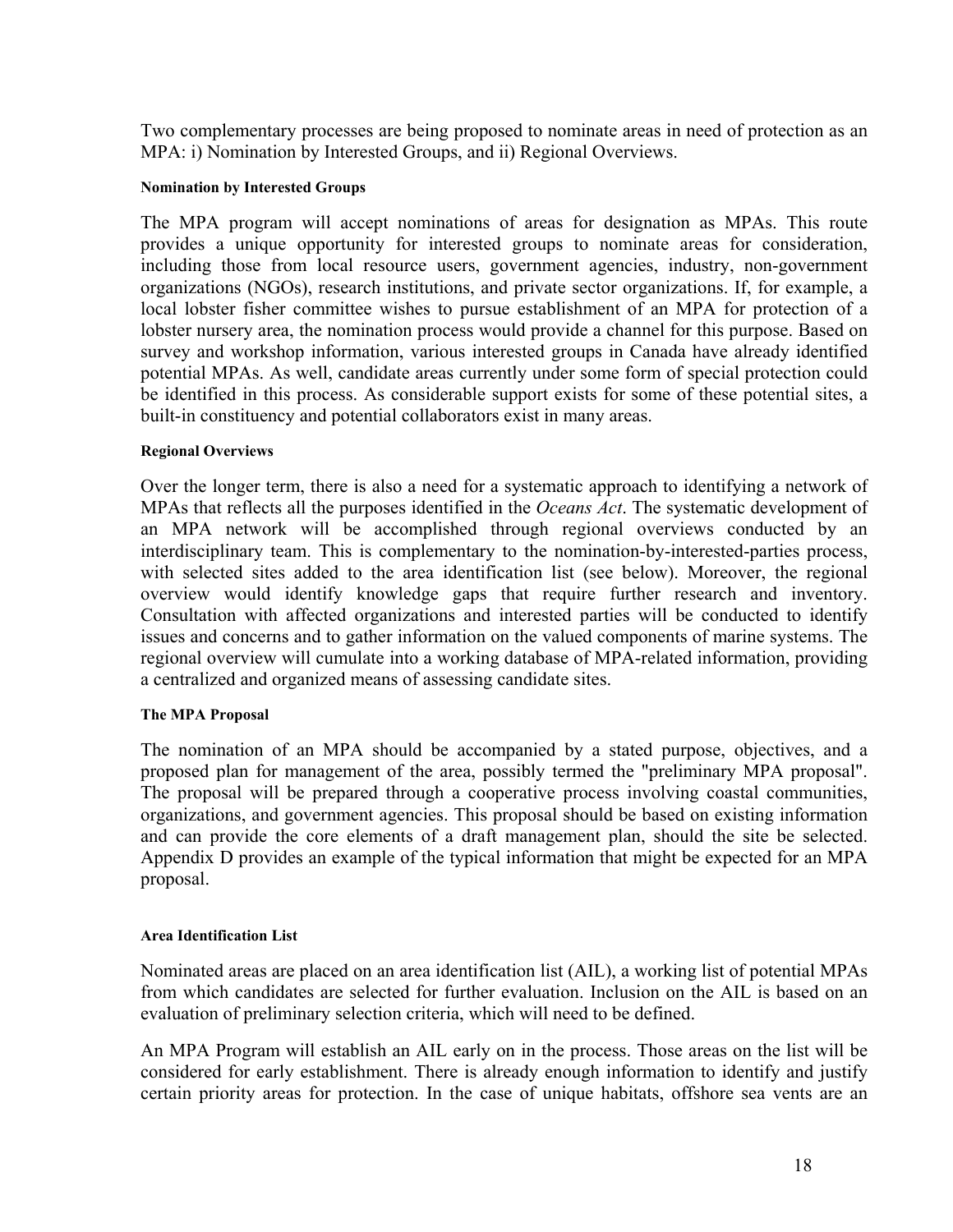obvious example. The spawning areas of many important species are known and may already be identified in existing studies as requiring protection. Appropriate research and monitoring can be carried out within areas that are established early, and the knowledge gained can assist in planning for a full network of MPAs. As well, the public visibility of early MPA initiatives will provide a basis for greater public understanding and input into regional level activities.

Candidate MPAs that have been added to the AIL for a region will need to be monitored to ensure that the potential of the area is not lost while awaiting final decision. Protection can be provided, as necessary, within other regulatory authorities assigned to DFO. This will allow areas and plans to be evaluated during the decision process.

## **4.3 Area Evaluation and Selection**

Each MPA proposal will be evaluated on the basis of extensive criteria. One set of criteria are the purposes stated for MPAs in section 35 of the *Oceans Act*. Areas may rate high on several of these criteria. For example, the area could support rare species within a zone that is high in biological diversity and that supports commercially important species. Other sites not within the scope of the *Oceans Act* and mandate of DFO would be forwarded to relevant federal and provincial agencies for their consideration.

Other types of evaluation criteria are also important in selecting a site. These include social and economic values, the immediacy of need, practicality, opportunities of partnering arrangements, community support, adequacy of existing regulatory regimes, potential human activity threats to the area, ecological fragility, feasibility of enforcement, scientific importance, educational value, fiscal constraints, and regional, national, or international significance. Provided the candidate area is consistent with the purposes identified in the *Oceans Act*, these criteria add to the importance of the site. Discussions on specific sites will take place with resource users, governments, affected interests, and the public at large.

It is possible that consideration of the proposals and input from consultation may delay implementation of an important proposal. While a delay may be of concern, establishing inappropriate MPAs or 'paper' MPAs without feasibility for implementation would add little in value to marine conservation. A form of interim protection of an area may be necessary for some candidates at this stage.

## **4.4 Development of an Area Management Plan**

The management plan for each MPA will be based on the proposal that was developed in the Area Nomination stage, and on additional information from the Area Evaluation and Selection stage. These elements will have to be expanded in the management plan so that all players, particularly if there is a some form of partnering arrangement involved, will clearly understand their roles and responsibilities.

Since each MPA is different, the management plan of each will be unique. Each plan will attempt to reflect the issues and concerns of the stakeholders. An interdisciplinary and crosssectoral planning team will be assembled to develop the management plan. It will clearly define the purpose of the MPA, its goals and objectives, how the goals and objectives are to be reached, and how the success of the MPA will be measured. Input from a variety of interested parties will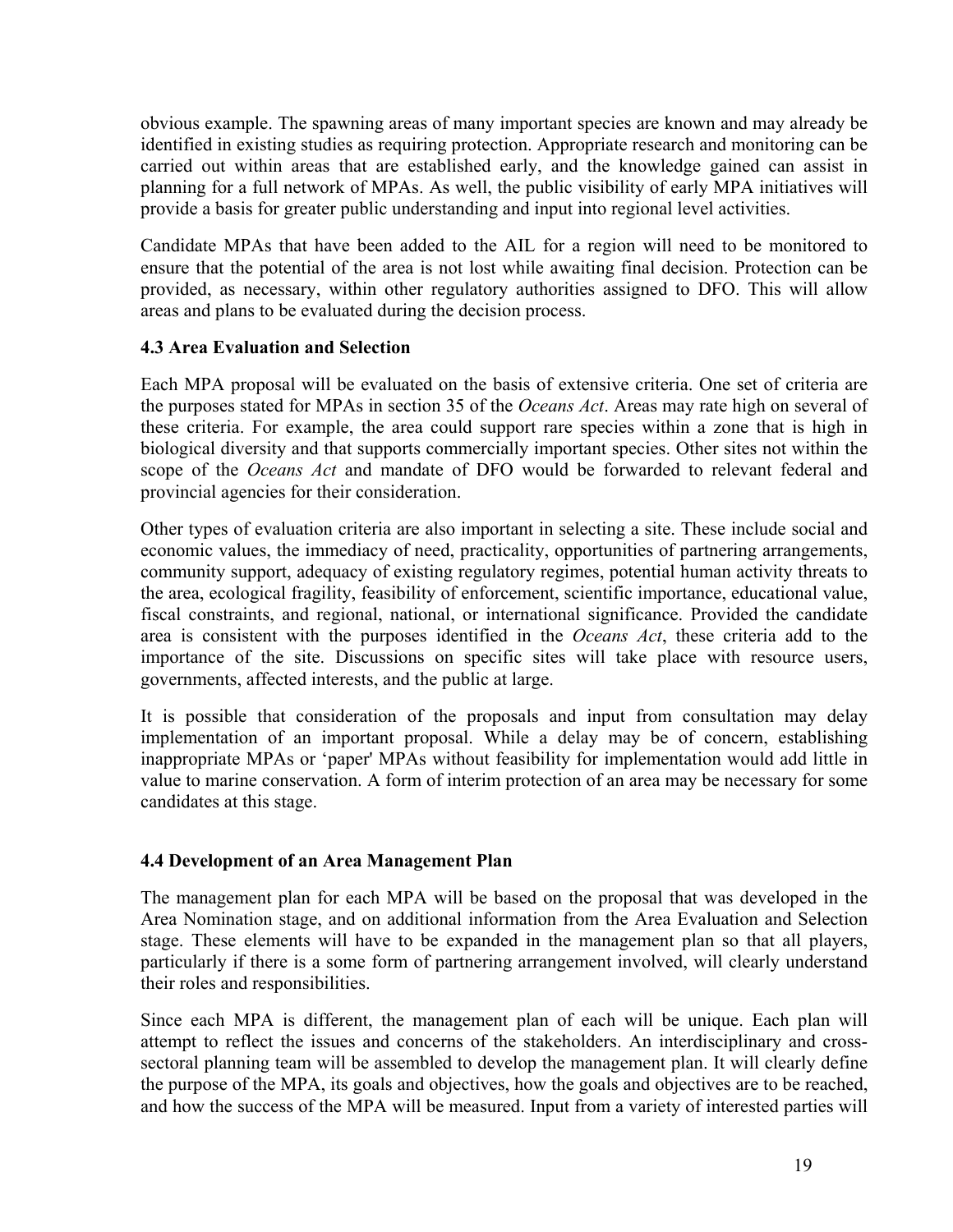be required at this stage in order to identify key management issues and constraints.

In many candidate MPA areas there will be existing and proposed activities and interests, some of which may conflict with the conservation objectives of the MPA. A key component of the management plan will be the development of regulatory actions, including the zoning of activities to be prohibited or limited. The *Oceans Act* (section 35) allows for the establishment of zones within MPAs and the prohibition of classes of activities. Levels of protection defined in the management plan can vary from a strict 'no take' area, where access is severely limited, to areas where controlled use, resource harvesting, and various socio-economic activities are allowed. Buffer areas may be defined around MPAs to ensure that nearby human activities are managed in a manner that conserves the marine resources in the MPA core areas.

## **4.5 Area Establishment**

The *Oceans Act* allows for the establishment and management of MPAs through regulations created under section 35 (3). The form that these regulations will take has not been determined. It has been suggested that each MPA would have its own set of regulations specifying boundaries and the measures that have to be taken to protect the area. Another alternative would be to establish a set of general regulations that would authorize, first, the creation of MPAs on a regional level in support of formal management plans; and second, the permitting of activities within the MPA that do not conflict with the plan. Formal designation of an MPA would in any case define geographic boundaries and all the elements described in the management plan. These regulations would be enforceable by persons appointed under section 39 of the Act and subject to fines specified in section 37.

The *Oceans Act*(section 36) permits the Minister to designate an MPA on an emergency basis. This power could be used if resources or habitats are at particular risk and require protection on an interim basis.

## **4.6 Area Management**

MPAs will typically be managed on a site-by-site basis. This means that each MPA will have its own management plan, tailored to the type of site, and the purposes for which it was established. MPAs will be managed in close cooperation with other agencies and interested parties. Guidance for management will be contained in a management plan and based on the proposal prepared and on the regulations adopted. The key management issues that need to be addressed are discussed below in Section 5.

## **5.0 How will MPAs be managed?**

Management challenges for a successful MPA Program include: establishing effective partnering arrangements**,** providing jurisdictional coordination, developing information, providing management resources, providing an enforcement capability, and developing awareness and education for MPAs. These are discussed below, with possible solutions proposed.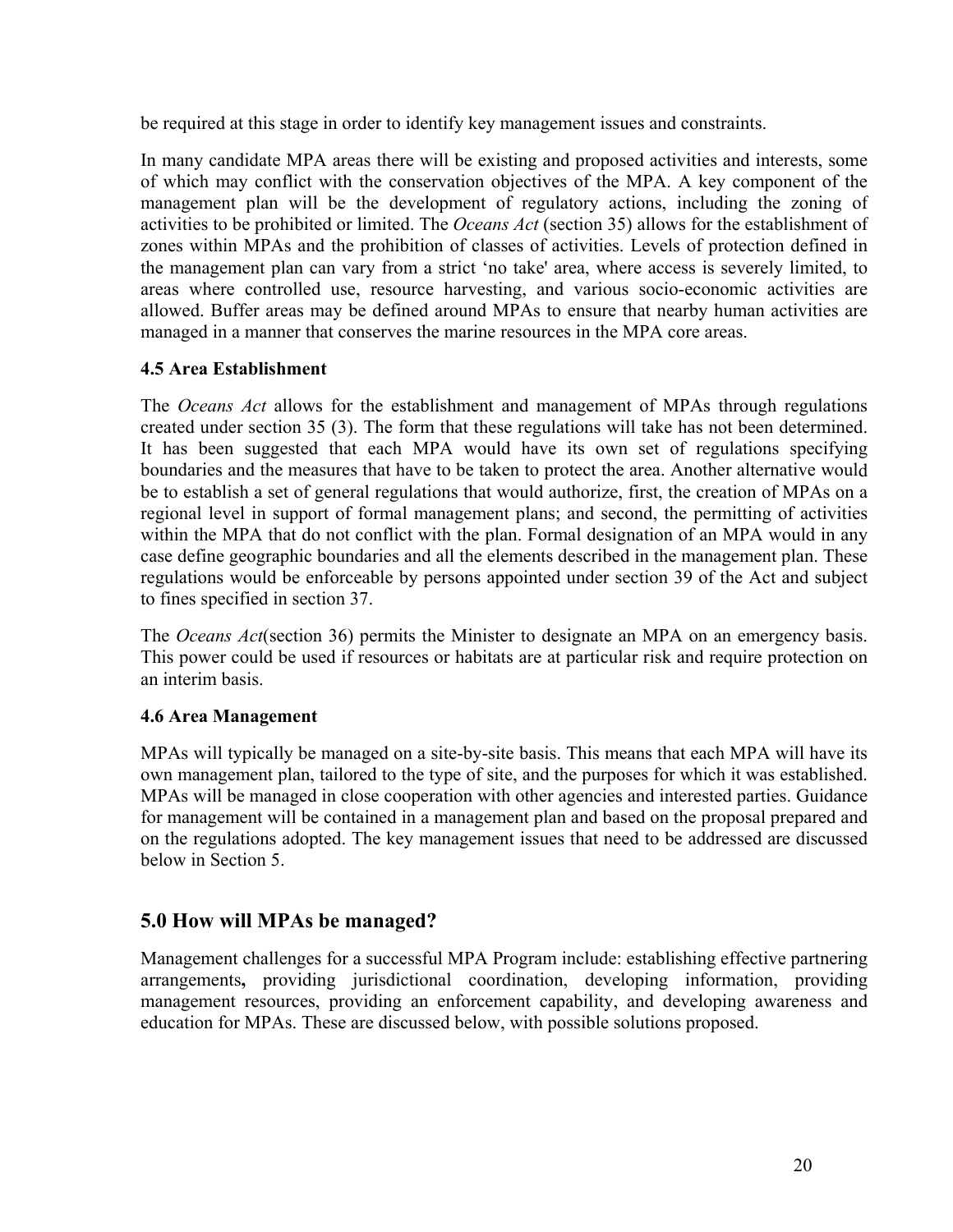## **5.1 Need for Effective Partnering**

The concept of partnering is a driving force in the MPA Program. Stakeholder information, cooperation, and ongoing support is key in creating and managing MPAs. Cooperation and coordination between interested parties and DFO is required to ensure efficiency and to avoid duplication of effort. It has been said that "environmental management is most effective when implemented by those who have the most to lose and the most to gain from the management of the environment".<sup>11</sup> This is particularly true for marine users. By considering their interests early in the process, areas of constraint and potential conflict can be identified and negotiated where appropriate.

The number of interested parties, like the diversity of interests and uses, will vary with sites, regional needs and attitudes and valued resources. The degree of involvement and responsibility of interested parties will depend on the purpose of the MPA and its geographical location. For example, with offshore MPAs such as seamounts, DFO may be solely responsible. However, the MPA will likely involve shipping, mineral resource extraction, and fishing interests. One advantage of establishing effective partnering arrangements with the fishing and shipping community is improved compliance with MPA regulations.

Partnering arrangements in an MPA Program will often involve 'different' groups and interests**.**  Some of these groups could include coastal communities, the fishing industry, aquaculturalists, aboriginal organizations, conservationists, ocean industries, and federal, provincial and municipal governments.

## **5.2 Coastal Communities and Non-Government Conservation Organizations**

The MPA Program provides an opportunity for communities as well as local, regional and national conservation groups, to be involved in conservation activities in the marine environment. For coastal MPA management, local organizations and communities play a prominent role, ranging from nomination and co-management of sites to consultation activities and public awareness programs. Organizations nominating an MPA could become a 'sponsor' for the site. A sponsor is an organization prepared to take a long term partnering arrangement in managing the MPA.

Partnering arrangements with provincial and federal departments are being formed. For many years, conservation organizations have been actively acquiring coastal lands. This practice allows them to preserve the lands, while promoting marine conservation and protected areas. Some MPAs such as the Whytecliff Marine Sanctuary in West Vancouver lend themselves to local management. In Atlantic Canada, several types of community/government partnering arrangements have been formed to study the local resources and economy with an eye to sustainable management and development. Such arrangements would have value in the management of MPAs.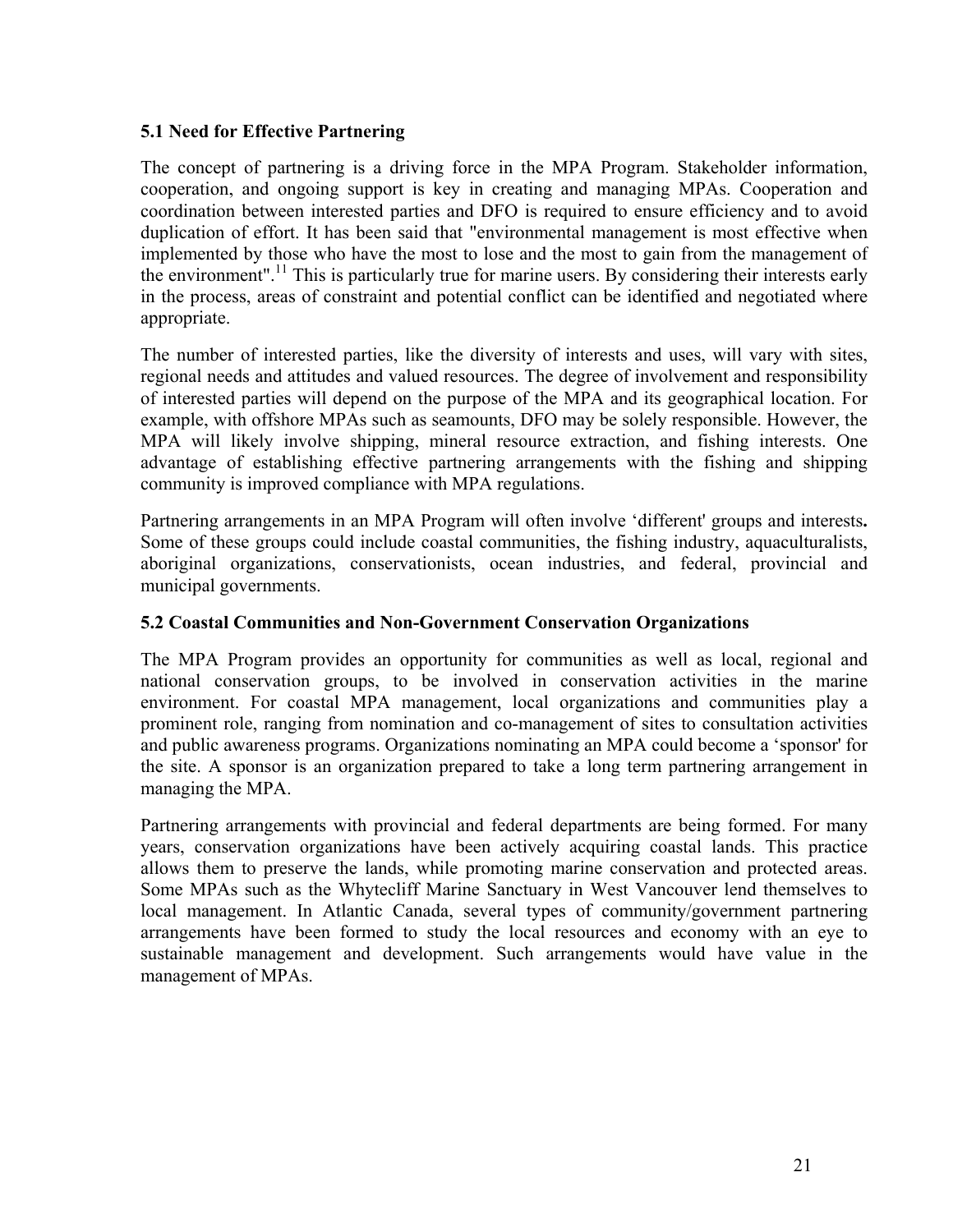## **5.3 Fishing Interests**

Fishing interests have an important investment in MPAs. It is essential to all involved parties that fishing groups, including commercial and aboriginal fish harvesters, recreational fishers, businesses, processing companies, and the fishing-dependent communities, play an active role in the MPA process.

Fish harvesters have been strong proponents for conserving the marine resources upon which they depend. They have much knowledge to add to the scientific information that shapes the management approach. Experience suggests that MPAs need strong support from fishing interests, particularly if the MPAs will remove territory from their traditional fishing areas or affect their application of fishing rights in the area. Support for MPAs grows when harvesters see the results of a successful MPA, or when they become involved in the many stages of the MPA establishment process.<sup>12</sup>

Currently, the development of the Canadian Code of Conduct for Responsible Fishing Operations in Atlantic Canada complements the MPA process and encourages

collaborative approaches to management of the fisheries resources

## **5.4 Aboriginal Organizations**

Aboriginal organizations have a strong interest in conserving marine resources for cultural, subsistence, and economic reasons. MPAs will be managed in collaboration with aboriginal people in accordance with mutual interests in marine conservation. MPAs will be identified and designated in a manner consistent with Aboriginal land claims and rights.

Co-management provides a means of marine conservation and protection, pending the resolution of aboriginal claims. It provides opportunities for better resource management and for mutual learning among scientific and aboriginal experts. Aboriginal people have extensive traditional knowledge about marine resources and apply customary management practices in maintaining marine resource productivity. Currently, a number of co-management institutions exist in the North, under the Nunavut Final Land Claim Agreement and the Inuvialuit Final Agreement. Similar land claim agreements are being negotiated between the province of Quebec and the Inuit of Northern Quebec.

## **5.5 Ocean Industries**

There are a number of ocean industries that have a direct interest in the development of an MPA Program, particularly in the management of individual MPAs. These industries and interests could include oil and gas companies, marine mining interests, tourism operators, shoreline developers, and shipping agencies. It is important that these interests be included early on in the development of management plans to ensure that conflict with both current and future uses of oceans is avoided where possible. Many of these industries may wish to assume a long-term collaborative role in managing an MPA, assisting in activities such as enforcement and monitoring.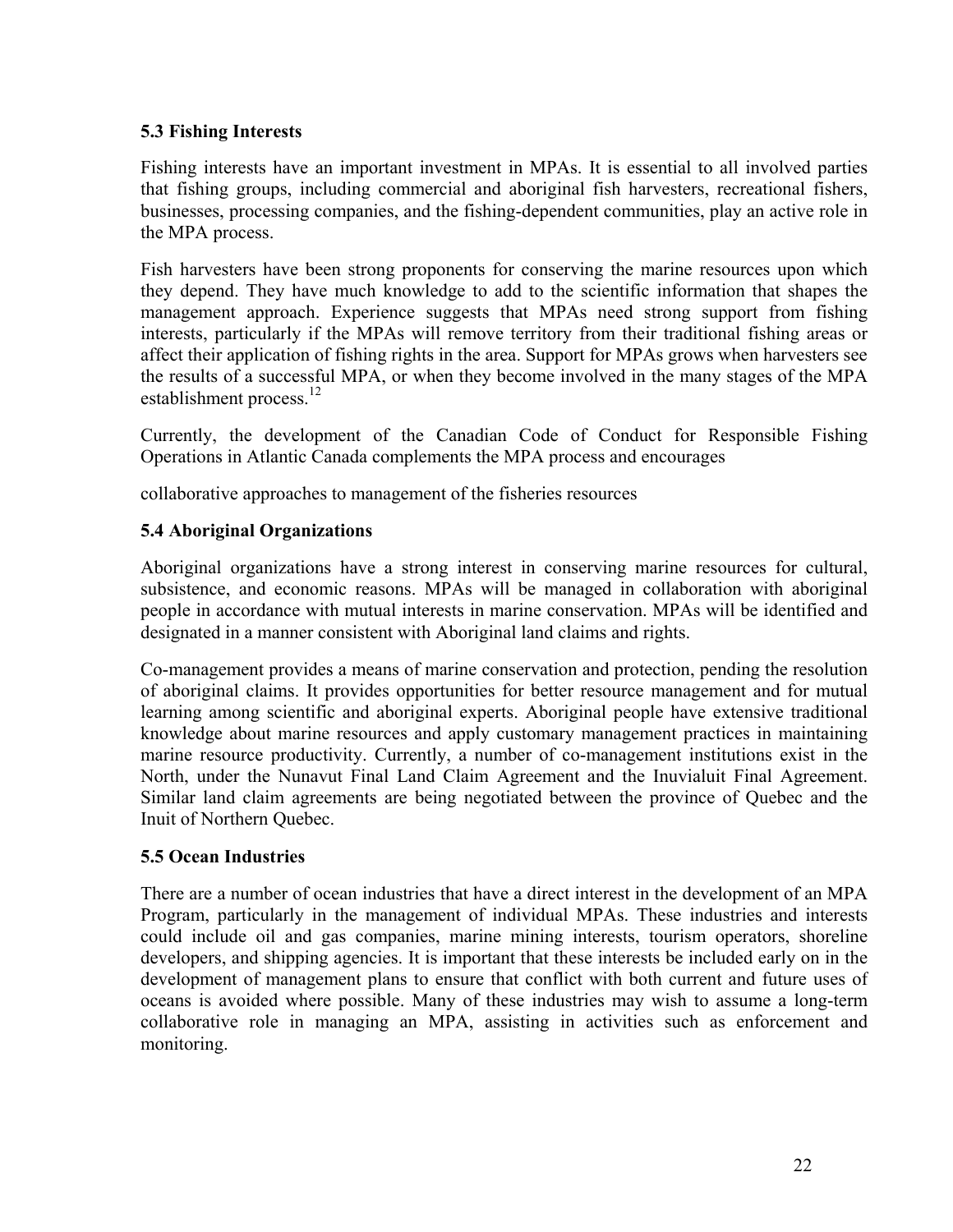## **5.6 Provinces and Municipal Governments**

Effective partnering arrangements between DFO, its federal counterparts, and the provinces are crucial to the success of an MPA Program. This has been clearly demonstrated elsewhere in the world (Australia, the United States, and Spain, to name a few). In Canada, coastal provinces have varying degrees of jurisdiction over the seabed in inshore waters. Moreover, the provinces and municipalities are responsible for managing most of the land-based activities that affect the marine environment and potential MPAs: run-off (pollution), tourism, and shoreline development .

At present, many coastal provinces have specific initiatives that show their interest in MPAs. These initiatives are: considering and/or developing a number of terrestrial protected areas adjacent to potential MPA sites; and establishing coastal zone management initiatives that complement the MPA Program (e.g., Coastal 2000 in Nova Scotia, or 'conservation easements' for marine protected areas in British Columbia). In addition, both British Columbia and Prince Edward Island are establishing MPA programs through collaborative arrangements with a variety of government departments, non-government organizations, and the fishing industry.

## **5.7 Federal Departments**

With the passage of the *Oceans Act* , DFO will join two other federal departments—Canadian Heritage and Environment Canada—in having direct responsibility for the identification, designation and management of protected areas in the marine environment (Appendix C). The partnering process has been initiated at the federal level, where a steering committee on MPAs has been created: the Marine Protected Areas Interdepartmental Committee. The aims of this committee are to develop a comprehensive and complementary system of MPAs and to ensure that individual MPAs have a full range of support, expert advice, and protection. This level of partnering will be reflected at the regional level and at individual MPA sites. Other federal agencies such as the Department of Transport, Natural Resources Canada, and the Department of Defence will be approached in addressing specific issues and in considering particular sites

## **5.8 International**

Cooperative agreements and joint planning exercises between Canada and its neighbours will be necessary in order to meet common conservation objectives. Some potential marine protected area sites are shared with, or are in close proximity to, the United States. A similar situation exists in the Arctic, where Canada and Greenland have a common marine environment that requires protection. Finally, Canada and France (Saint Pierre and Miquelon) share valuable resources on the east coast. Highly migratory species such as whales have critical habitats located thousands of kilometres from Canadian waters, requiring a network of protected areas throughout their range. Existing management structures such as the Gulf of Maine Council may provide the basis for an international collaborative arrangement on MPAs to be developed.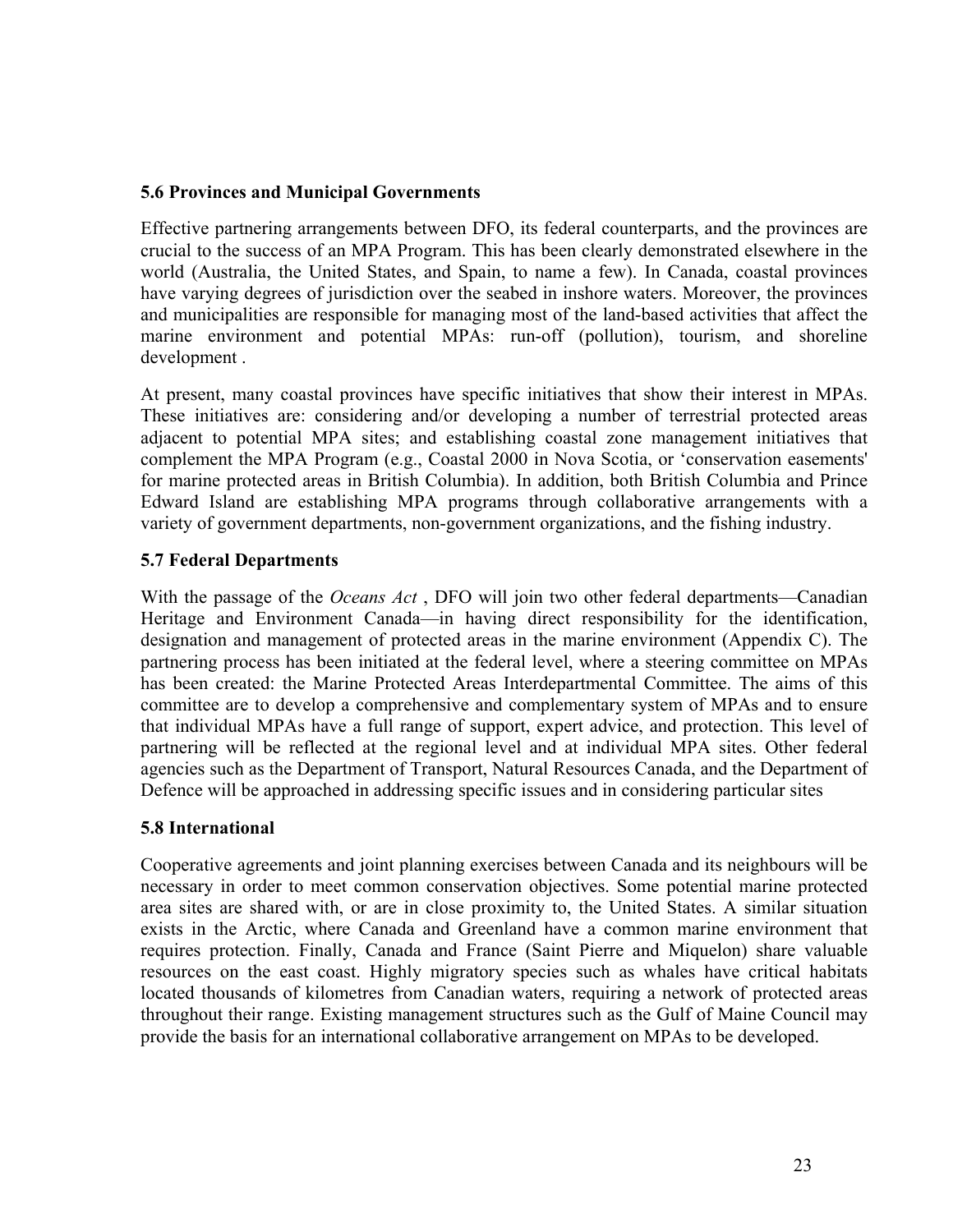## **5.9 Addressing Information Requirements**

MPAs will be managed using present information, ongoing research, and traditional ecological information from a variety stakeholders. Accurate information on the marine environment, its resources, and uses will be critical in identifying, evaluating, and managing MPAs. A broad information base will be developed in order to evaluate individual MPA proposals and to support regional overviews (Section 5 of the discussion paper).

The database will consist of such information categories as:

- existing and proposed protected areas (federal, provincial, private)
- existing and planned uses (fishery activities, resource extraction, recreation)
- environmental data (oceanographic processes)
- ecological information (key species distribution, critical habitats, ecological systems)

A common database, developed through tools such as a geographic information systems (GIS) will be used for storing, interpreting, and displaying the information. An agency and team of information specialists will be identified and charged with coordinating the development of the data.

#### **Information Constraints and Sources**

A major constraint in planning for MPAs is the limited understanding of the dynamics of our marine ecosystems. Even in the foreseeable future, management decisions will be made with limited knowledge. The MPA Program will address information deficits by:

- exercising the sustainable development, integrated management, and precautionary principles
- using MPAs as a learning opportunity by applying the adaptive management principle
- establishing a monitoring component as part of some MPAs, and
- using MPAs as natural laboratories to conduct environmental research.

Information to ensure sound management of MPAs will continue to be gathered. The *Oceans Act* (section 42) defines DFO's marine sciences role. This includes collecting data for understanding oceans and their living resources, as well as hydrographic, oceanographic, fisheries, and other marine systems. Provincial agencies are developing a number of coastal databases that will be useful for decision-making. Federal and provincial agencies are also cooperating in the assembly of coastal zone information management systems. For example, federal and provincial agencies in the Atlantic region are cooperating in an Atlantic Coastal Zone Information Management Committee (ACZIMC) established to improve and standardize information infrastructure related to the coastal zone.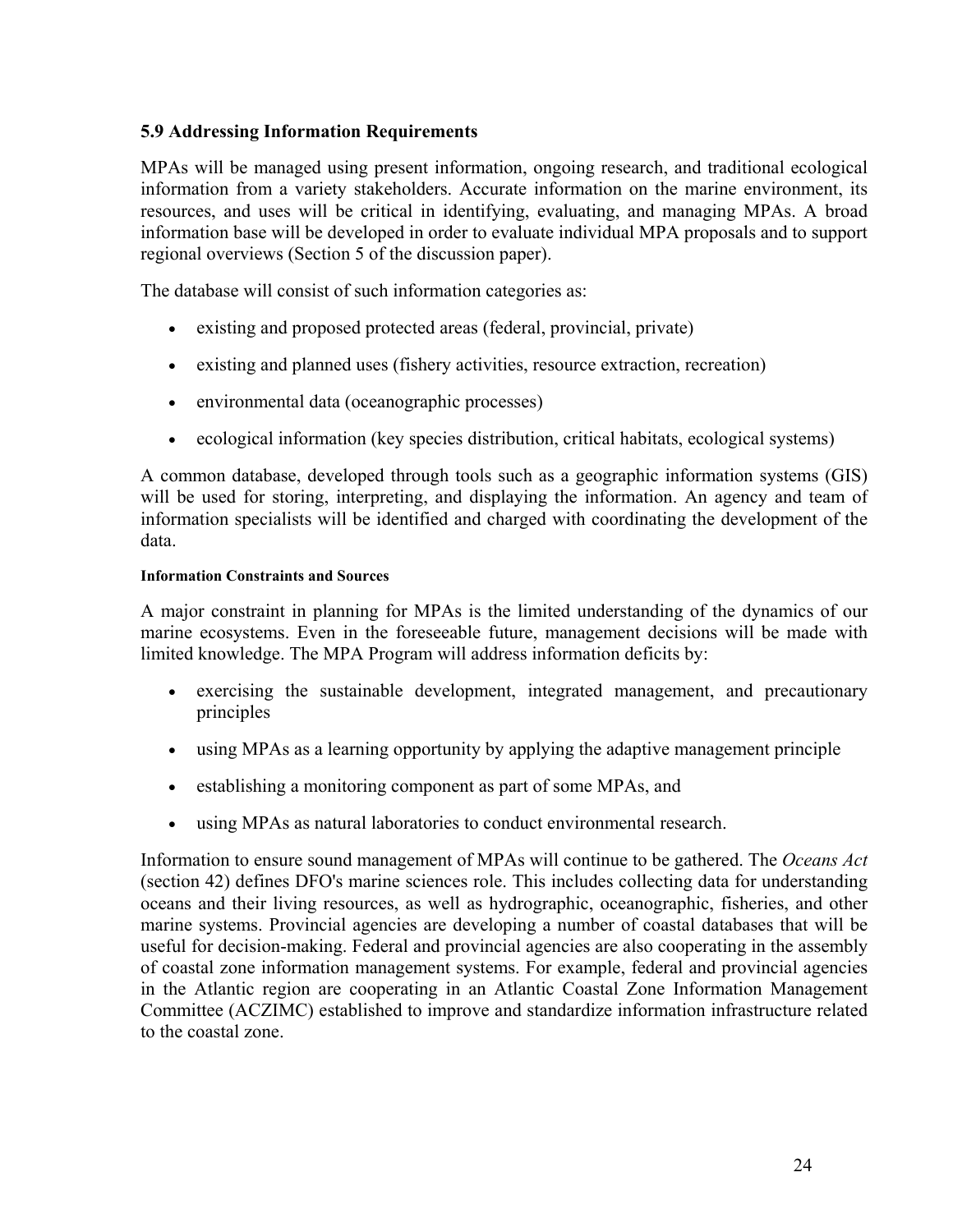Community groups have information that an MPA Program can put to use in decision-making. Conservation groups involved in activities such as the Atlantic Coastal Action Program (ACAP) also have, on a site-specific basis, important information for use in an MPA Program.

Monitoring programs will be established to determine whether the goals of individual MPAs have been effectively realized. Environmental parameters will be monitored to detect natural and artificial changes in environmental systems. These data are essential for demonstrating management success. If success is demonstrated, compliance with regulations and public support for additional MPAs would be expected to increase.

## **5.10 Awareness and Education**

Education and awareness of DFO's MPA Program is of the utmost importance. If partnering arrangements are to be a key method for delivering this MPA Program, the parties must be well informed and knowledgeable. Also, as the approach will be an evolving one, the aims of the program must be clearly defined and understood.

The awareness-and-education component of the program will develop different types of materials for different audiences, including: schools, resource users, DFO and other government agencies, communities, and various non-government agencies. A wide range of educational tools can be used, e.g., public meetings, brochures, booklets, and educational videos. A coordinated awareness and education program between Canadian Heritage, Environment Canada, and DFO will be needed. This should clarify each agency's role in establishing protected areas, and provide information on the collaboration between agencies.

Effective education and stakeholder support can reduce enforcement requirements in three important ways:

- by encouraging participation by all interested parties in enforcement efforts;
- by creating an understanding that leads to better compliance; and
- by providing a forum, through the partnering arrangements, to address enforcement concerns.

Existing fisheries management enforcement tools can provide a basis for enforcement approaches within many of the MPAs. However, given the types of MPAs that are envisaged under the *Oceans Act*, the enforcement challenges presented may be equally diverse. Many of the issues related to enforcement capabilities and alternatives will be addressed on a site-by-site basis and will be identified in the management plan.

The *Oceans Act* contains enforcement provisions, that are included in Appendix A.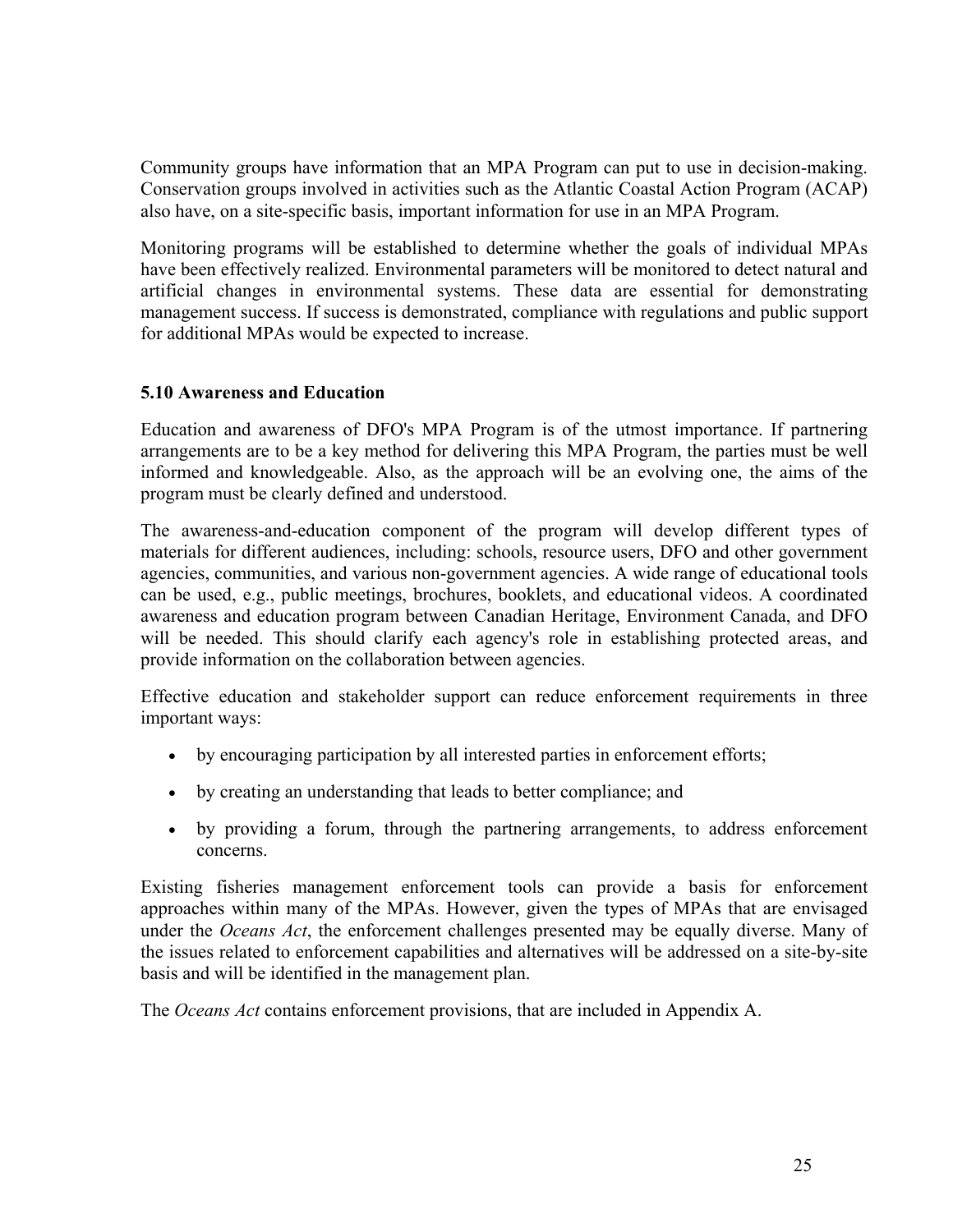## **6.0 The next step - your comments**

MPAs provide a powerful and proven tool for achieving conservation objectives in the marine environment. Through MPAs we can begin to protect important ecosystems and species, thereby protecting the marine environment and resources upon which our coastal communities depend.

The *Oceans Act*and the development of an MPA Program presents an exciting new challenge for DFO and for Canada. Over the next few years, DFO, together with various partnering organizations and stakeholders, will build an MPA Program encompassing a broad network of protected areas. The MPA Program will evolve over time, adopting a learn-by-doing approach and will be developed in close coordination with existing protection initiatives undertaken by other organizations. This will take commitment, active involvement, and consensus-building among a wide range of stakeholders.

A number of complementary tasks have been identified as critical for developing the MPA Program. The MPA Program framework needs to be structured, pilot MPAs in priority sites need to be established, and extensive partnering arrangements and consultation exercises are required. The discussion paper represents a starting point for addressing the issues surrounding MPAs in Canada. It also provides a general set of principles and approaches DFO can adopt. The approach to the MPA Program provided in this discussion paper is not a prescriptive one. On the contrary: the needs and design of the MPA Program will be developed in cooperation with a range of stakeholders.

Your comments on this discussion paper will provide an initial step in this process, helping to develop an innovative, effective, and coordinated approach to conserving our marine heritage.

For further information, and to provide your comments, please contact your regional DFO office—addresses are provided at the back of this paper. We look forward to hearing from you.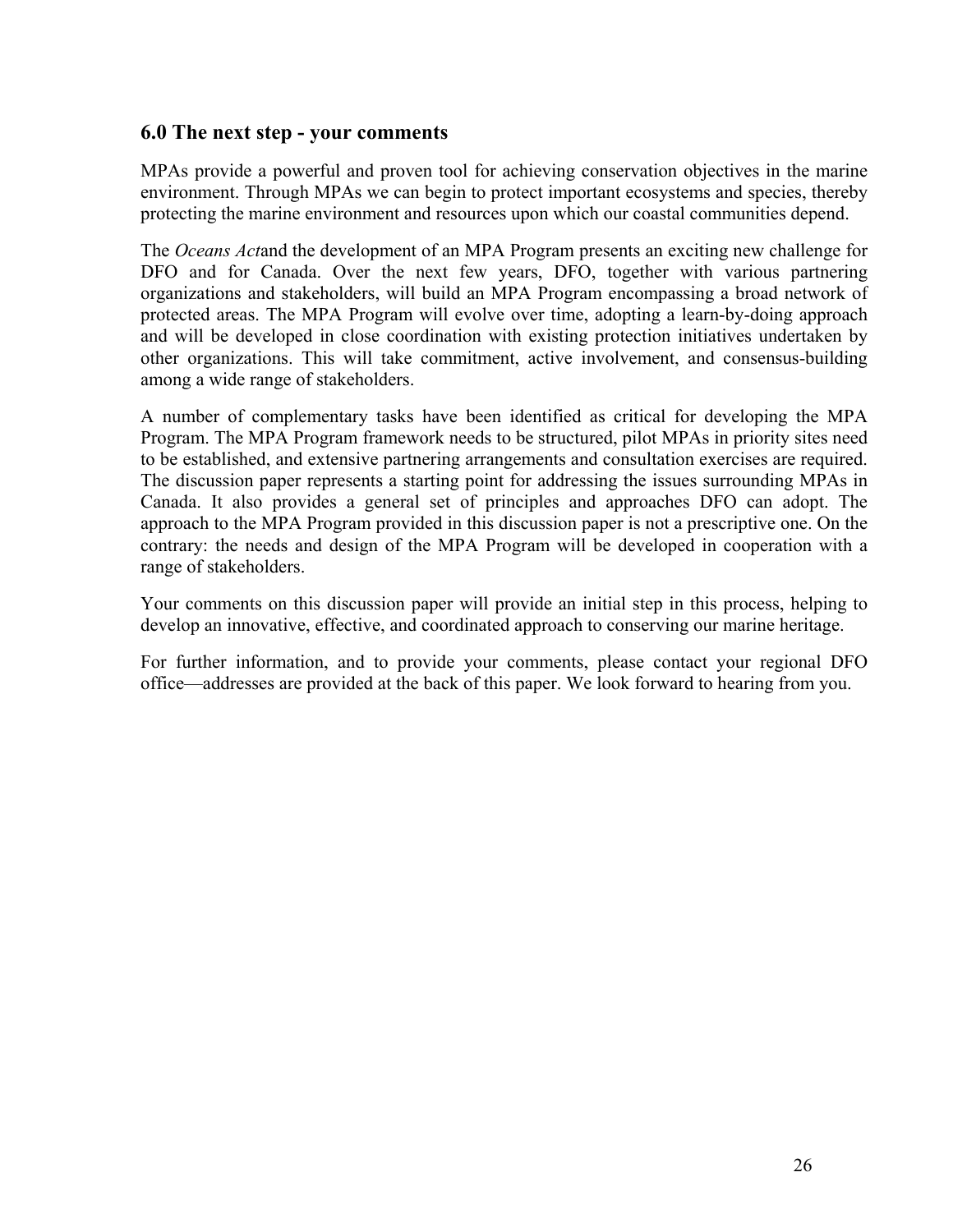## **Appendix A-**

*Oceans Act*

Part II - Oceans Management Strategy Part does not apply to inland waters **28.**For greater certainty, this Part does not apply in respect of rivers and lakes.

## *Development and implementation of strategy*

**29.**The Minister, in collaboration with other ministers, boards and agencies of the Government of Canada, with provincial and territorial governments and with affected aboriginal organizations, coastal communities and other persons and bodies, including those bodies established under land claims agreements, shall lead and facilitate the development and implementation of a national strategy for the management of estuarine, coastal and marine ecosystems in waters that form part of Canada or in which Canada has sovereign rights under international law.

## *Principles of strategy*

**30.**The national strategy will be based on the principles of

(*a*)sustainable development, that is, development that meets the needs of the present without compromising the ability of future generations to meet their own needs;

(*b*)the integrated management of activities in estuaries, coastal waters and marine waters that form part of Canada or in which Canada has sovereign rights under international law; and

(*c*)the precautionary approach, that is, erring on the side of caution.

## *Integrated management plans*

**31.**The Minister, in collaboration with other ministers, boards and agencies of the Government of Canada, with provincial and territorial governments and with affected aboriginal organizations, coastal communities and other persons and bodies, including those bodies established under land claims agreements, shall lead and facilitate the development and implementation of plans for the integrated management of all activities or measures in or affecting estuaries, coastal waters and marine waters that form part of Canada or in which Canada has sovereign rights under international law.

## *Implementation of integrated management plans*

**32.**For the purpose of the implementation of integrated management plans, the Minister

(*a*)shall develop and implement policies and programs with respect to matters assigned by law to the Minister;

(*b*)shall coordinate with other ministers, boards and agencies of the Government of Canada the implementation of policies and programs of the Government with respect to all activities or measures in or affecting coastal waters and marine waters;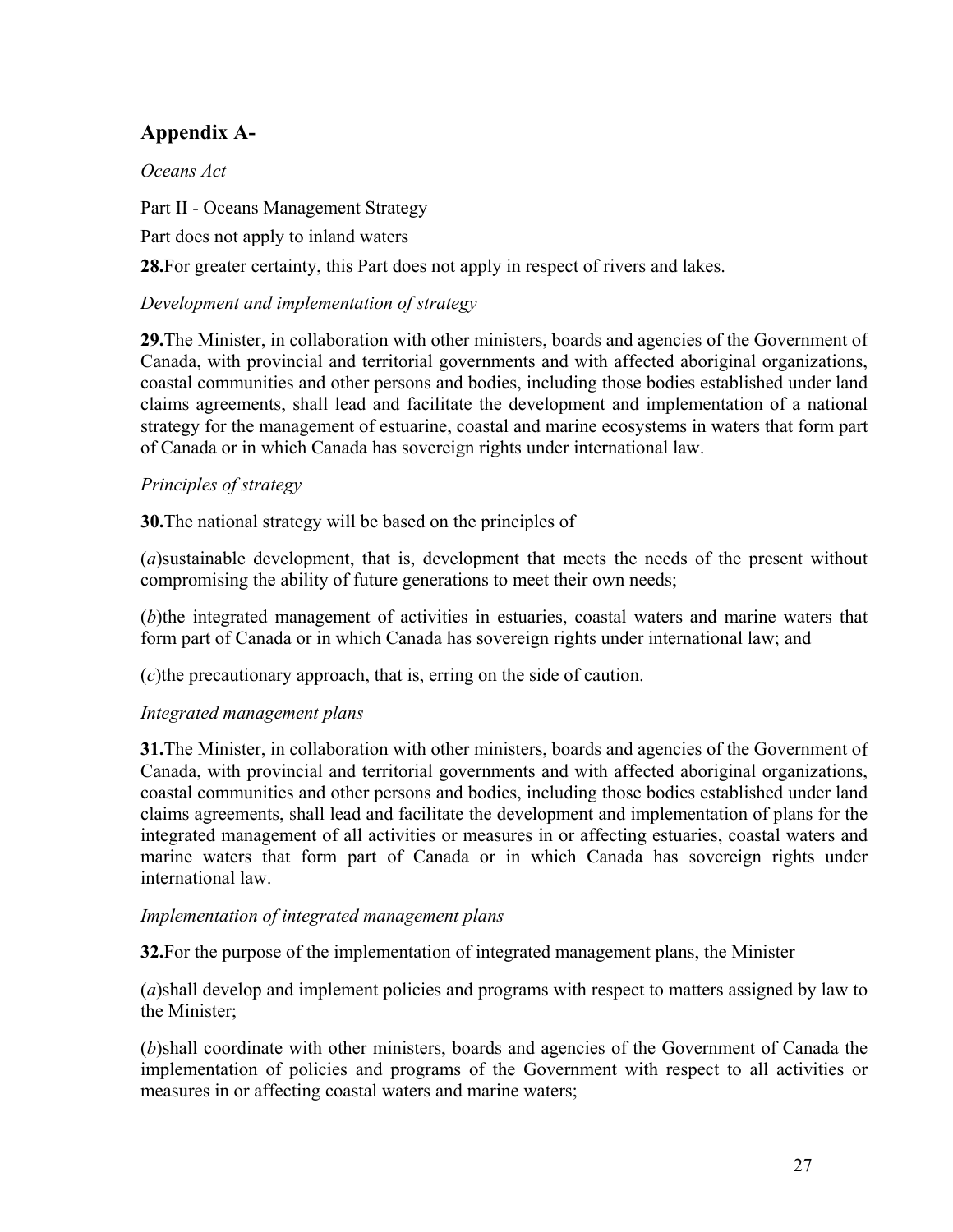(*c*)may, on his or her own or jointly with another person or body or with another minister, board or agency of the Government of Canada, and taking into consideration the views of other ministers, boards and agencies of the Government of Canada, provincial and territorial governments and affected aboriginal organizations, coastal communities and other persons and bodies, including those bodies established under land claims agreements,

(i)establish advisory or management bodies and appoint or designate, as appropriate, members of those bodies, and

(ii)recognize established advisory or management bodies; and\

(*d*)may, in consultation with other ministers, boards and agencies of the Government of Canada, with provincial and territorial governments and with affected aboriginal organizations, coastal communities and other persons and bodies, including those bodies established under land claims agreements, establish marine environmental quality guidelines, objectives and criteria respecting estuaries, coastal waters and marine waters.

## *Cooperation and agreements*

**33.**(1) In exercising the powers and performing the duties and functions assigned to the Minister by this Act, the Minister

(*a*)shall cooperate with other ministers, boards and agencies of the Government of Canada, with provincial and territorial governments and with affected aboriginal organizations, coastal communities and other persons and bodies, including those bodies established under land claims agreements;

(*b*)may enter into agreements with any person or body or with another minister, board or agency of the Government of Canada;

(*c*)shall gather, compile, analyse, coordinate and disseminate information;

(*d*)may make grants and contributions on terms and conditions approved by the Treasury Board; and

(*e*)may make recoverable expenditures on behalf of and at the request of any other minister, board or agency of the Government of Canada or of a province or any person or body.

## *Consultation*

(2) In exercising the powers and performing the duties and functions mentioned in this Part, the Minister may consult with other ministers, boards and agencies of the Government of Canada, with provincial and territorial governments and with affected aboriginal organizations, coastal communities and other persons and bodies, including those bodies established under land claims agreements.

Logistics support, etc.

**34.**The Minister may coordinate logistics support and provide related assistance for the purposes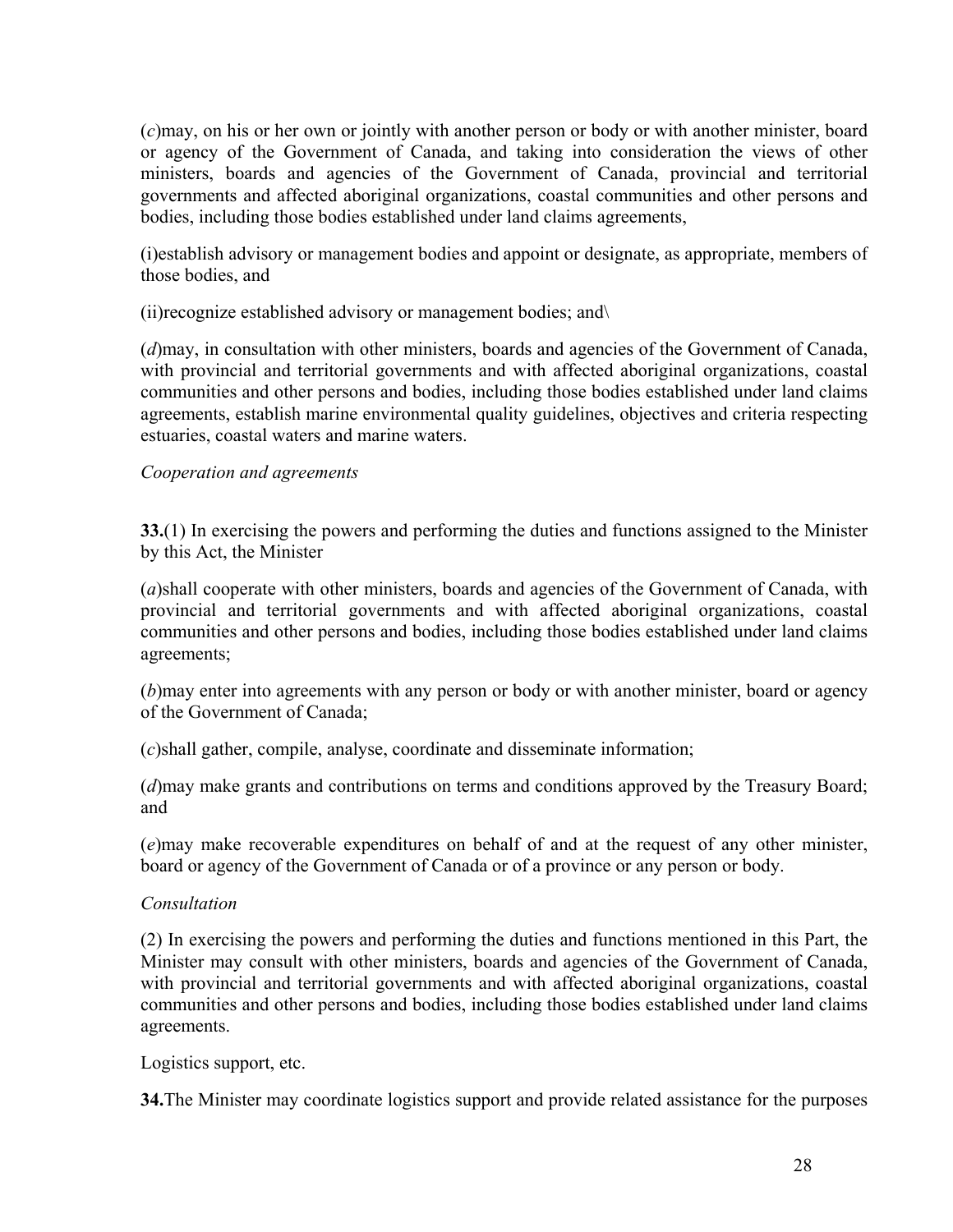of advancing scientific knowledge of estuarine, coastal and marine ecosystems.

## *Marine protected areas*

**35.**(1) A marine protected area is an area of the sea that forms part of the internal waters of Canada, the territorial sea of Canada or the exclusive economic zone of Canada and has been designated under this section for special protection for one or more of the following reasons:

(*a*)the conservation and protection of commercial and non-commercial fishery resources, including marine mammals, and their habitats;

(*b*)the conservation and protection of endangered or threatened marine species, and their habitats;

(*c*)the conservation and protection of unique habitats;

(*d*)the conservation and protection of marine areas of high biodiversity or biological productivity; and

(*e*)the conservation and protection of any other marine resource or habitat as is necessary to fulfil the mandate of the Minister.

## *Marine protected areas*

(2)For the purposes of integrated management plans referred to in sections 31 and 32, the Minister will lead and coordinate the development and implementation of a national system of marine protected areas on behalf of the Government of Canada.

## *Regulations*

(3)The Governor in Council, on the recommendation of the Minister, may make regulations

(*a*)designating marine protected areas; and

(*b*)prescribing measures that may include but not be limited to

(i)the zoning of marine protected areas,

(ii)the prohibition of classes of activities within marine protected areas, and

(iii)any other matter consistent with the purpose of the designation.

*Interim marine protected areas in emergency situations*

**36.**(1) The Governor in Council, on the recommendation of the Minister, may make orders exercising any power under section 35 on an emergency basis, where the Minister is of the opinion that a marine resource or habitat is or is likely to be at risk to the extent that such orders are not inconsistent with a land claims agreement that has been given effect and has been ratified or approved by an Act of Parliament.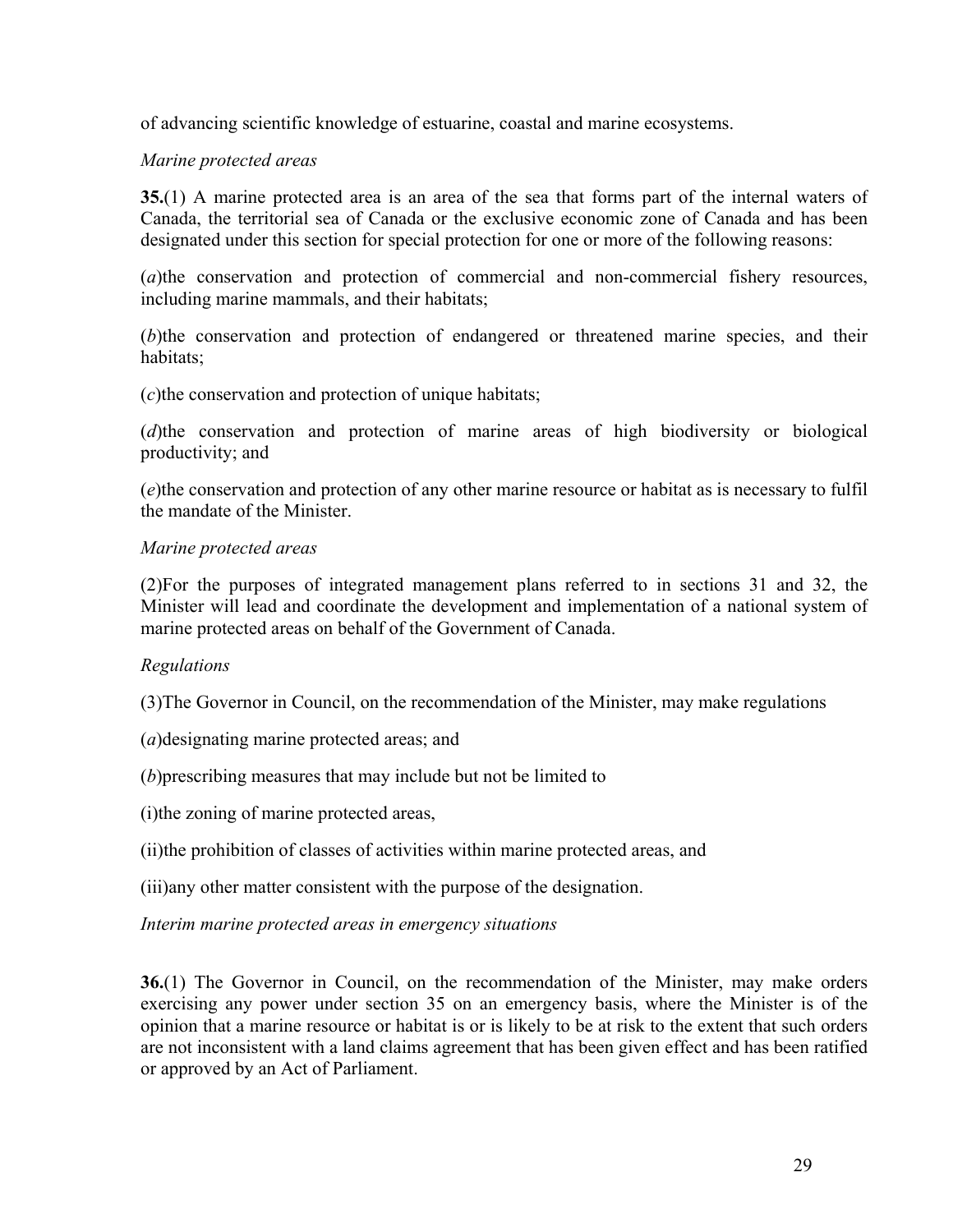### *Exemption from* Statutory Instruments Act

(2) An order made under this section is exempt from the application of sections 3, 5 and 11 of the *Statutory Instruments Act*.

## *Temporary effect*

(3)An order made under this section that is not repealed ceases to have effect 90 days after it is made.

## *Offence and punishment*

**37.**Every person who contravenes a regulation made under paragraph 35(3)(*b*) or an order made under subsection 36(1) in the exercise of a power under that paragraph

(*a*)is guilty of an offence punishable on summary conviction and liable to a fine not exceeding \$100,000; or

(*b*)is guilty of an indictable offence and liable to a fine not exceeding \$500,000.

## *Contravention of unpublished order*

**38.**No person may be convicted of an offence consisting of a contravention of an order made under subsection 36(1) in the exercise of a power under paragraph 35(3)(*b*) that, at the time of the alleged contravention, had not been published in the *Canada Gazette* in both official languages unless it is proved that reasonable steps had been taken before that time to bring the purport of the order to the attention of those persons likely to be affected by it.

#### *Enforcement officers*

**39.**(1) The Minister may designate any person or class of persons to act as enforcement officers for the purposes of this Act and the regulations.

#### *Designation of provincial government employees*

(2) The Minister may not designate any person or class of persons employed by the government of a province unless that government agrees.

#### *Certificate of designation*

(3)Every enforcement officer must be provided with a certificate of designation as an enforcement officer in a form approved by the Minister and, on entering any place under this Act, the officer shall, if so requested, show the certificate to the occupant or person in charge of the place.

#### *Powers of peace officers*

(4)For the purposes of this Act and the regulations, enforcement officers have all the powers of a peace officer, but the Minister may specify limits on those powers when designating any person or class of persons.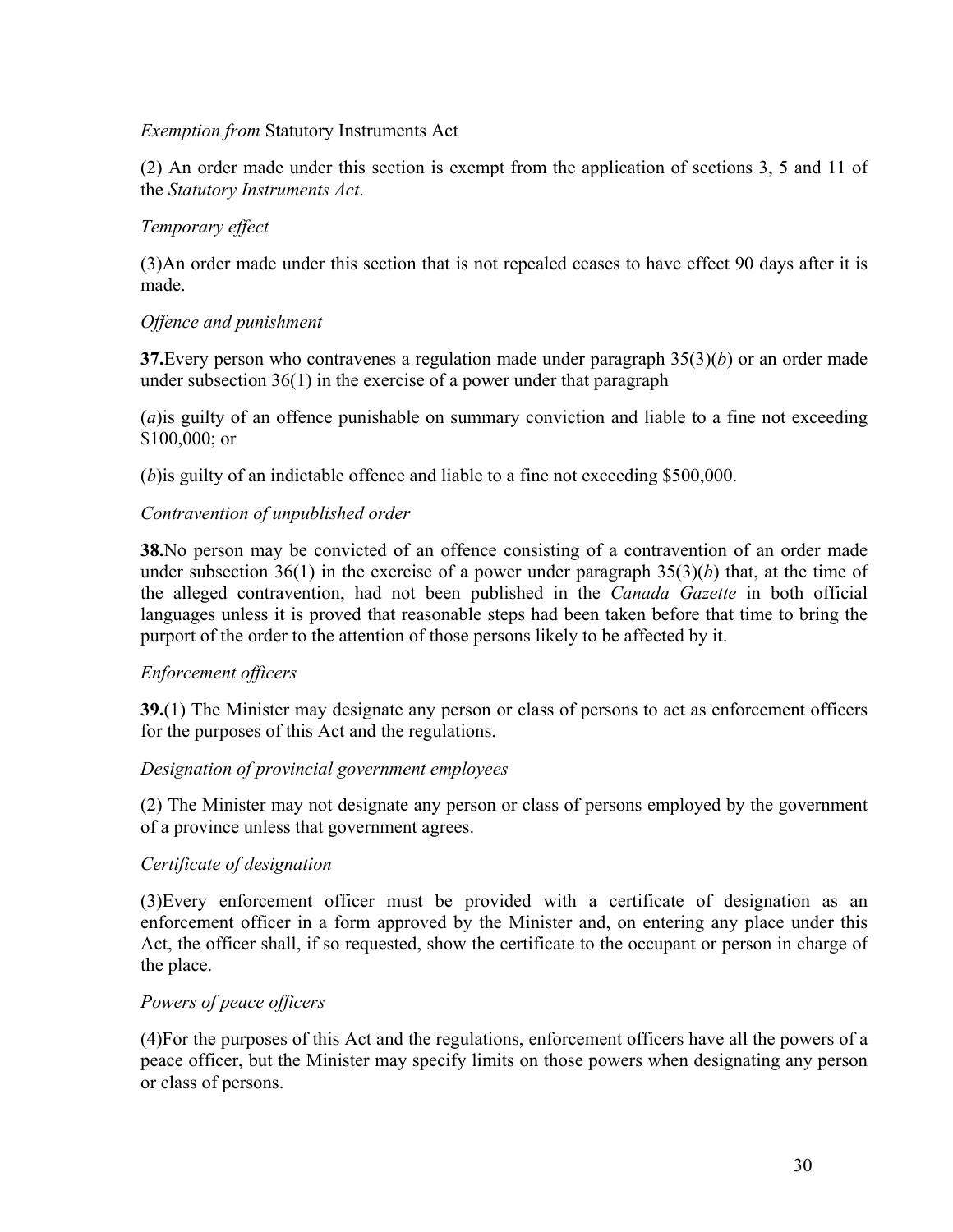## *Exemptions for law enforcement activities*

(5)For the purpose of investigations and other law enforcement activities under this Act, the Minister may, on any terms and conditions the Minister considers necessary, exempt enforcement officers who are carrying out duties or functions under this Act, and persons acting under their direction and control, from the application of any provision of this Act or the regulations.

#### *Obstruction*

(6)When an enforcement officer is carrying out duties or functions under this Act or the regulations, no person shall

(*a*)knowingly make any false or misleading statement either orally or in writing to the enforcement officer; or

(*b*)otherwise wilfully obstruct the enforcement officer.

## *Inspections*

**39.1**(1) For the purpose of ensuring compliance with this Act and the regulations, an enforcement officer may, subject to subsection (3), at any reasonable time enter and inspect any place in which the enforcement officer believes, on reasonable grounds, there is any thing to which this Act or the regulations apply or any document relating to the administration of this Act or the regulations, and the enforcement officer may

(*a*)open or cause to be opened any container that the enforcement officer believes, on reasonable grounds, contains any such thing or document;

(*b*)inspect the thing and take samples free of charge;

(*c*)require any person to produce the document for inspection or copying, in whole or in part; and

(*d*)seize any thing by means of or in relation to which the enforcement officer believes, on reasonable grounds, this Act or the regulations have been contravened or that the enforcement officer believes, on reasonable grounds, will provide evidence of a contravention.

#### *Conveyance*

*(2)For the purposes of carrying out the inspection, the enforcement officer may stop a conveyance or direct that it be moved to a place where the inspection can be carried out.*

## *Dwelling-place*

*(3)The enforcement officer may not enter a dwelling-place except with the consent of the occupant or person in charge of the dwelling-place or under the authority of a warrant.*

#### *Warrant*

*(4)Where on ex parte application a justice, as defined in section 2 of the Criminal Code, is*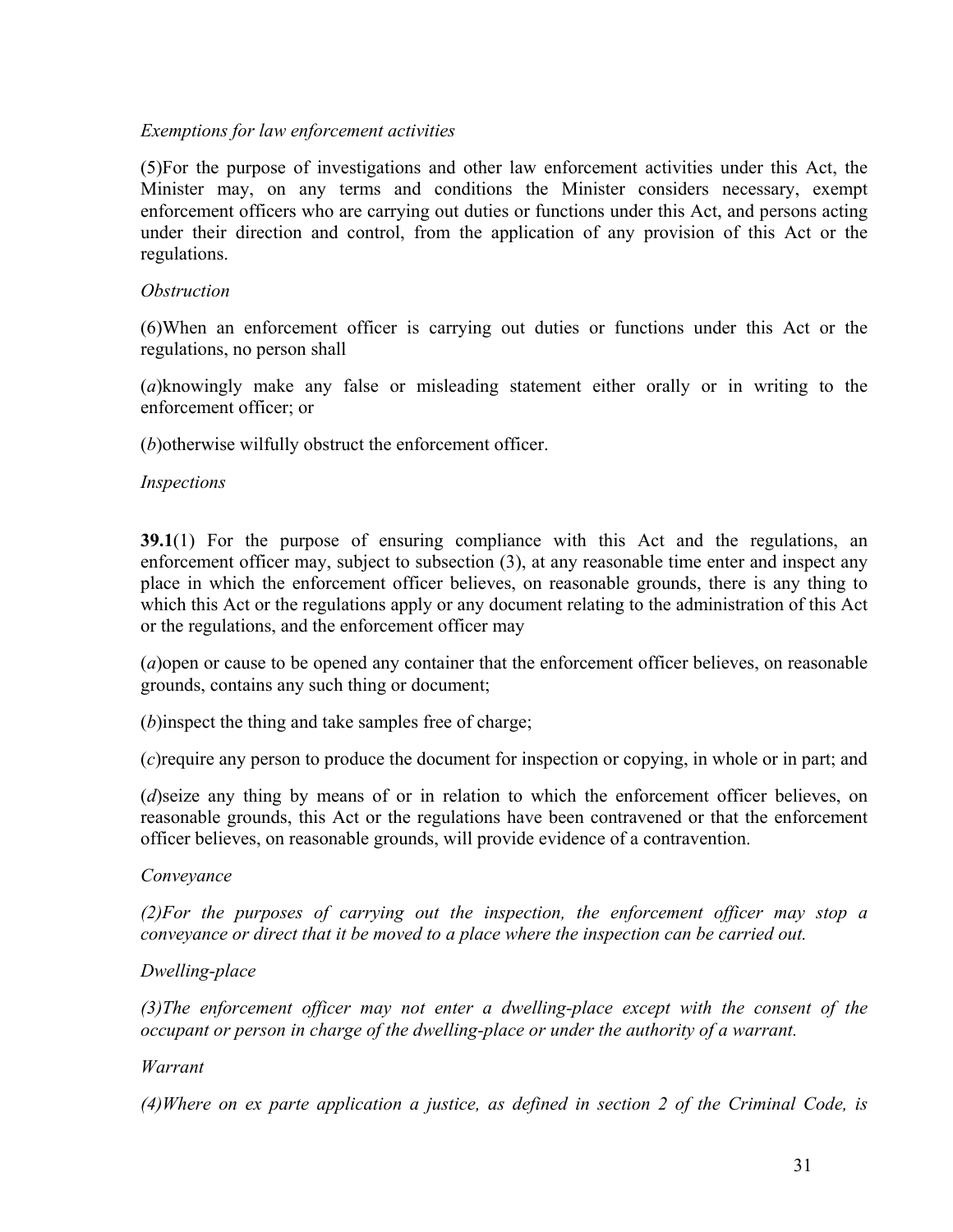### *satisfied by information on oath that*

(*a*)the conditions for entry described in subsection (1) exist in relation to a dwelling-place,

(*b*)entry to the dwelling-place is necessary in relation to the administration of this Act or the regulations, and

(*c*)entry to the dwelling-place has been refused or there are reasonable grounds for believing that entry will be refused,

the justice may issue a warrant authorizing the enforcement officer to enter the dwelling-place subject to any conditions that may be specified in the warrant.

## *Search and seizure without warrant*

**39.2**For the purpose of ensuring compliance with this Act and the regulations, an enforcement officer may exercise the powers of search and seizure provided in section 487 of the *Criminal Code* without a warrant, if the conditions for obtaining a warrant exist but by reason of exigent circumstances it would not be feasible to obtain the warrant.

## *Custody of things seized*

**39.3**(1) Subject to subsections (2) and (3), where an enforcement officer seizes a thing under this Act or under a warrant issued under the *Criminal Code*,

(*a*)sections 489.1 and 490 of the *Criminal Code* apply; and

(*b*)the enforcement officer, or any person that the officer may designate, shall retain custody of the thing, subject to any order made under section 490 of the *Criminal Code*.

## *Forfeiture where ownership not ascertainable*

*(2)Where the lawful ownership of or entitlement to the seized thing cannot be ascertained within thirty days after its seizure, the thing or any proceeds of its disposition are forfeited to*

(*a*)Her Majesty in right of Canada, if the thing was seized by an enforcement officer employed in the public service of Canada; or

(*b*)Her Majesty in right of a province, if the thing was seized by an enforcement officer employed by the government of that province.

## *Perishable things*

*(3)Where the seized thing is perishable, the enforcement officer may dispose of it or destroy it, and any proceeds of its disposition must be*

(*a*)paid to the lawful owner or person lawfully entitled to possession of the thing, unless proceedings under this Act are commenced within ninety days after its seizure; or

(*b*)retained by the enforcement officer pending the outcome of the proceedings.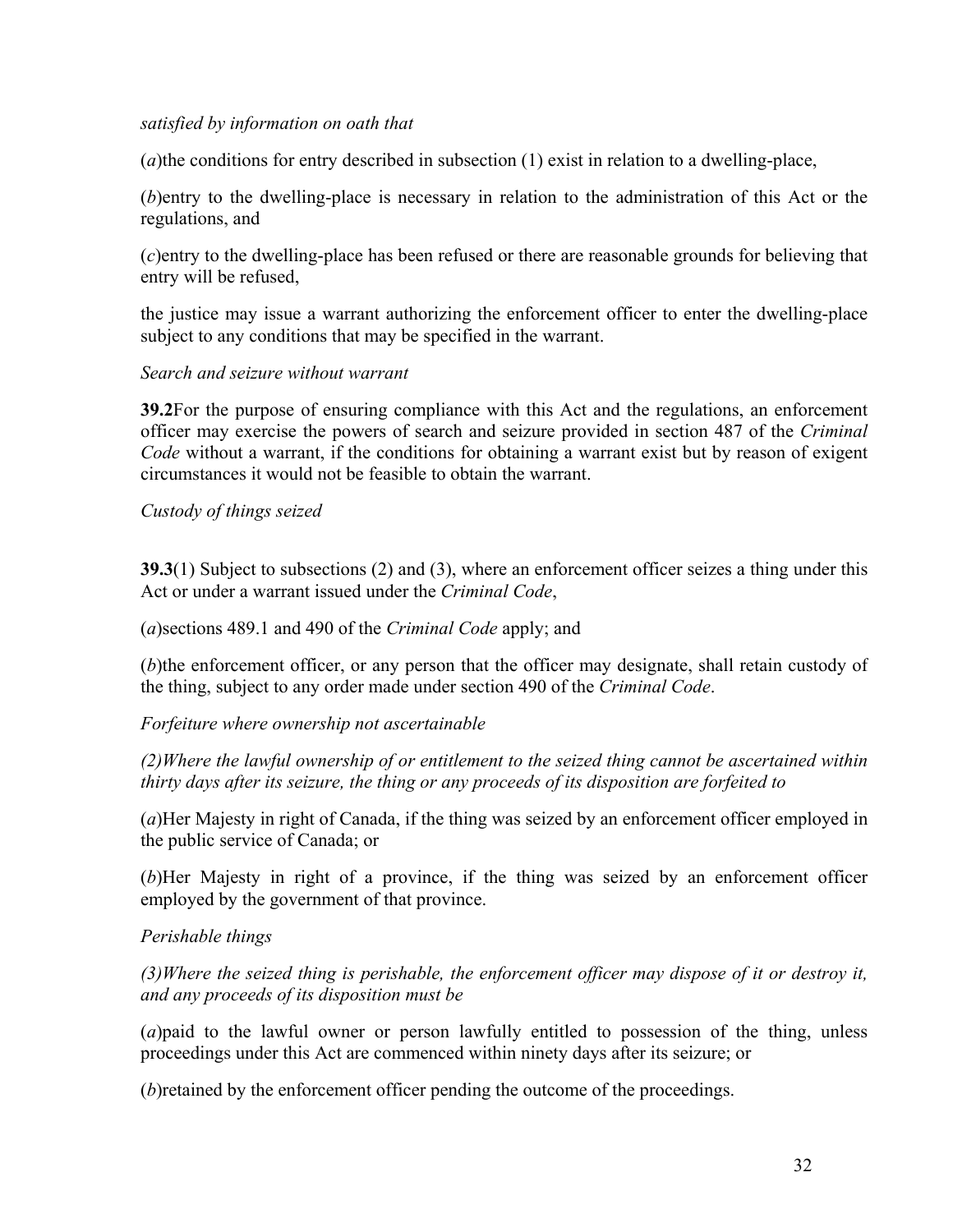## *Abandonment*

*(4)The owner of the seized thing may abandon it to Her Majesty in right of Canada or a province.*

## *Disposition by Minister*

**39.4**Any thing that has been forfeited or abandoned under this Act must be dealt with and disposed of as the Minister may direct.

## *Liability for costs*

**39.5**The lawful owner and any person lawfully entitled to possession of any thing seized, abandoned or forfeited under this Act are jointly and severally liable for all the costs of inspection, seizure, abandonment, forfeiture or disposition incurred by Her Majesty in right of Canada in excess of any proceeds of disposition of the thing that have been forfeited to Her Majesty under this Act.

#### *Contravention of Act or regulations*

**39.6**(1) Every person who contravenes subsection 39(6) or any regulation made under section 52.1

(*a*)is guilty of an offence punishable on summary conviction and is liable to a fine not exceeding \$100,000; or

(*b*)is guilty of an indictable offence and is liable to a fine not exceeding \$500,000.

#### *Subsequent offence*

(2)Where a person is convicted of an offence under this Act a second or subsequent time, the amount of the fine for the subsequent offence may, notwithstanding subsection (1), be double the amount set out in that subsection.

#### *Continuing offence*

(3)A person who commits or continues an offence on more than one day is liable to be convicted for a separate offence for each day on which the offence is committed or continued.

#### *Fines cumulative*

(4)A fine imposed for an offence involving more than one animal, plant or other organism may be calculated in respect of each one as though it had been the subject of a separate information and the fine then imposed is the total of that calculation.

#### *Additional fine*

(5)Where a person has been convicted of an offence and the court is satisfied that monetary benefits accrued to the person as a result of the commission of the offence,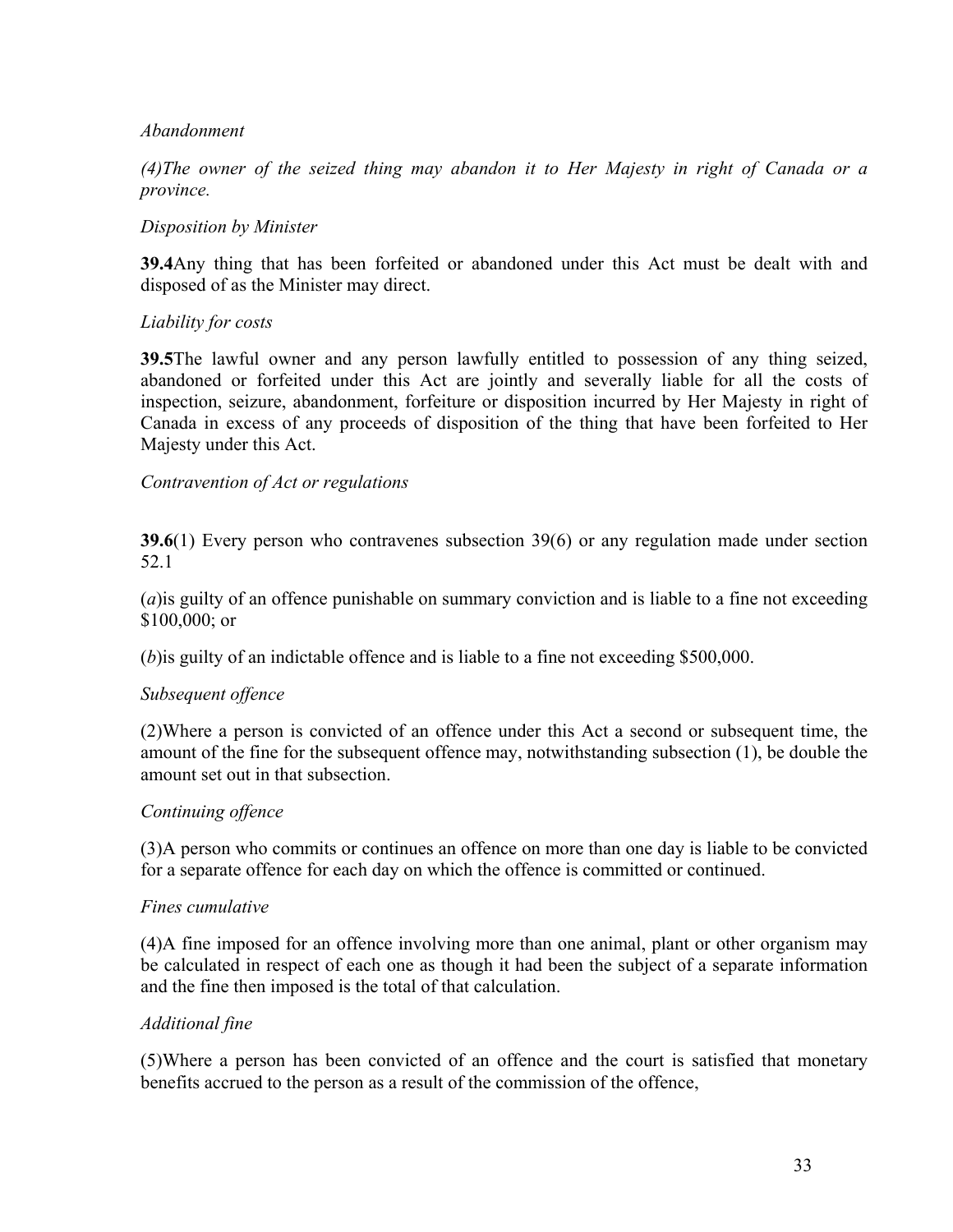(*a*)the court may order the person to pay an additional fine in an amount equal to the court's estimation of the amount of the monetary benefits; and

(*b*)the additional fine may exceed the maximum amount of any fine that may otherwise be imposed under this Act.

## *Forfeiture*

**39.7**(1) Where a person is convicted of an offence, the convicting court may, in addition to any punishment imposed, order that any seized thing by means of or in relation to which the offence was committed, or any proceeds of its disposition, be forfeited to Her Majesty in right of Canada.

## *Return where no forfeiture ordered*

(2) Where the convicting court does not order the forfeiture, the seized thing, or the proceeds of its disposition, must be returned to its lawful owner or the person lawfully entitled to it.

#### *Retention or sale*

**39.8**Where a fine is imposed on a person convicted of an offence, any seized thing, or any proceeds of its disposition, may be retained until the fine is paid, or the thing may be sold in satisfaction of the fine and the proceeds applied, in whole or in part, in payment of the fine.

#### *Orders of court*

**39.9**Where a person is convicted of an offence, the court may, in addition to any punishment imposed and having regard to the nature of the offence and the circumstances surrounding its commission, make an order containing one or more of the following prohibitions, directions or requirements:

(*a*)prohibiting the person from doing any act or engaging in any activity that could, in the opinion of the court, result in the continuation or repetition of the offence;

(*b*)directing the person to take any action that the court considers appropriate to remedy or avoid any harm to estuarine, coastal or ocean waters, or their resources that resulted or may result from the commission of the offence;

(*c*)directing the person to publish, in any manner that the court considers appropriate, the facts relating to the commission of the offence;

(*d*)directing the person to pay the Minister or the government of a province compensation, in whole or in part, for the cost of any remedial or preventive action taken by or on behalf of the Minister or that government as a result of the commission of the offence;

(*e*)directing the person to perform community service in accordance with any reasonable conditions that may be specified in the order;

(*f*)directing the person to submit to the Minister, on application to the court by the Minister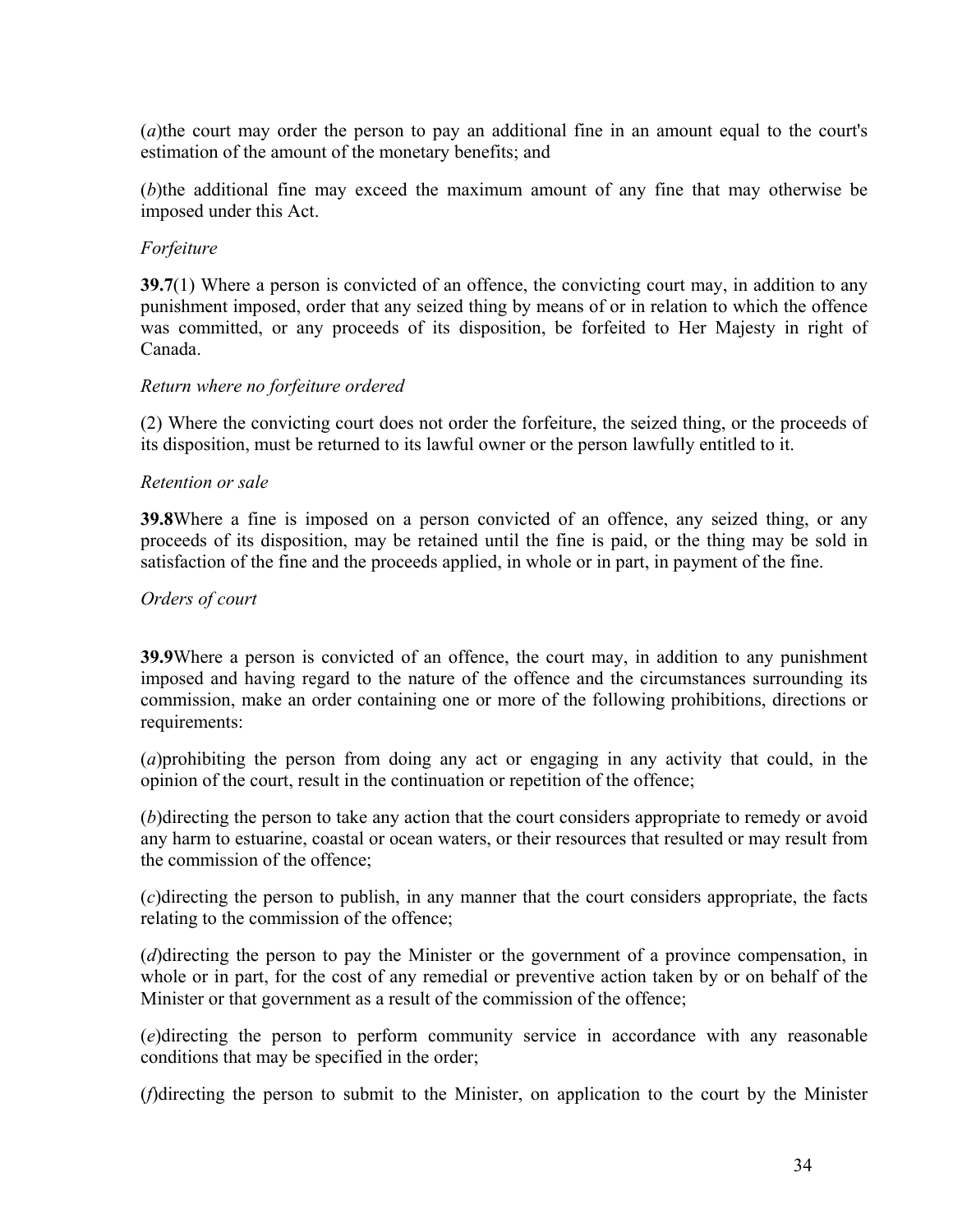within three years after the conviction, any information respecting the activities of the person that the court considers appropriate in the circumstances;

(*g*)requiring the person to comply with any other conditions that the court considers appropriate for securing the person's good conduct and for preventing the person from repeating the offence or committing other offences; and

(*h*)directing the person to post a bond or pay into court an amount of money that the court considers appropriate for the purpose of ensuring compliance with any prohibition, direction or requirement under this section.

#### *Suspended sentence*

**39.10**(1) Where a person is convicted of an offence and the court suspends the passing of sentence pursuant to the *Criminal Code*, the court may, in addition to any probation order made on suspending the passing of that sentence, make an order containing one or more of the prohibitions, directions or requirements mentioned in section 39.9.

#### *Imposition of sentence*

(2) Where the person does not comply with the order or is convicted of another offence, within three years after the order was made, the court may, on the application of the prosecution, impose any sentence that could have been imposed if the passing of sentence had not been suspended.

#### *Limitation period*

**39.11**(1) Proceedings by way of summary conviction in respect of an offence may be commenced at any time within, but not later than, two years after the day on which the subjectmatter of the proceedings became known to the Minister.

#### *Minister's certificate*

(2) A document appearing to have been issued by the Minister, certifying the day on which the subject-matter of any proceedings became known to the Minister, is admissible in evidence without proof of the signature or official character of the person appearing to have signed the document and is proof of the matter asserted in it.

#### *Procedure*

**39.12**(1) In addition to the procedures set out in the *Criminal Code* for commencing a proceeding, proceedings in respect of any offence prescribed by the regulations may be commenced by an enforcement officer

(*a*)completing a ticket that consists of a summons portion and an information portion;

(*b*)delivering the summons portion to the accused or mailing it to the accused at the accused's latest known address; and

(*c*)filing the information portion with a court of competent jurisdiction before the summons portion has been delivered or mailed or as soon as is practicable afterward.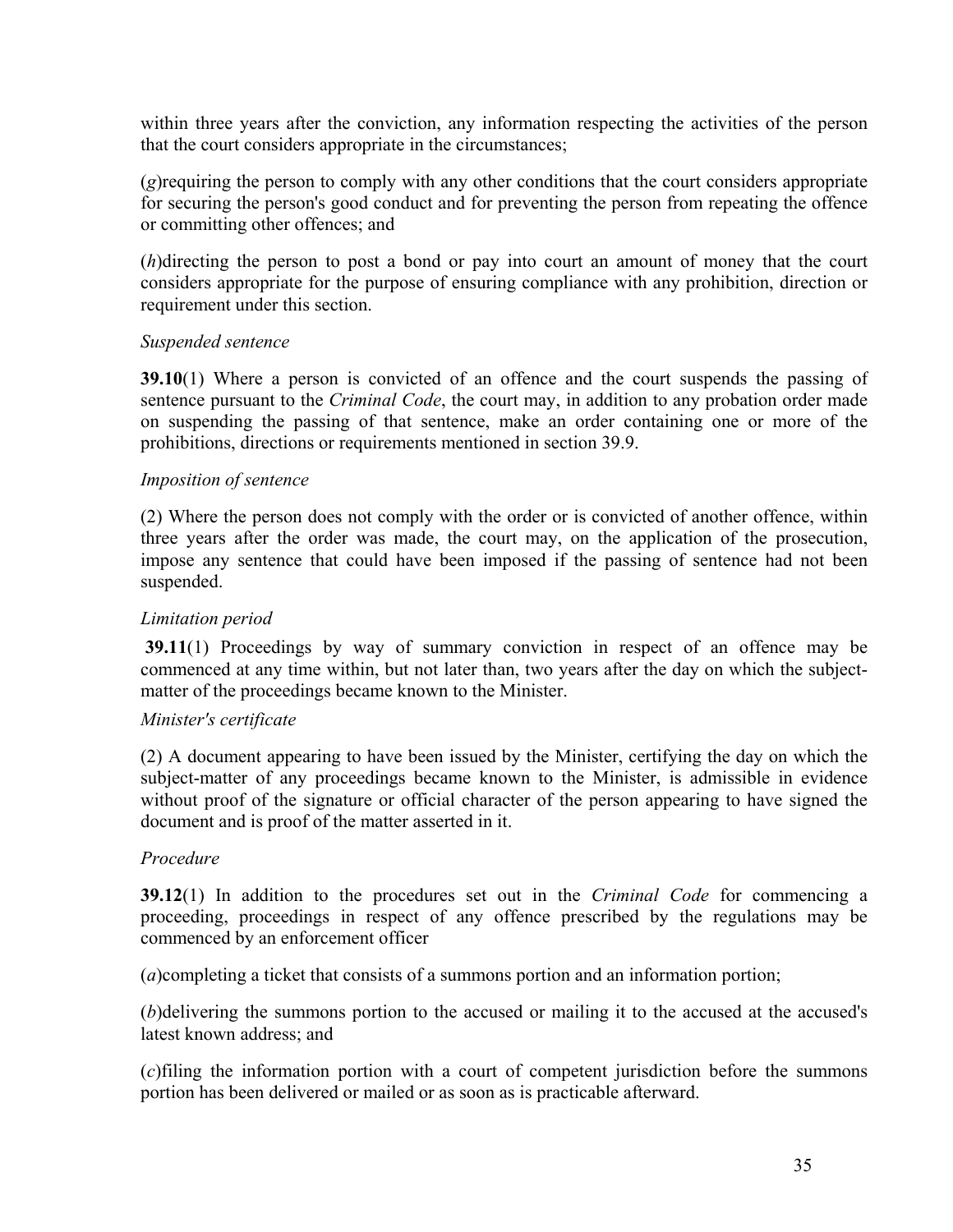## *Content of ticket*

(2)The summons and information portions of the ticket must

(*a*)set out a description of the offence and the time and place of its alleged commission;

(*b*)include a statement, signed by the enforcement officer who completes the ticket, that the officer has reasonable grounds to believe that the accused committed the offence;

(*c*)set out the amount of the fine prescribed by the regulations for the offence and the manner in which and period within which it may be paid;

(*d*)include a statement that if the accused pays the fine within the period set out in the ticket, a conviction will be entered and recorded against the accused; and

(*e*)include a statement that if the accused wishes to plead not guilty or for any other reason fails to pay the fine within the period set out in the ticket, the accused must appear in the court on the day and at the time set out in the ticket.

#### Notice of forfeiture

(3)Where a thing is seized under this Act and proceedings relating to it are commenced by way of the ticketing procedure, the enforcement officer who completes the ticket shall give written notice to the accused that, if the accused pays the fine prescribed by the regulations within the period set out in the ticket, the thing, or any proceeds of its disposition, will be immediately forfeited to Her Majesty.

#### *Consequences of payment*

(4)Where an accused to whom the summons portion of a ticket is delivered or mailed pays the prescribed fine within the period set out in the ticket,

(*a*)the payment constitutes a plea of guilty to the offence and a conviction must be entered against the accused and no further action may be taken against the accused in respect of that offence; and

(*b*)notwithstanding section 39.3, any thing seized from the accused under this Act that relates to the offence, or any proceeds of its disposition, are forfeited to

(i)Her Majesty in right of Canada, if the thing was seized by an enforcement officer employed in the public service of Canada, or

(ii)Her Majesty in right of a province, if the thing was seized by an enforcement officer employed by the government of that province.

## *Regulations*

(5)The Governor in Council may make regulations prescribing (*a*)offences in respect of which this section applies and the manner in which the offences are to be described in tickets; and, (*b*)the amount of the fine for a prescribed offence, but the amount may not exceed \$2,000.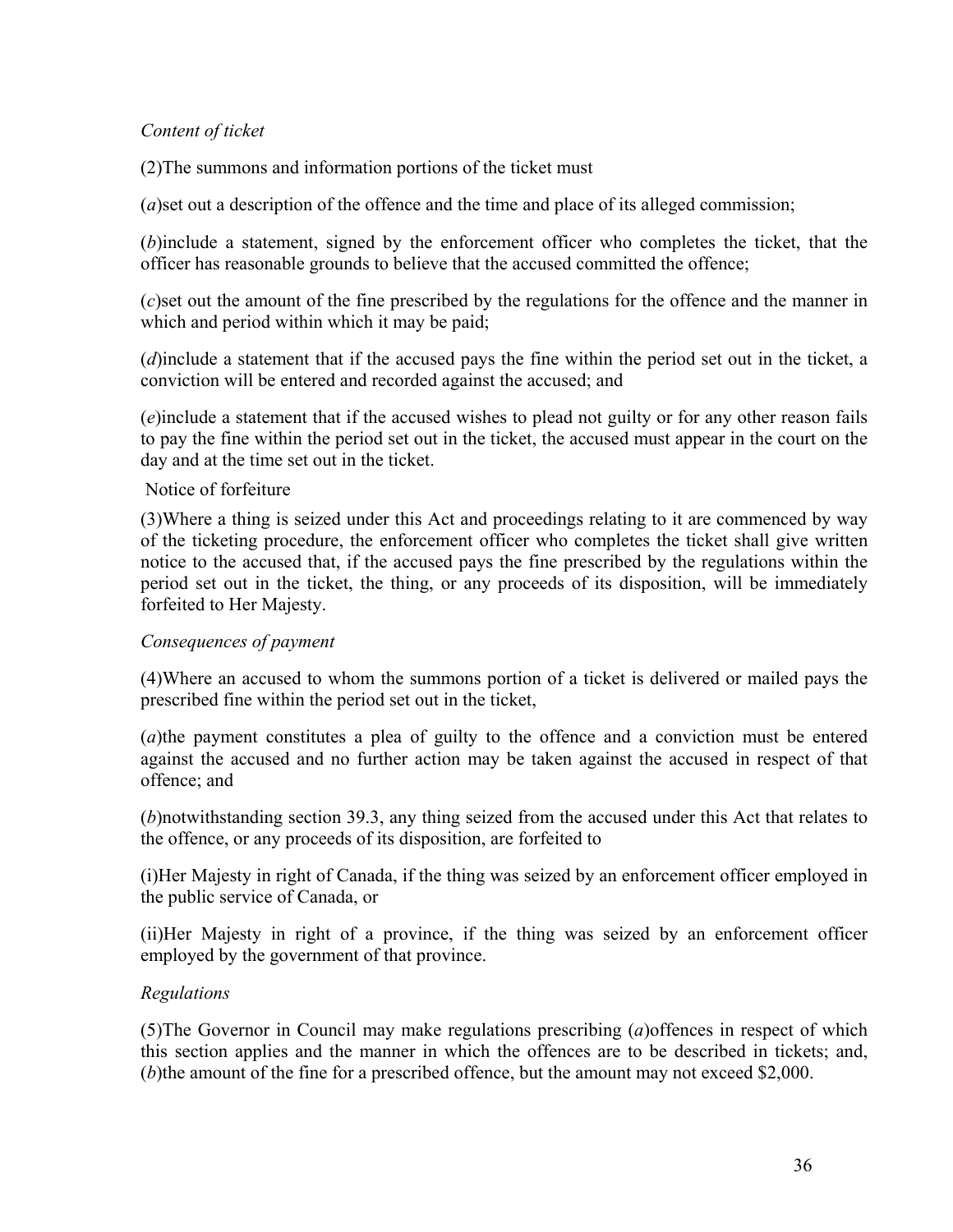## **Appendix B - Guiding Principles for an MPA Program**

The following provides a description of management principles to be used to guide the development and implementation of the MPA Program.

## **Sustainability Principle**

Sustainable development is defined in the *Oceans Act*, Section 30, as:

"development that meets the needs of the present without compromising the ability of future generations to meet their own needs".

Sustainability has become a well-accepted principle in resource management. It says that our activities today should not diminish the opportunities of future generations. Our approach is to put emphasis on conserving ecosystem functions and services on which economic and social values depend. As such, MPAs provide an anchor for marine conservation, and consequently, assist in meeting sustainability objectives.

## **Precautionary Principle**

The precautionary approach is defined in the *Act* as "erring on the side of caution". For example, lack of scientific certainty about where to put MPAs, or how big they should be, or how many are needed, should not be used as a reason not to establish MPAs. Similarly a lack of scientific certainty about the need for and efficacy of MPAs, especially as related to fisheries management, does not mean MPAs are unnecessary or ineffective. Indeed a precautionary approach to fisheries management suggests that establishment of MPAs is imperative.

The precautionary principle puts the 'burden of proof' on activities, including those of both individuals and the government, that may cause damage to ecological resources, as opposed to the current approach that permits activities until harm is demonstrated.

#### **Consultation Principle**

The consultation principle provides that interested persons, and those who would in any way be affected by the designation of MPAs, should be consulted in making decisions. The *Oceans Act* includes provision for broad consultation and collaboration with interested persons and agencies in exercising the powers and duties within Part II of the Act, including the designation of MPAs. The benefits of consultation are well documented, including equity and fairness, better information for decisions (especially local and traditional knowledge), broader public understanding of decisions, stronger commitment to decisions, cooperation, and ultimately, better decisions.

Integrated Management Principle

The *Oceans Act* also states that the national oceans strategy should be based on the following principle (Section 30):

"the integrated management of activities in estuaries, coastal waters and marine waters that form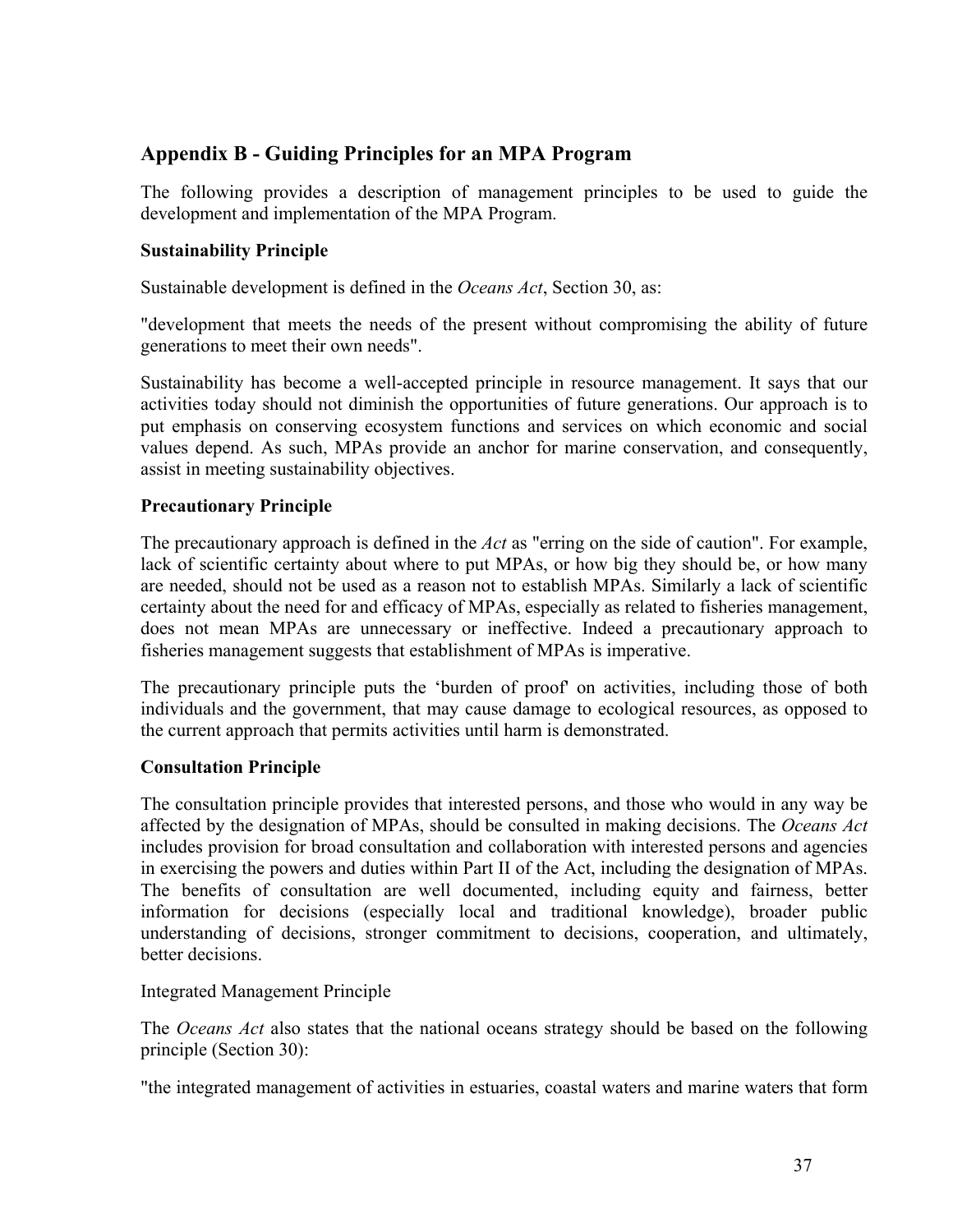part of Canada or in which Canada has sovereign rights under international law".

Integrated management is a decision-making process used to coordinate the management of human activities that affect marine resources. It requires attention to environmental, social and economic values. Integrated management brings affected interests, sectors and government agencies with differing goals together in a process for agreeing on common goals, plans and policies. Integrated management also implies an evolving consistency among government and non-government objectives and programs.

## **Adaptive Management Principle**

The principle of adaptive management assumes that we do not have all of the information that we would prefer for identification and management of an MPA. Plans and regulations need to be flexibly designed to adapt to changes in information about effectiveness in achieving an area's objectives, to changes in the environment or to changes of circumstances outside the MPA.

## **Ecosystem Principle**

The ecosystem principle requires that we consider the entire ecosystem when establishing an MPA, including the maintenance of the integrity of the ecosystem and key ecosystem components, functions and services. This may not require that the entire ecosystem be included within the MPA. In a marine system, this will usually not be possible. However, MPAs should also not focus on a single species or stock but rather on the ecosystem or fragment of the ecosystem to which they belong.

## **Regional Flexibility Principle**

Standardized national policies for MPAs would be difficult to establish, given the diversity of Canada's ocean environments which range from high Arctic to temperate west coast marine to the Atlantic. Canada has a mosaic of ecosystems, socioeconomic and cultural systems, and management systems. To be relevant and effective locally, programs need to recognize local circumstances and history.

## **Partnering Principle**

Partnering means working together on mutual interests. MPAs will benefit many interests, including coastal communities, coastal provinces and territories, aboriginal organizations, commercial fishers, environmental groups, wildlife groups, tourism enterprises, and others. Partnering will optimize the use of scarce government, non-profit, and private resources for marine conservation. Wherever possible, the marine protected areas program will need to seek opportunities to work closely with interested parties in all phases of the program.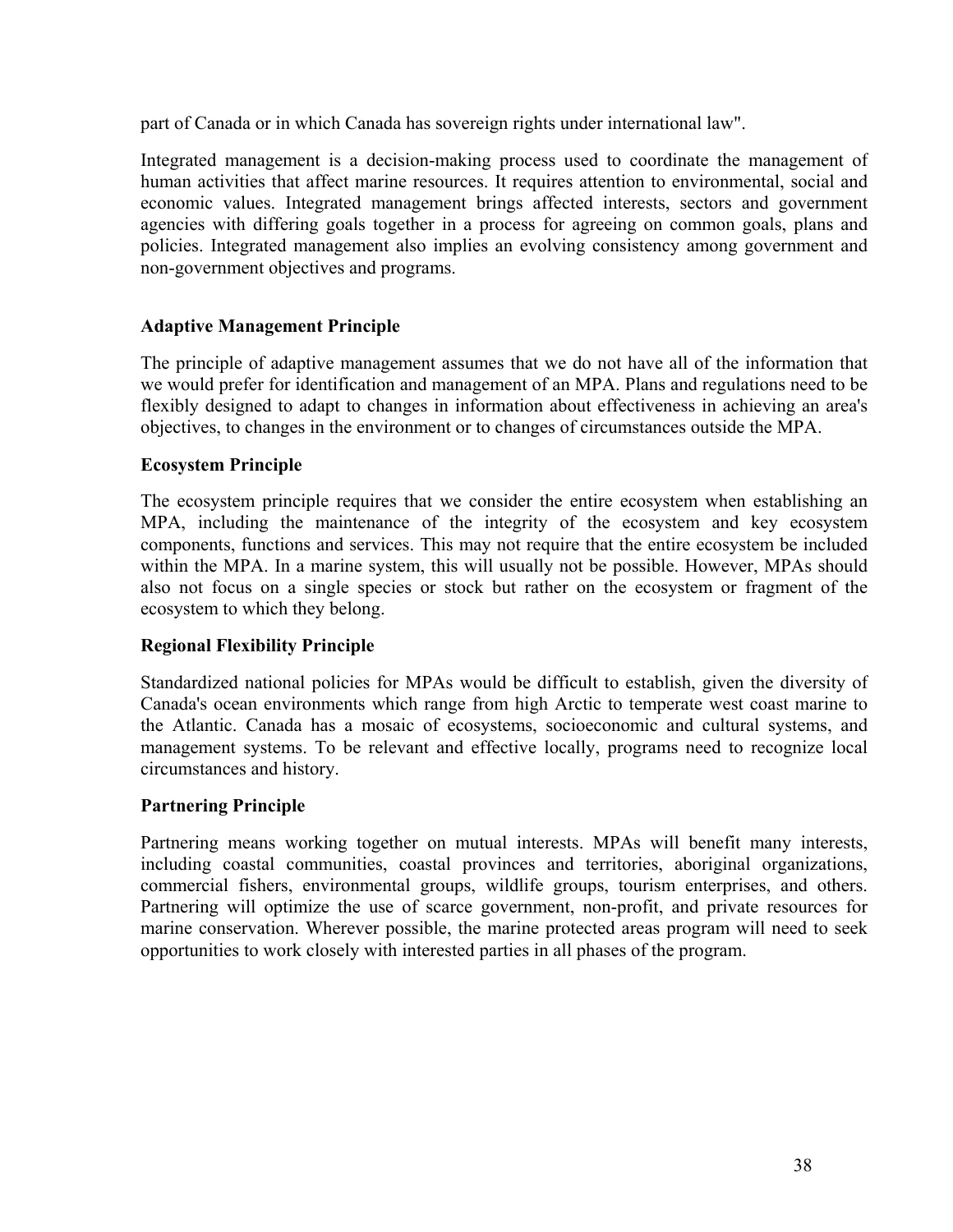## **Appendix C - Marine Conservation Programs of Canadian Heritage and Environment Canada**

Canadian Heritage - National Marine Conservation Areas (NMCA)

## **Purpose**

In 1986, Parks Canada initiated the national marine park program. It has since been renamed the national marine conservation area (NMCA) program recognizing that conservation through shared stewardship would be the main focus in the planning and management of these areas.

The purpose of the NMCA program is to protect and conserve for all time a system of marine protected areas representative of Canada's oceans and Great Lakes and to provide opportunities for public understanding, appreciation and enjoyment of the country's natural and cultural marine heritage. To do this, Canada's oceans and Great Lakes have been divided into 29 marine natural regions based on their natural features. Canadian Heritage (Parks Canada) is working to establish NMCAs that represent each of these marine natural regions.

## **Concept**

NMCAs contain one or more highly protected zones buffered by cooperatively managed multiple-use areas. They include the sea bed, its subsoil and the overlying water column. In coastal areas, NMCAs may include wetlands, river estuaries, islands and other coastal lands. They may also, however, be established wholly offshore.

In contrast to national parks where the primary goal is to protect ecosystems in a state essentially unaltered by human activity, within NMCAs only activities such as ocean disposal, seabed mining and oil and gas extraction would be totally prohibited. Outside of highly protected zones, activities such as commercial shipping, commercial and recreational fishing and hunting would be permitted provided that these uses will not seriously degrade the essential structure and function of the area's ecosystems.

Flexibility is required in the planning and management of these areas. Traditions and socioeconomic values concerning the protection and use of the marine environment vary from region to region in Canada. While NMCAs must make a meaningful contribution to the protection of the country's marine heritage, they must also respect the life styles of local people. In fact, it is unlikely that NMCAs will succeed without the continuing cooperation and good will of those most directly affected by their establishment.

Each NMCA will be managed in accordance with a management plan. These plans will reflect the decisions taken during the feasibility study for a proposed NMCA. They set out management objectives and a zoning plan for the area and provide guidelines for day-to-day management and use. Management advisory committees are established in each NMCA to ensure that local people are directly involved in the preparation, review and implementation of management plans.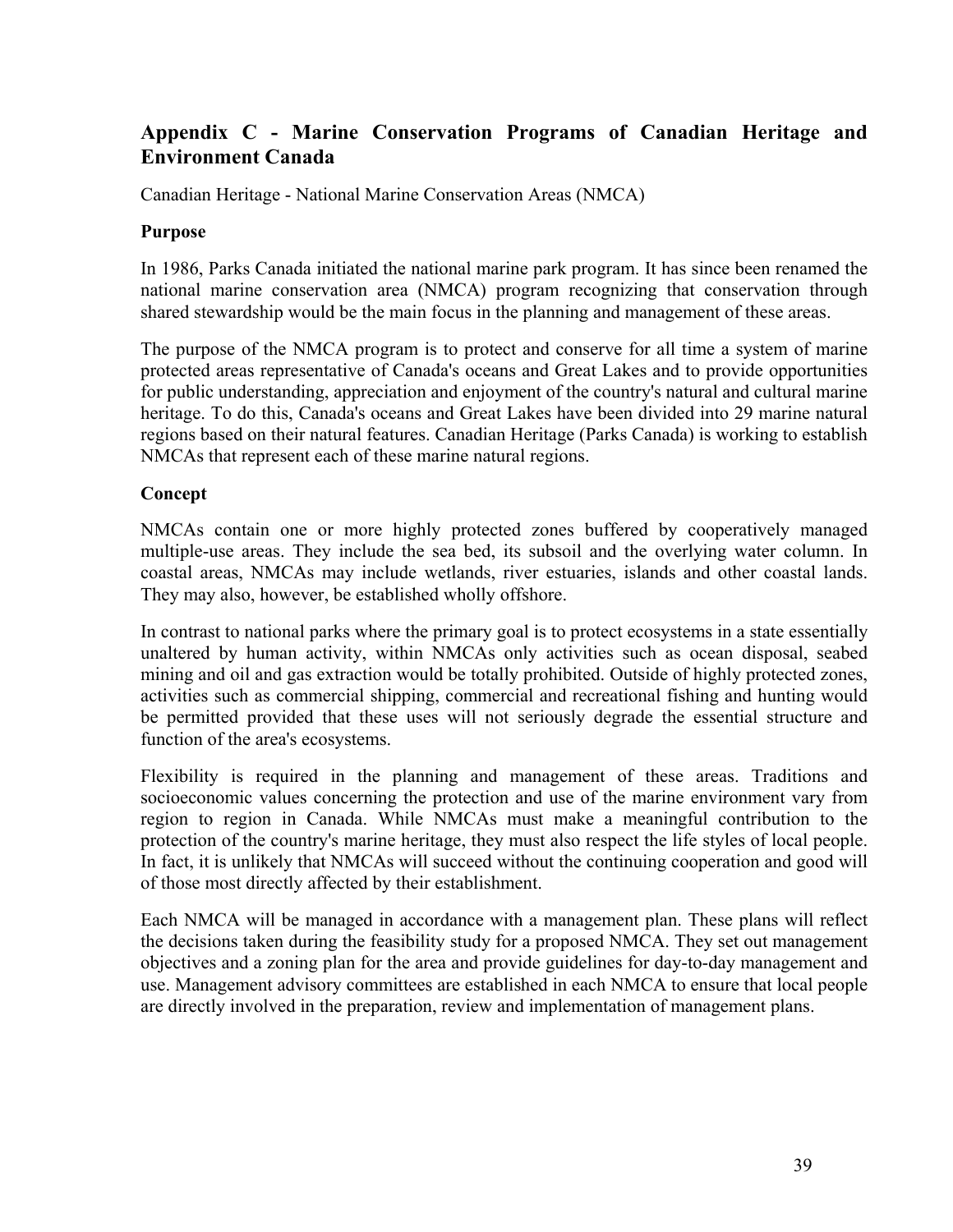## **Legislation**

In 1988, minor amendments were made to the *National Parks Act* to allow for the establishment of NMCAs. This was intended as an interim measure only since the Act was not developed to respond to the legislative requirements of protected areas in marine environments. Work is now under way to develop new legislation to establish and manage NMCAs.

The Saguenay - St. Lawrence Marine Park is a special partnership initiative with the province of Quebec. The 1990 federal - provincial agreement calling for the establishment of this park recognizes that seabed and subsoil will remain under provincial jurisdiction while the management of the super—adjacent waters will be a federal responsibility. The agreement requires each government to develop complementary legislation. In December 1996, federal and provincial governments each tabled parallel legislation to establish and administer the Park.

## **Status of the NMCA Program**

The NMCA program is relatively young. To date, only four of the 29 marine regions are represented by three sites (one NMCA represents two regions).

Fathom Five, in Georgian Bay was established as the country's first NMCA in 1987. This was followed, in 1988, by an agreement to establish Gwaii Haanas National Marine Conservation Reserve off the Queen Charlotte Islands of British Columbia. This one site represents both Hecate Strait and the Queen Charlotte Island Natural regions. In 1990, an agreement was signed with Quebec calling for the establishment of the Saguenay - St. Lawrence marine park at the confluence of the Saguenay fjord and the St. Lawrence Estuary.

Work is now under way to examine the feasibility of establishing new NMCAs in other regions. Consultations recently began with provincial officials and local people on the possibility of establishing an NMCA in the Bonavista - Funk Island areas adjacent to Terra Nova National Park. The proposed area would represent the Newfoundland Shelf Marine Region.

In July 1995, the federal and provincial governments launched the Pacific Marine Heritage Legacy, a five-year program to create an expanded and integrated network of coastal and marine parks on Canada's Pacific Coast. As part of the Legacy, the feasibility of establishing two new NMCAs on the Pacific Coast will be studied. The first of these studies will examine the possibility of an NMCA representing the Strait of Georgia Marine Region.

## **Environment Canada - National Wildlife Areas, Protected Marine Areas, and Migratory Bird Sanctuaries**

#### **Purpose**

Environment Canada has three mechanisms available for protecting ocean and land areas to conserve significant habitats and wildlife resources, especially migratory birds. These mechanisms include National Wildlife Areas, protected marine areas, and Migratory Bird **Sanctuaries** 

National Wildlife Areas (NWAs), established under the *Canada Wildlife Act*, protect nationally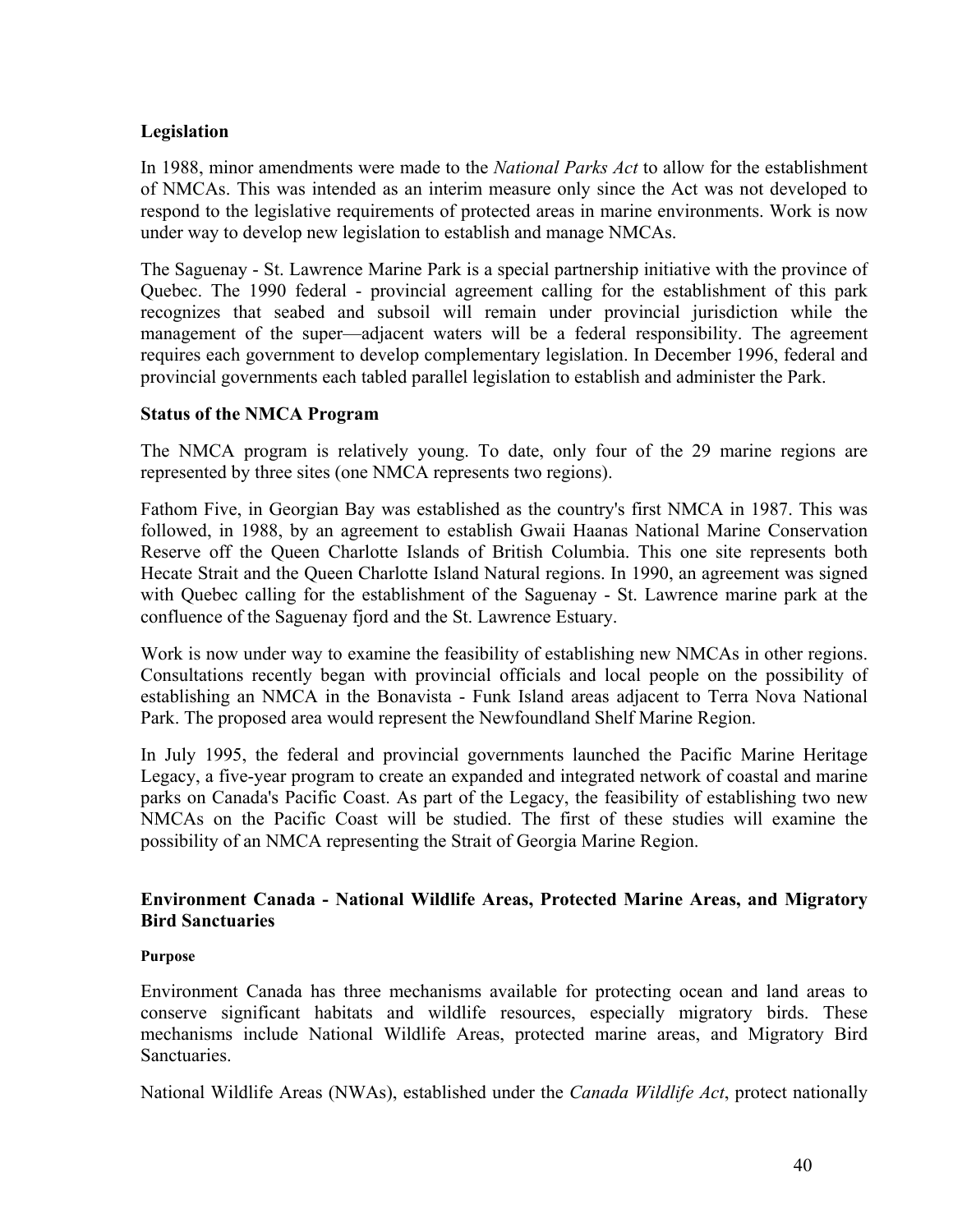significant habitats—especially for migratory birds but also for all wildlife—for the purpose of wildlife research, conservation and interpretation. Protected marine areas - which will likely be called "Marine Wildlife Areas" - extend the NWA concept beyond the territorial sea out to the 200 nautical mile limit (with the passage of the *Oceans Act*within the EEZ) They are also provided for in the *Canada Wildlife Act* but require a different regulatory regime. Migratory bird sanctuaries, established under the *Migratory Birds Convention Act*, seek to conserve the diversity of migratory birds by controlling human activities within important areas that are managed for the protection of birds.

This suite of mechanisms provides Canada with the opportunity to protect important coastal and offshore marine areas having significant seasonal concentrations of marine birds and other wildlife. These include areas where marine birds congregate for nesting, feeding, molting, wintering and migration stopover.

#### **Concept**

These designations aim to protect wildlife by prohibiting human activities that would be harmful to the wildlife (migratory bird sanctuaries) and to the environment (national wildlife areas, protected marine areas). Through a flexible permitting system, specific activities such as ecotourism can be allowed provided that they are compatible with wildlife conservation. The permit system allows the management regime to be tailored to the specific conditions of a given location or for a given period of time. Co-operation in wildlife management is the basis of the *Canada Wildlife Act*. Partnering agreements can be developed with all levels of government, communities (including aboriginal groups), and individuals both for the establishment of a protected area and for its subsequent co-operative management.

#### **Legislation**

Authority rests under the *Canada Wildlife Act* for the establishment of NWAs on Canada's lands, internal waters and territorial sea. In 1994, regulation-making authority was added to the Act to allow for the establishment of protected marine areas within any fishing zone prescribed under Section 4 of the *Territorial Sea and Fishing Zones Act* (with the passage of the *Canada Oceans Act*, the *Canada Wildlife Act* will be amended to refer to the EEZ). A regulation has not yet been developed for protected marine areas.

In the *Canada Wildlife Act*, wildlife includes any animal, plant or other organism belonging to a wild species and also the habitat of any wild animal, plant or other organism. Owing to federal and international responsibilities for migratory birds, the focus of protected areas has been primarily on migratory birds, although sites are managed for the benefit of all wildlife occurring in the area.

Under the *Migratory Birds Convention Act*, the Governor in Council may make regulations prescribing protection areas for migratory birds and nests, and for the control and management of those areas. These areas may be established on Canada's lands, internal waters and territorial sea.

#### **Status of the Marine Component of Wildlife Marine Protected Areas**

A number of migratory bird sanctuaries have marine components, usually in coastal situations. A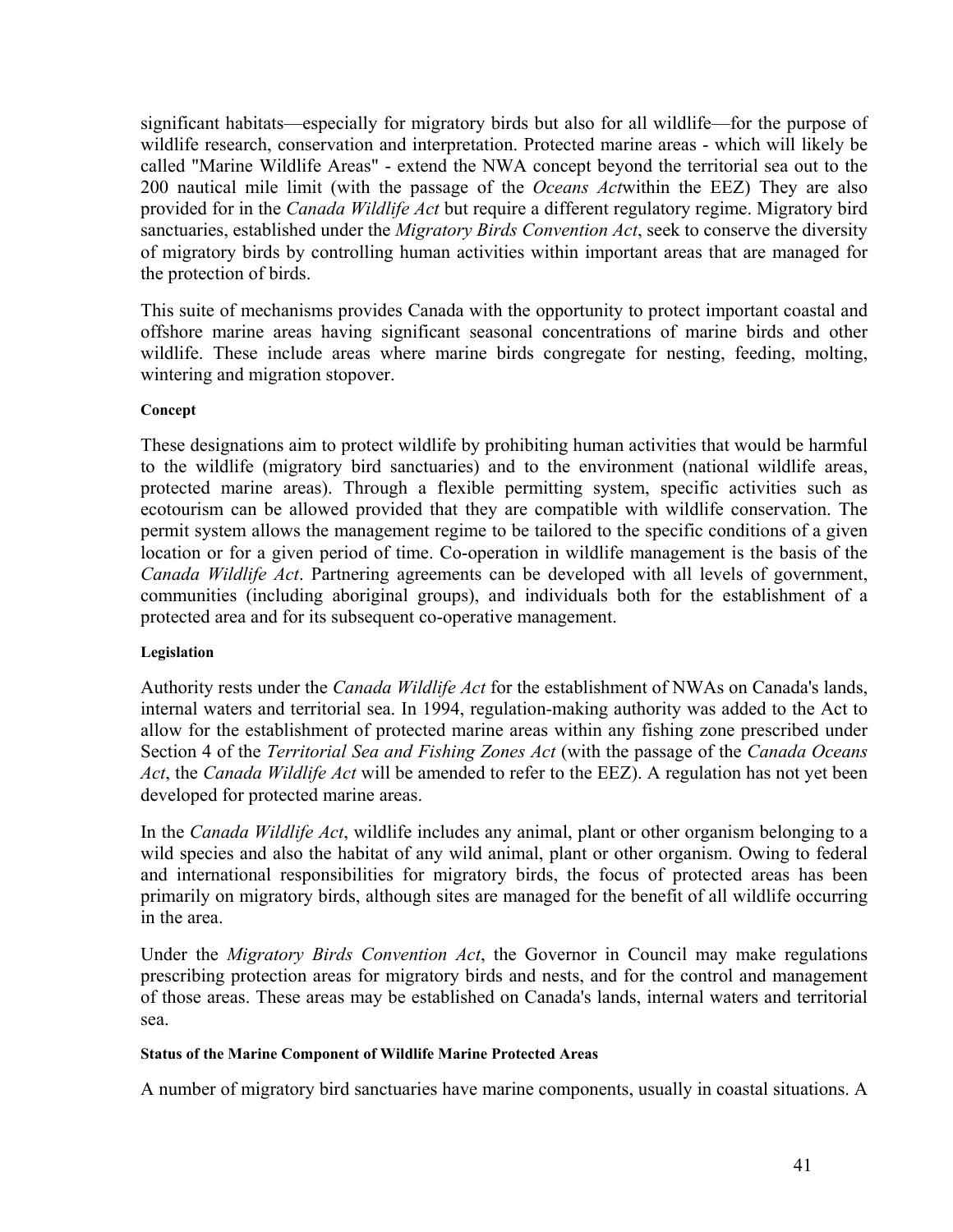number of NWAs are coastal wetlands. The first primarily marine national wildlife area was designated in 1995 in the Northwest Territories. A second marine national wildlife area—a joint proposal between EC, DFO, Inuit agencies and others—is nearing designation in 1996. Other areas are under consideration.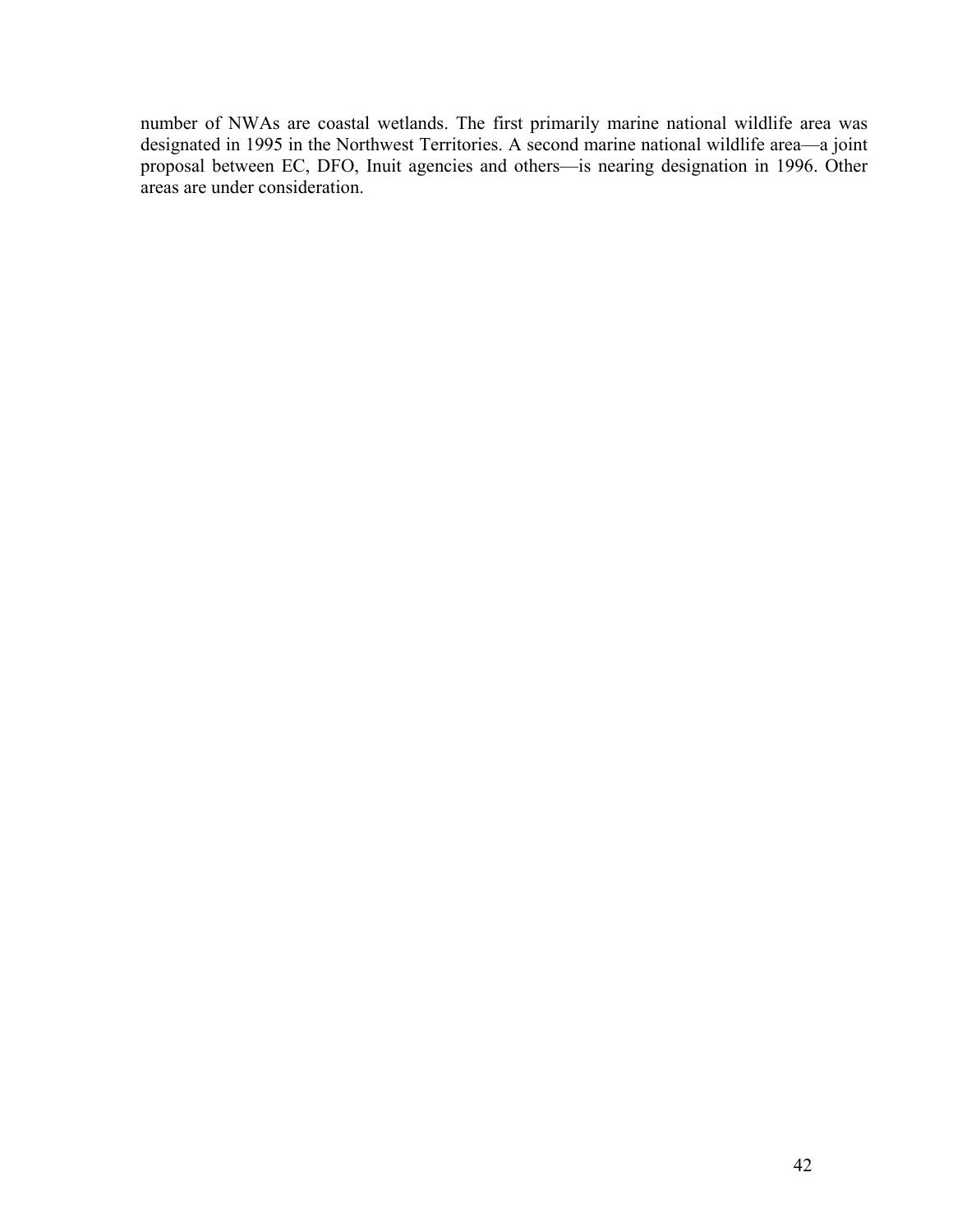## **Appendix D - The MPA Proposal**

The preliminary proposal would provide information necessary to describe the proposed MPA and evaluate its potential. It would include the following information:

- a statement of significance that justifies the area as a potential MPA including information related to the purposes defined for MPAs in the *Oceans Act*
- the suggested location and proposed boundaries of the area
- environmental and ecological information such as important natural processes, species present, habitat characteristics, and special features, *e.g.,* upwellings, nutrient rich areas
- social and economic characteristics within and near the area, including potential human activity impacts on the area and present and historical known uses
- clearly document past and present commercial fishing activities and opportunities and have an analysis of impact on the commercial fishery and options to reduce this impact
- suggestions as to how the proposed MPA would be managed, including assessment of management capabilities and proposals for enforcement
- description and listing of interested groups or individuals in the development of an MPA
- an outline of proposed zones including restrictions and prohibited activities within each zone
- research needs including suggested approaches for monitoring and assessing the success of the MPA in meeting its objectives, and for evaluating the environmental and socioeconomic effects and benefits of the MPA
- estimate of costs and possible funding opportunities for management of the MPA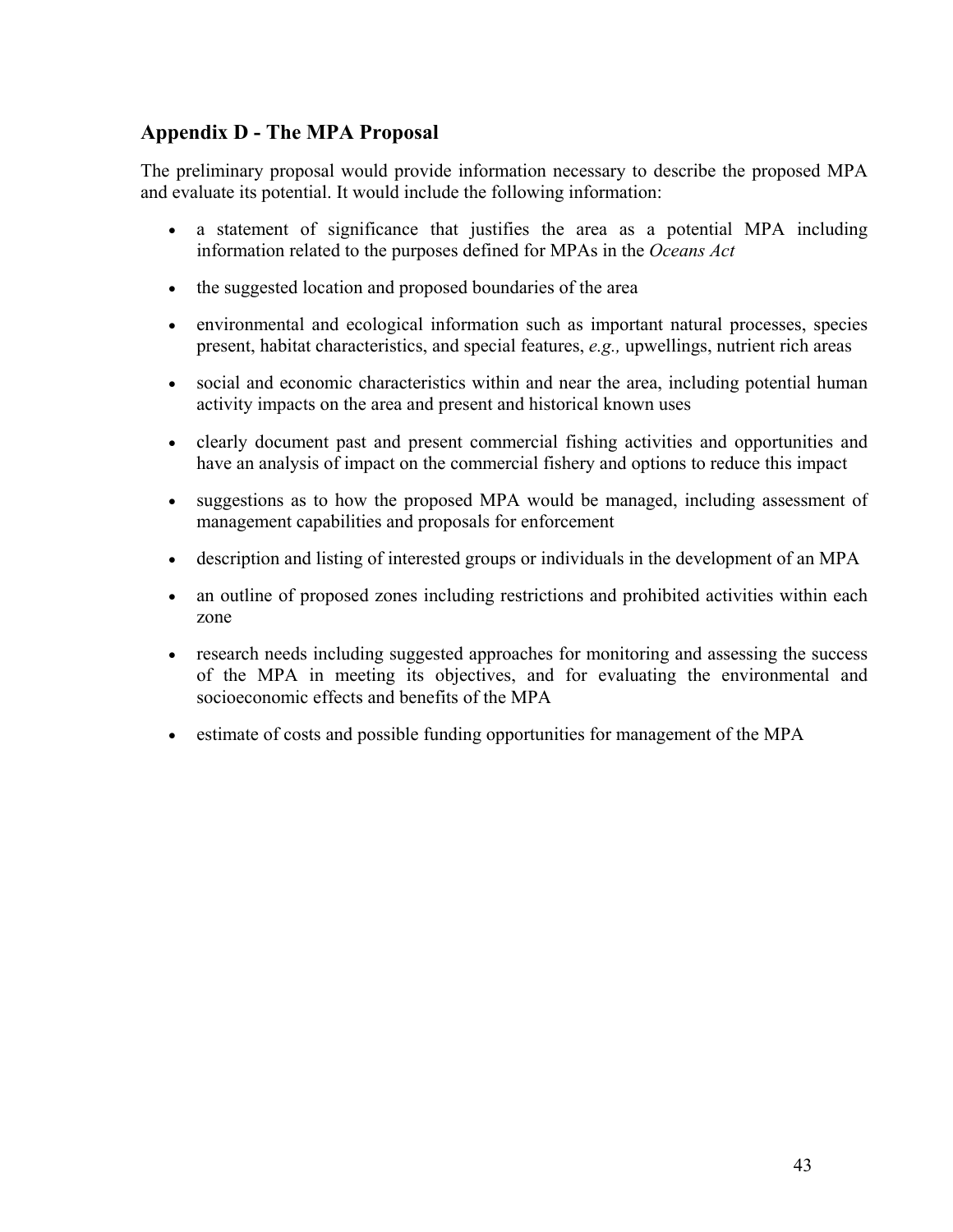## **End notes from text:**

<sup>1</sup> Kelleher, G. and Kenchington, R.A. 1992. *Guidelines for Establishing Marine Protected Areas*. A Marine Conservation and Development Report. Gland, Switzerland: IUCN. <sup>2</sup> A full description of the National Marine Conservation Area Program developed under Canadian Heritage is documented in Parks Canada (1995) "*Sea to Sea to Sea: Canada's National Marine Conservation System Plan*. Parks Canada: Hull.  $3$  A full description of the marine conservation programs developed under Environment Canada is documented in Zurbrigg, E. (1996). *Towards an Environment Canada Stratgegy for Coastal and Marine Protected Areas*. Canadian Wildlfe Service: Hull. <sup>4</sup> Clark, C.W., Lauck, T. and Munro, G.R. (In Press) Managing uncertain fishery resources: The case for fully protected marine reserves. and Rowley, R.J. (1994). Marine Reserves in Fisheries Management. *Aquatic Conservation: Marine and Freshwater Ecosystems.* Vol. 4, pp. 233-254. 5 Rowley, R.J. (1994). Marine Reserves in Fisheries Management. *Aquatic Conservation: Marine and Freshwater Ecosystems*. Vol. 4, pp. 233-254. 6 Shackel, N. and Lien, J. (1995). An Under-Utilized Conservation Option for fisheries managersL Marine Protected Areas in the Northwest Atlantic. In. *Marine Protected Areas and Sustainable Fisheries*. Proceedings of the Symposium on Marine Protected Areas and Sustainable Fisheries conducted at the Second International Conference on Science and the Management of Protected Areas held at Dalhousie, Halifax, Nova Scotia, May 16-20, 1994. Science and Management of Protected Areas Association, Wolfville, pp. 21-31. 7 Campbell, A. and Pezzack, D.S. (1986). Relative egg production and abundance of berried lobsters, Homarus americanus, in the Bay of Fundy and off southwestern Nova Scotia. *Canadian Journal of Fisheries and Aquatic Sciences* 43:2190-2196. 8 Wilson, E.O. (1993). The creation of ecosystems. *The Diversity of Life*. New York: W.W. Norton  $\&$  Company. 9 Vatn, A. and Bromley, D.W. (1994). Choices without prices without apologies. *Journal of Environmental Economics and Management*. 26, pp. 129-148. 10 The steps in this process are further detailed in Salm, R.V. and Clark, J.R. (1989). *Marine and Coastal Protected Areas: A Guide for Planners and Managers*. Gland, Switzerland: IUCN and Kelleher, G. and Kenchington, R.A. (1992). Guidelines for Establishing Marine Protected Areas. A Marine Conservation and Development Report. Gland, Switzerland: IUCN. <sup>11</sup> Barchard, W.W. and Hildebrand, L.P. (1993). Canada's Atlantic Coastal Action Program: A community-based approach to coastal management. In. *Coastlines of Canada* (Ed. Hildebrand, L.P.). American Society of Civil Engineers: New York. <sup>12</sup> Somerton, D.A. and Jones, J. (1984). A cost-benefit method of determining optimal closed fishing areas to reduce trawl catch of prohibited species. *Canadian Journal of Fisheries and Aquatic Sciences*. 41, pp. 93-98.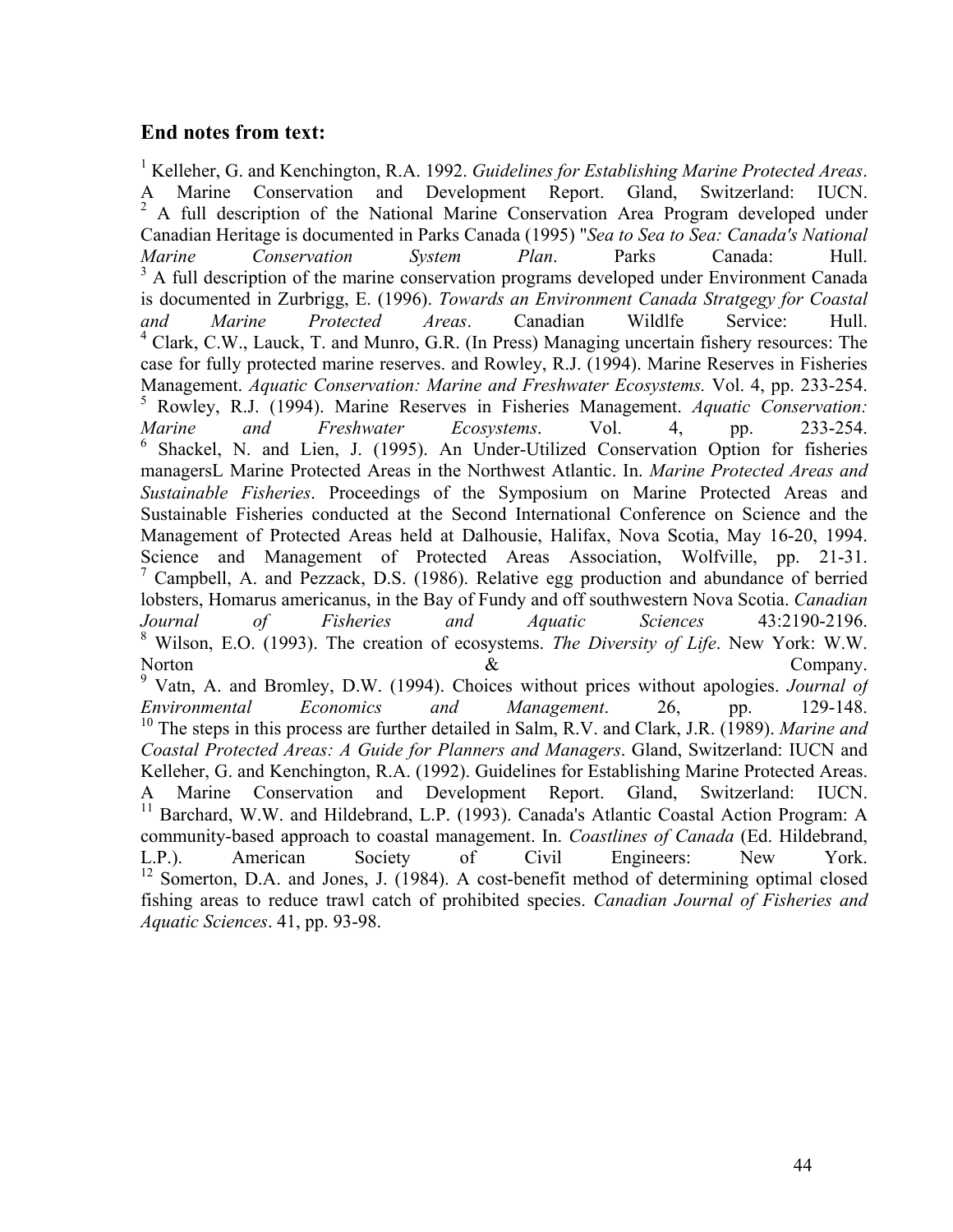## **7.0 Contacts On Marine Protected Areas**

#### **Internet Access:**

You may obtain additional copies of the Discussion Paper on the Department of Fisheries Oceans internet site [http://www.dfo-mpo.gc.ca](http://www.dfo-mpo.gc.ca/)

#### **Review of Marine protected areas in Queensland - a draft planning framework Overview**

The Australian Marine Conservation Society (AMCS) is a national non-government organisation concerned with the protection and ecological sustainable use of marine, coastal and aquatic environments. AMCS has been operating for over thirty years and has a long term commitment to promoting the sustainable utilisation of resources to ensure that the integrity and health of our ecosystems are not compromised.

AMCS welcomes the opportunity to provide comment on the - Marine Protected Areas in Queensland - Draft Planning Framework. Progress on the identification and declaration of a comprehensive and adequate system of representative marine protected areas (MPAs) within state waters in Queensland has been disappointingly slow. We urge the Queensland government to give a much higher priority to establishing a representative system of MPA's in Queensland.

The IUCN Guidelines for Marine Protected Areas (Kelleher,1999), designed to assist countries establish a system of MPA's states :

There are two ways of establishing MPA systems; either as many relatively small sites, each strictly protected, or as a few large multiple-use areas which contain strictly protected areas within them. To conserve biodiversity, both approaches should occur within an effective programme of ecosystem management covering the marine ecosystem and the land areas that affect it.

The Discussion Paper unfortunately fails on both accounts. Firstly it fails to place MPA's in their wider context. The direct link between land and sea require that MPAs be integrated into management regimes that deal with all human activities that affect marine life (Kelleher,1999). Land based activities have been identified as one of the greatest threats to the health and integrity of our marine ecosystems. Unfortunately existing State legislation dealing with planning and approval processes such as the Integrated Planning Act and the Coastal Protection and Management Act do not deal with the marine environment or the effect that activities controlled by these Acts have on the marine environment. The current inadequacies of the existing legislation should have been addressed in this discussion paper.

Secondly the Queensland government fails to recognise the importance of 'no-take' areas within a large multiple use MPA. The discussion paper states only that 'the inclusion of some smaller highly protected areas might also be an important element of the protection of marine biodiversity.

Any strategic planning process within the marine environment which has as its aim to conserve biodiversity, must include the establishment of a system of 'strictly notake marine areas'. further any such system must ensure that representative areas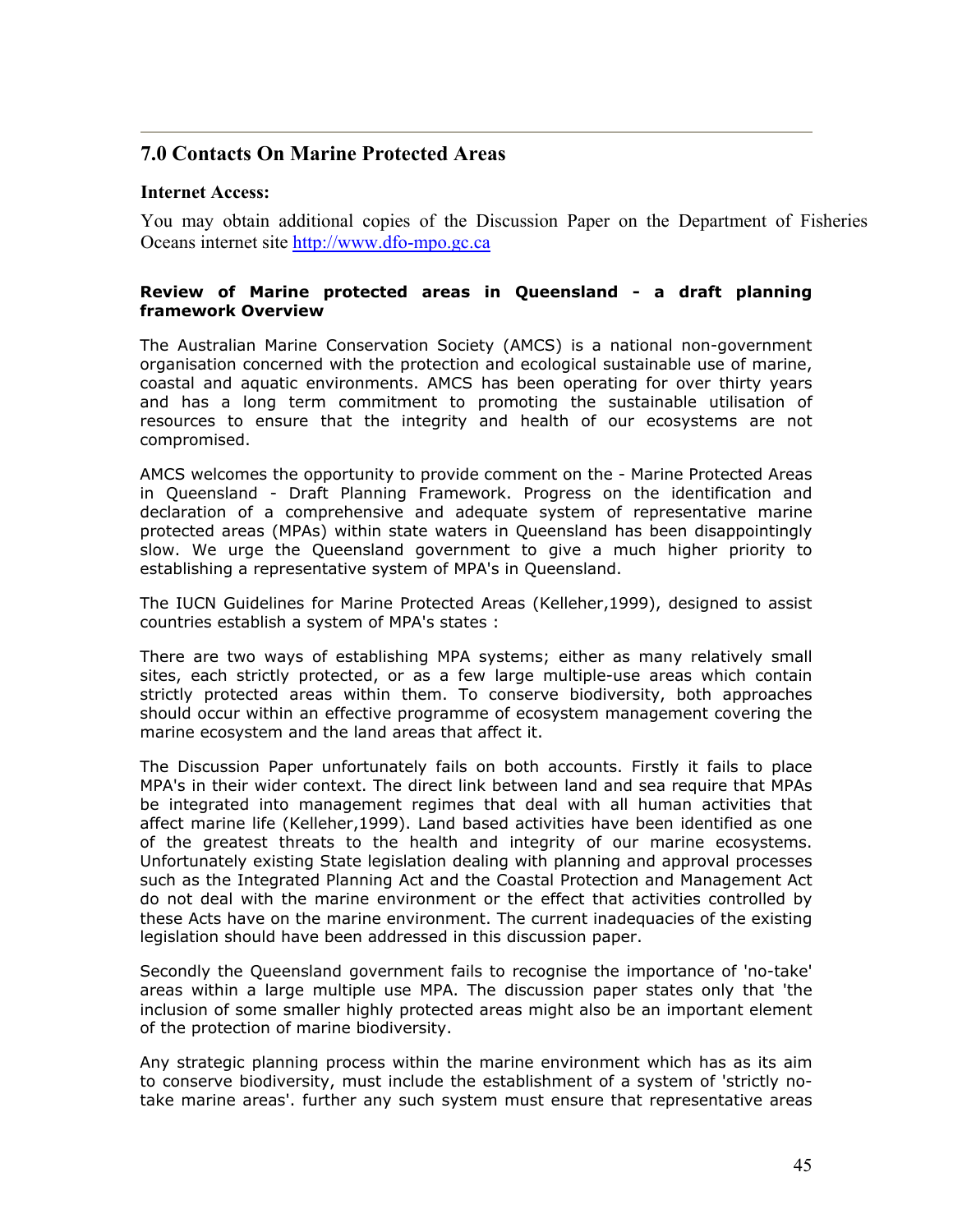from all habitats are protected within 'no-take' areas. AMCS believes that at least 15% of all habitats should be protected in 'no-take' areas equivalent to IUCN categories I and II Protected areas. Queensland will not adequately conserve its unique marine biodiversity, if it fails recognise the crucial role of 'no-take' areas.

In addition, the paper fails to analyse the successes and failures of the existing approach to marine conservation and MPA planning in Queensland. It is not made apparent in the Discussion Paper how the Queensland Government intends on assessing the effectiveness of current management mechanisms in achieving ESD objectives and conserving marine biodiversity. It is also not made clear how current management regimes may be refined and improved in the future. (Any management process should have a process of review). AMCS considers this to be a major failing of this Discussion Paper.

The discussion paper fails to set any goals, objectives and outcomes for MPA'in QLD.

The IUCN Guidelines for Marine Protected Areas (Kelleher,1999), defines the goal of a global network of MPAs as:

"To provide for the protection, restoration, wise use, understanding and enjoyment of the marine heritage of the world in perpetuity through the creation of a global representative system of marine protected areas..."

Further, the report sets out detailed guidelines for the establishment of a MPA system. AMCS recommends that Queensland Parks and Wildlife Service obtains a copy of these guidelines and uses it as a basis for its strategic planning process.

AMCS supports NQCC recommendation to the Minister that a advisory or reference group be established to:

· Assist in coordination of the MPA process with the Commonwealth MPA process.

· Coordinate and integrate with proposed revisions to the State Marine Park Act.

· Coordinate with current coastal planning processes under the Coastal Protection and Management Act.

· Initiate an audit of current Marine Park management and practice, including multiple use

· Initiate a review of current zoning plans and regulations.

- · Initiate a review of the Nature Conservation Act.
- · Develop conservation objectives for an MPA process.
- · Advise on policy direction in relation to the State Marine Park.
- · Advise on an MPA process that is participatory, rigorous and dedicated to ESD.
- · Review current threats to the Marine Park, both marine and terrestrial.

Specific Comments 1. Introduction

Opening paragraph states that 'Queensland is an acknowledged leader in conserving marine habitats' AMCS is aware that the Commonwealth government has recently intervened to provide greater protection to the Great Barrier Reef Marine Park. The Commonwealth believed the Queensland was not adequately protecting the GBRMP in regards to management arrangements for aquaculture and trawling. AMCS believes this comment is undeserving. Further, less then 5% of the Great Barrier Reef is protected as a 'no-take' area.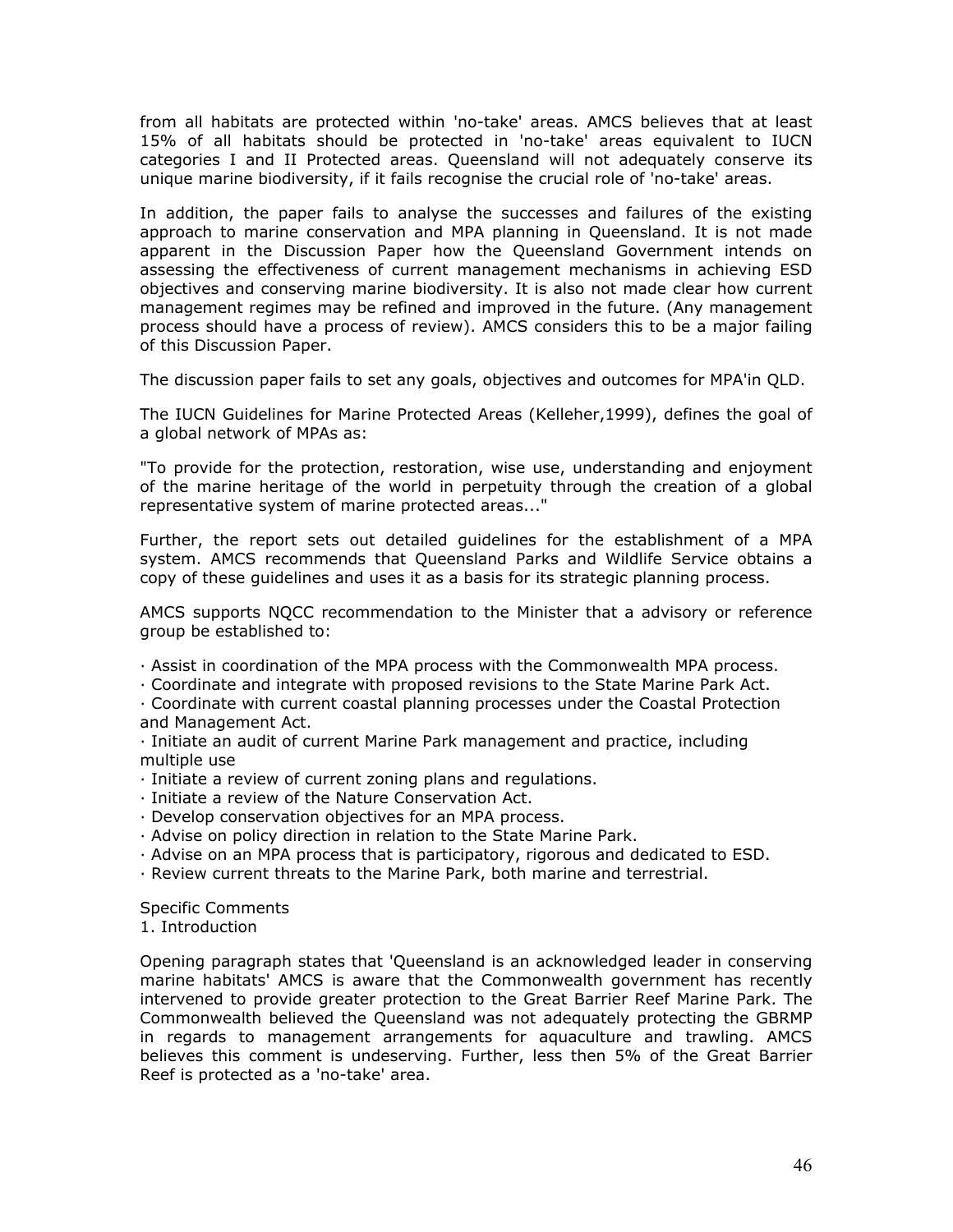Paragraph 5 states that 'marine parks to be declared as large multiple-use areas within which there might be some smaller, highly protected areas'. See comments above.

It is unacceptable that Queensland Parks and Wildlife Service refuses to accept the importance of 'no take' areas as crucial to the conservation of marine biodiversity and protection of fish stocks.

#### Policy Context

As mentioned above MPAs need to be placed within their wider context. No reference has been made to the Coastal Protection and Management Act and the development of State and Regional Coastal Management Plans. Decisions currently being made under these processes have significant implications and impact on the marine environment and they can not be excluded.

#### Marine Biodiversity

#### Paragraph 6

AMCS agrees with the sentences 'The declaration and (effective) management of large multiple-use marine protected areas is a viable strategy for protecting marine biodiversity. In many situations, the main task of management might be to protect the overall health of the system by for example, controlling impacts from development and pollution'. However, what AMCS has not able to detect is any intention of the Queensland government to effectively manage and control the impacts from development and land based sources of pollution. There is no mention of the effects of large scale land-clearing currently occurring in Queensland or how the State and Regional Coastal Management Plans will be integrated Land based sources of impact must be addressed in any MPA planning process.

Paragraph 8 states once again that the inclusion of smaller areas of higher protection… might also be an important element of the protection of marine biodiversity. As mentioned previously 'no take' areas are crucial to the protection of marine biodiversity.

Marine bio-region and regional ecosystem classification

The use of appropriate physical and biogeographical parameters in the classification of marine bio-regions is essential. AMCS is concerned that the classification system developed by Queensland Parks and Wildlife Service is not adequate. It is AMCS understanding that the bioregion maps were produced through the Interim Marine and coastal Regionalisation for Australia (IMCRA), 1998 process. Since that time however, substantial work has been carried out by GBRMPA in collating available information to produce bioregional maps with substantially more information than those that were outlined in IMCRA. AMCS believes it would be more beneficial to utilise this information.

#### Legislation

The impact of the Environment Protection and Biodiversity Conservation Act (1999) on the management of the marine environment in Queensland has not been addressed.

Existing Marine Protected Areas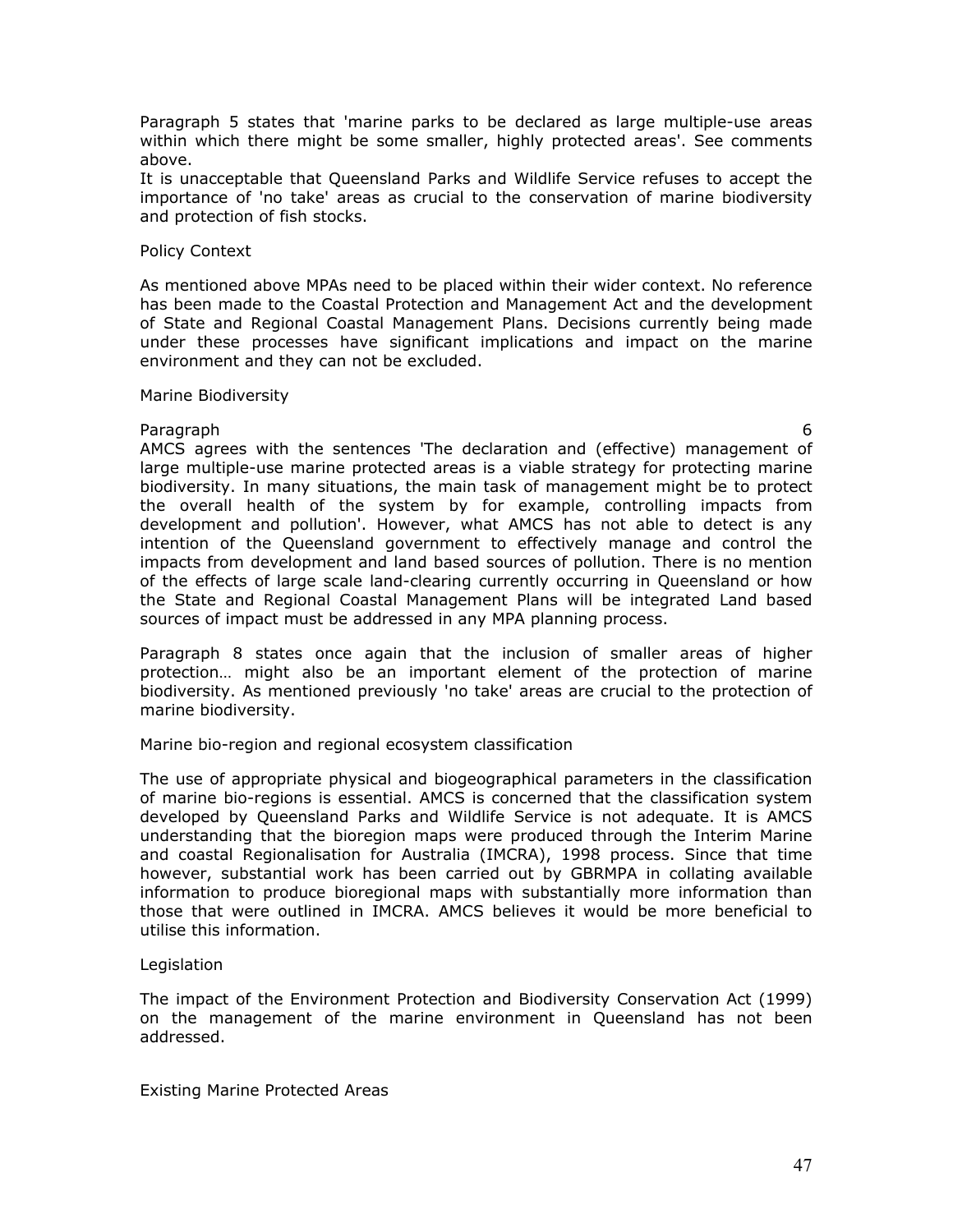Although Queensland may have a large percentage of the marine environment within a designated MPA's it should be recognised that just because it has the status of an MPA does not necessarily afford it the protection it requires. Indeed the majority of the GBRMP is not adequately protected and GBRMPA is currently undergoing a process aimed at ensuring that those marine habitats that have been under represented in the past will soon be protected as 'no take' areas.

#### Rare and threatened Species

AMCS recognises that the identification of rare and threatened species and their habitat will require time and resources. However, AMCS believes that where there is a lack of adequate information it must be standard practice to implement the precautionary approach where the burden of proof is with the resource user not the resource.

#### Fisheries Interfaces

Paragraph 3 states that 'Inevitably, increasing community awareness … will lead to proposals for establishing …'. This paragraph reads like it will be a regrettable consequence to establish no take MPA's as apposed to the desired outcome. QPWS must be able to effectively articulate the benefits of MPA's in terms of protection of biodiversity and as mechanism for ensuring that the Queensland fishing industry has a sustainable source of fish stocks for the future. MPA's act as an insurance mechanism for the fishing industry. This should be articulated in any planning approach adopted by QPWS.

Paragraph 5 states that a system of 'no take' areas should be established as a scientific reference and monitoring sites. The benefits of 'no take' areas go far beyond scientific reference and monitoring stations, They are fundamental in conserving the biodiversity of the oceans and to maintain productivity.

Paragraph 6. The impact of fishing must be based upon an ecosystem management approach and thus take into consideration the effect the fishery has on the whole ecosystem including non-target species, both direct and indirect.

Paragraph 8 makes incorrect assumptions about community groups opposing moves to establish a comprehensive system of marine protected areas that would close existing recreation or commercial fishing areas. AMCS (as a community group) who categorically supports a comprehensive system of 'no take' areas' and takes offence to the incorrect assumptions made by the paper.

The following sentence in paragraph 8 states that 'A more balanced system … is likely to result from a strategy that accommodates fishing on a sustainable basis consistent with conservation objectives than one that seeks to exclude fishing. This final statement only further reinforces the obvious bias of the author/s and their belief that 'no take' areas are not a desired option.

#### Research and Resource Information

Research must also address the impact of terrestrial activity on the marine environment. As well as monitor the effectiveness of management. Provide data re benefits of MPAs etc.

Strategic Approach